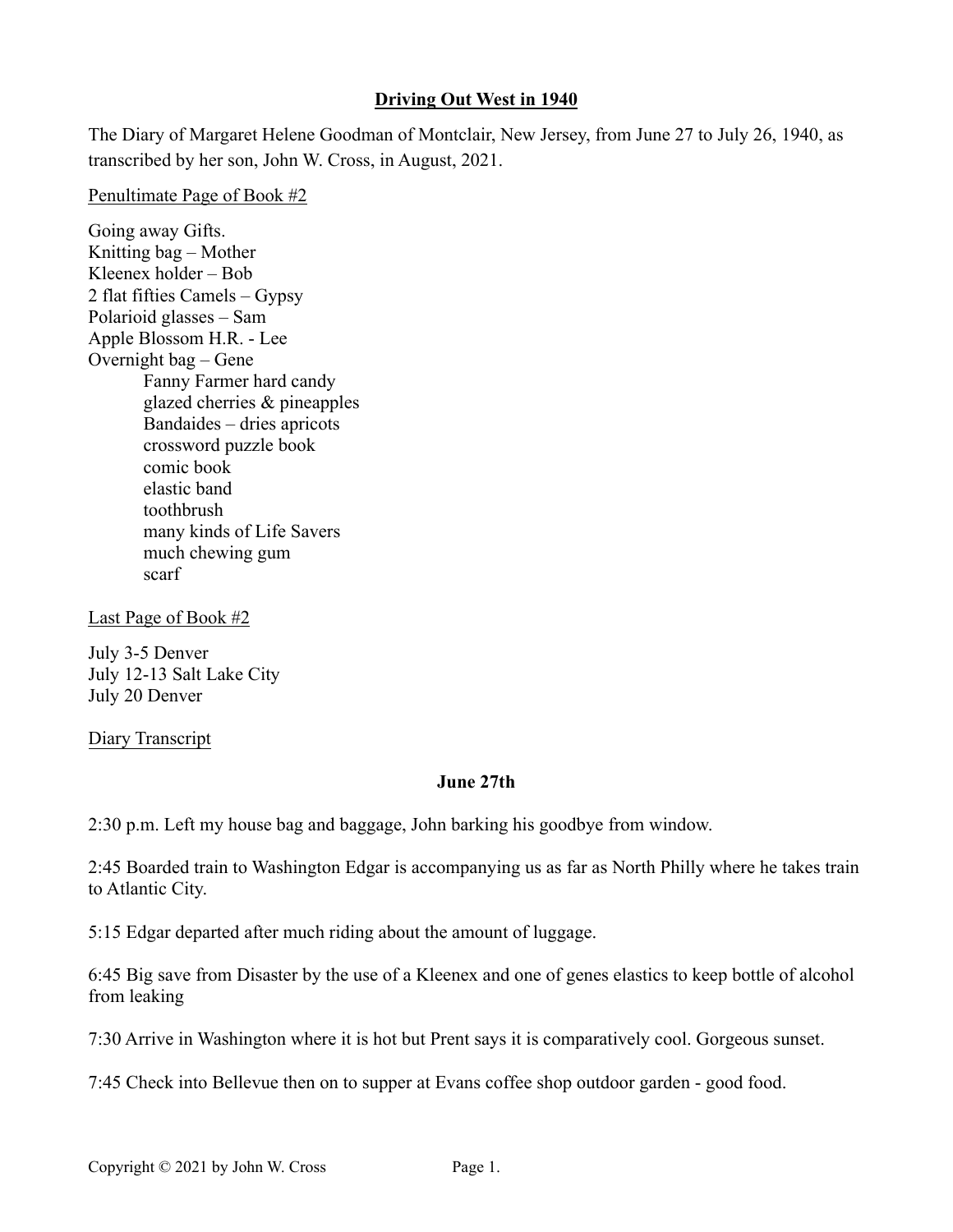### **June 28th**

7:15 Up! We will worry about the size of my bag after breakfast.

9:00 a.m. Off! Good weather. Mileage 9587.

After baggage expertly maneuvered by Prent. My consciousness eased slightly for mine is the biggest bag.

10:30 Rolling along into Maryland through beautiful stretches of farmland. Buckwheat smells so fresh and good.

Passed unhappy-looking bull this side of Frederick Maryland. Miles of rambling roses. The Shenandoah Valley rich and lush. Roller coaster hills; Robert and Adelle counting cows, horses gave up – too many; also licenses.

11:00 Hancock, the other side of, first drops of rain,. Visibility over beautiful Hills - bad. Prent raised eyebrow at my knitting. Gene's Lifesavers gone starting in our in on gum.

12:00 Lunch in the clouds in a downpour. Town Hill Mtn., Md. extra nice place 115 miles out of Washington stopped raining - gorgeous view.

1:30 On our way again down FAIR again.

3:10 Over Pennsylvania line – short way of very bad roads. Slippery mud deep ruts, didn't make Adelle happy. Roads begin to straighten out, many more muddy stretches. Slow going.

4:30 Detour from Beallsville to Scenery Hill. Passed-through to mining towns; miners faces look as if they had been sprayed with black paint.

5:25 Stop for gas at Washington Pennsylvania sign reads "good food". Prent interprets for the kids: if tourists are reasonable any food will be good when good and warm- credit card used.

5:30 Burning cinder pile, whew! From coal not oil. Lois and Prent ruminating on bits of poetry names of towns recall.

6:00 Enter West Virginia, Wheeling

6:30 Ohio after two bridge tolls fifty cents each. Sign: "Chicken in the rough served unjointed, without silverware \$0.50"

6:45 Stop for dinner and night at Welcome Inn AAA. Super chicken, homemade style with gravy waffles and noodles!!! A tour of the grounds with Robert and Adelle disclosed Billy a 10 weeks old goat, Prented, all white, hogs. The garden washed out with rain. Another shower before bed. Rooms very clean - beds good. Finished the body of my sweater and started sleeves

10:00 Bed. Mileage 293.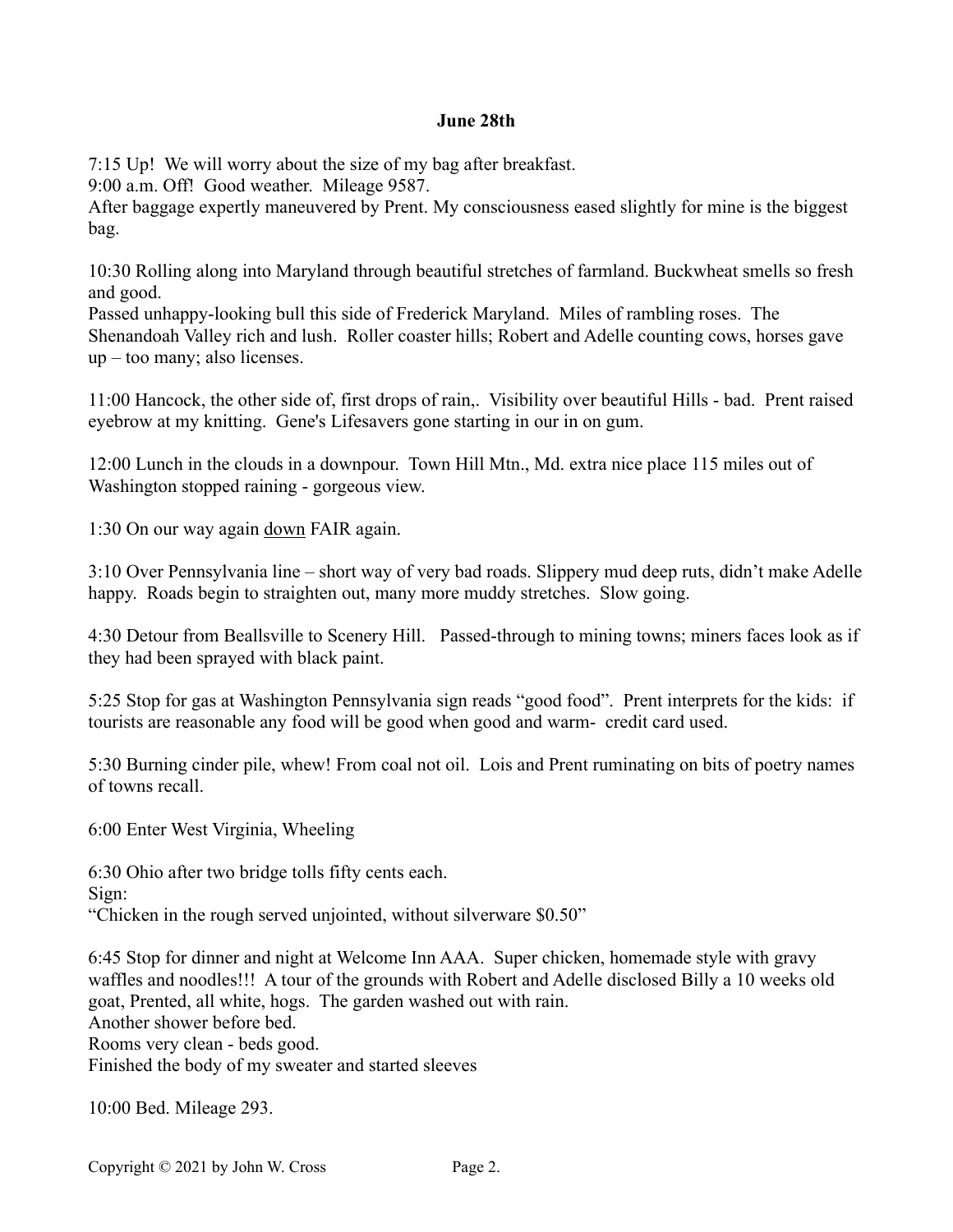### **June 29th**

6:30 Up a beautiful day with long shadows on the hillsides after starting up by 7. Ohio quite hilly, picturesque farm lands through here. Dove into apricots.

7:40 Rolling westward again; breakfast Cambridge, n.g.

9:15 Jacksontown stopped for gas, credit card used. Robert changed clothes after slight accident after breakfast. Roads now flatter and straighter, lots of contented cows, horses and sheep, even black hogs and sheep. Robert and Adelle again taking cattle census: cows 2, horses 3, cats 5, dogs 10, cemeteries 10. Cloudy again. It hurts Robert to pass by without buying fireworks.

10:35 Columbus - impressed by cleanliness and beauty - a very tall office building beautiful vista – entering.

The vast Great Plains begin just as we begin on the hard candy;

11:30 Slight sprinkle of rain every now and again.

12:10 Springfield- Robert being relay interpreter for directions. At the apricots again, arabian mush bad traffic Robert engrossed with crossword puzzle.

1:00 p.m. Passed over two flood control dams marked for high water; Buckeye State from tree.

1:30 Passed up a good place to eat, stopped where there were washing windows - left dirty. In the meantime we found a nice place 10-15 miles along. Temperature 66 degrees. Lemon meringue pie 2 in high.

2:30 Off again extra beautiful skies: low fluffy clouds.

2:35 Indiana State Line poor watch took a setback for 2 hours. I'd never changed to standard time. Hoosier State.

Richmond - heavy traffic, blocked by angry female in parked car with door open, plum in midst of hornblowers. Prent sings sailor song for own amusement, dead animals along wayside so far have included: birds, dogs, fox, skunks.

2:30 Entering Indianapolis. For the last half-hour we look at JW Riley's birthplace, Greenfield. I have been valiantly ripping back and picking up. A whole day's worth lost because I decreased every inch instead of every 5 rows, Jeepers.!

Indiana City rather old and brown looking; Route 40 well-marked through outskirts to pick up route 36. Passed 300 miles back at 3 p.m.

3:45 Turned out to be beautiful; Visibility over little more hilly country perfect. In car, Robert asleep chewing gum, audibility not good. Cornfields glistening like water. Haymows all along eaten out by cattle to look like oddly shaped mushrooms.

4:00 Discussed wisdom of stopping at Turkey Run Park, but decided not.

4:15 Crossed famous Wabash River at Montezuma; no Halls of Montezuma visible.

Copyright © 2021 by John W. Cross Page 3.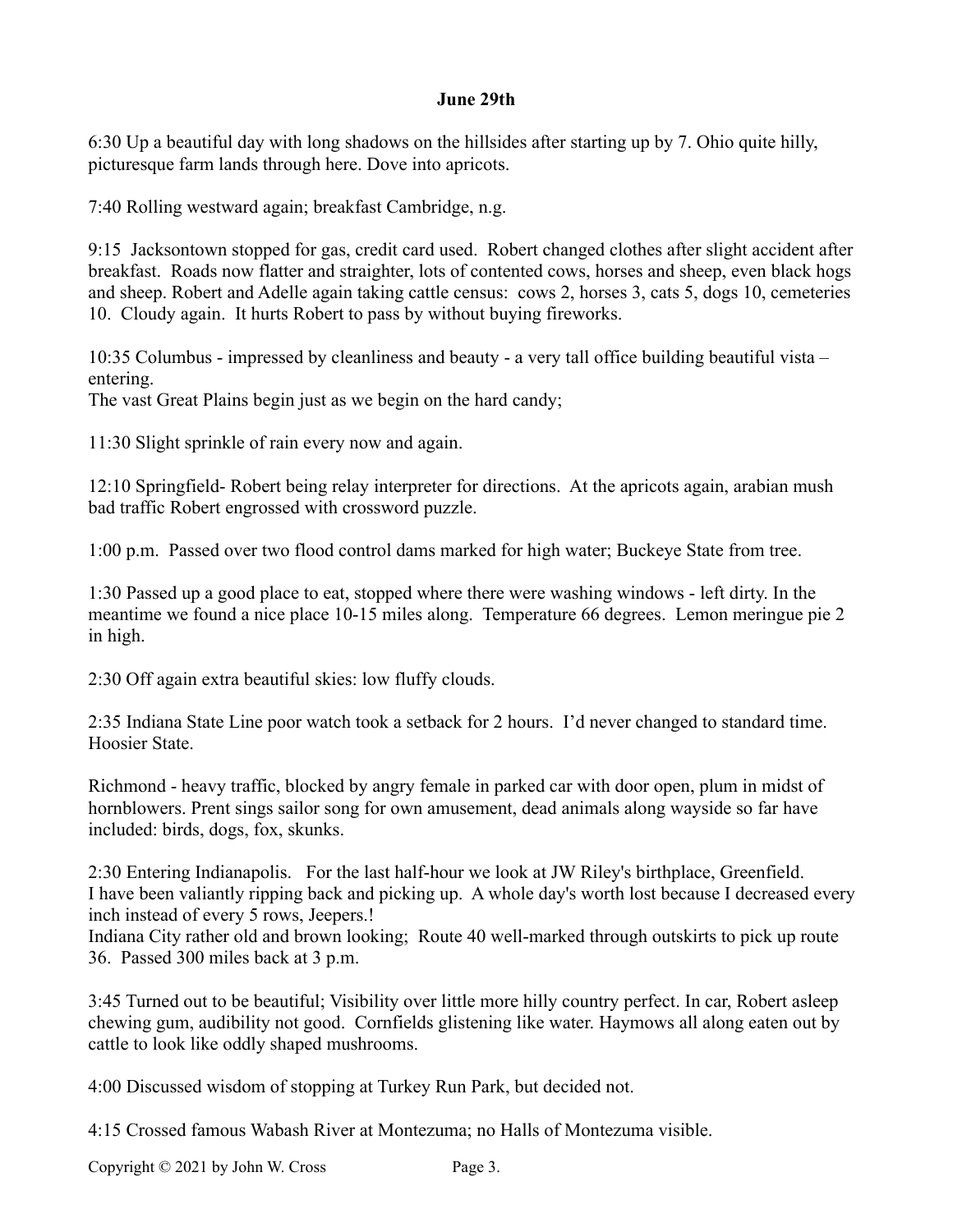2:25 Cross to Indiana State Line into Illinois over flattest straightest of all roads so far. Adelle has been knitting for miles and still measures 39 in.

5:30 Newman Illinois where we found cabins for night behind a large hedge of brambles. Super clean. Went to Town Square where Prent took pictures of us and building with sign "City Hall - Public Toilets". Late sun is wonderful. Bought *Life* for me, movie magazine for Adelle and comics for Robert. He wanted War. Ate after the recommendation of 2 townspeople; freshened up in the place labeled *MEN*; upstairs is a funny old loft place. Butcher brings steaks in after we had ordered steak; Robert watching man making popcorn interestedly. Stranger buys him a bag. 395 miles, sunset at 7:30 wrote letters. Bed by 9.

## **Sunday June 30th**

5:00 Adelle and I first ones up – Subject for kidding. Another beautiful day, but so cold; who said Illinois was hot?

6:20 Off again with the Sun at our heels.

Mile after mile of endless flat greens. - (hogs and corn country).

Hollyhocks planted beside all little concrete bridges. Prent says Madame LeFarge is at it again! When I pick up my knitting. Light sprinkling of rain as we passed the first curve in 42 MI.

7:40 Breakfast in Decatur good food? Unsure!

9:10 Extra large trailer truck didn't make jog in Road turned upside down on side against billboard, axle off.

9:55 had to stop at a Texaco station outside of Springfield credit. Phillips 66, ½ block further.

10:15 stopped at Lincoln's house in Springfield quite early Victorian furnishings; we wondered how a large man could sit in such a small chair; Took time to drive out to Lincoln's Tomb quite impressive with obelisk, divided stairway and statues. Appropriately. maps inside. Wind fresh with my skirt.

10:45 Not yet! Wandering around looking for New Salem State Park. We don't know where we're going, but it's a nice Road. Lois having difficulty finding Route 24. Here's #29 with signs so we know we're OK. Lois discovers she is using year old map that they both are same. She thinks it's a mean trick.

11:45 Found! New Salem Park. Reconstructed village of 120 years ago, where Lincoln lived 6 years is a clerk, mill and soldier in Black Hawk War, store keeper, postmaster, & deputy surveyor here. Selfeducated. Here is where he met Ann Rutledge, her father inn keeper. He lived in a loft. Lovely place atop hill; Many hollyhocks;

1:30 Dinner at the Mason Wheel in park; Very charming place, good food.

2:30 On our way again. Must make tracks now to make up.

3:00 Passing through the town of Prentice. Prent in his glory.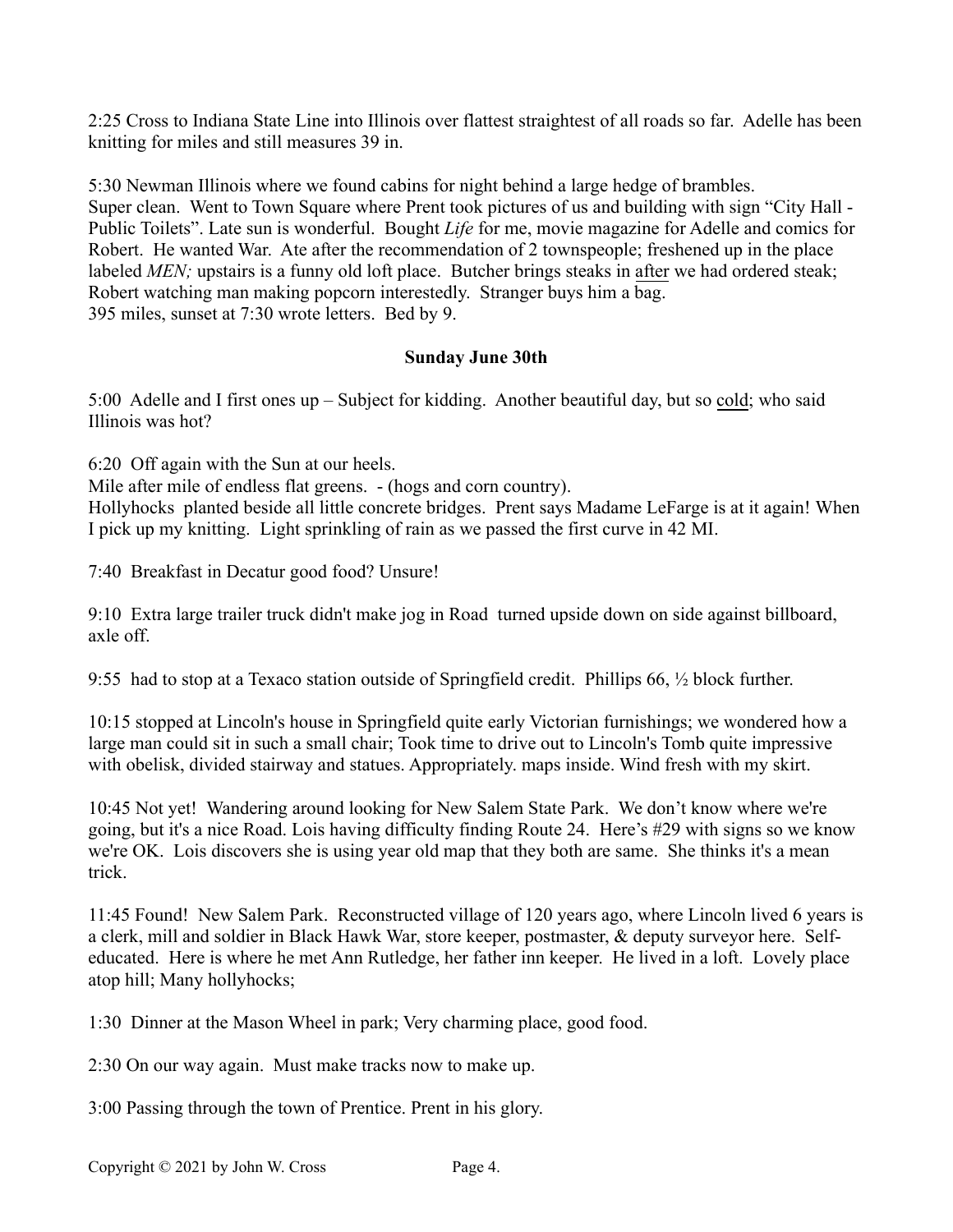3:10 Back on good old #36! Resuming westward trek.

4:10 Quite warm now; everyone amused when I slipped out of my hot slip. Lois reading to Robert; life returns to normal. Prent thinks Illinois bugs the juiciest.

5:00 p.m. Crossed the great Mississippi; we weren't in the least disappointed - sturdy but polite; looking- Into Hannibal to see the Mark Twain House where boyhood experiences were recorded as Tom Sawyer. Very charming.

5:30 The evening hunt for stop begins again; still flat hot they sure do grow hollyhocks big out here. Wheat has already been harvested. Prent citing news, i.e. names of counties and towns. Lois and I give a concert, which seems to pain Prent in the nape of his neck.

6:20 after knitting on and on Prent calls it Penelope's (the car's).

7:15 p.m. Webb finally stopped for supper at a truck driver's stop; Beer. I got quite a kick out of things.

7:45 Rolling again; on the lookout still for cabins with baths. Stopped at Christy's Cabins (Callgo, beyond Macon), double beds with private showers.

To bed.

Couple in cabin next door from Oregon had never seen fireflies before. On their way home after picking up a new Buick in Detroit

## **July 1st.**

7:00 a.m Off; the music of sheep bells waking us Deep baas and high baas; Cloudy, comfortably cool,

8:00 a.m. Breakfast in Brookfield Missouri, small stack three of Buckwheat cakes.

9:10 Missouri mules and horses sleek and healthy looking; corn is growing taller. Passed J.C. Penny Farm, Many Penny horses, size.

Saw wheat being threshed, bailed. Robt. & Adelle flying kites with paper tied with yarn. Too much cattle [sic] now to count. Town was just a few houses & mules apiece. No wonder the westerners are so cordial; We would be too, we decided.

10:35 entering Saint Joseph; passed the Quaker Oats Manufacturing Company. Had to detour around aunt Jemimah; she's pretty fat. Also passed Swift Bartlett Frazier and Larabee, Armour. Boy holding two large goats as large as a calf – br.

11:00 a.m Many, many vast fields of beautiful golden wheat.

11:05 Crossing Missouri River in touring Kansas entering Kansas. River green, muddy - flat.

11:15 a.m stopped Atcheson while car was greased; went shopping. Hot! Garage man says cooler than usual; Ate in Atcheson Coffee Shop (hotel); sent card to J.B.

11:10 On again. Lois met a friend in coffee shop she thought she recognized yesterday in Wagon Wheel in New Salem Park. She wasn't sure of Lois because she didn't recognize Prent; We kid her about being caught in Kansas!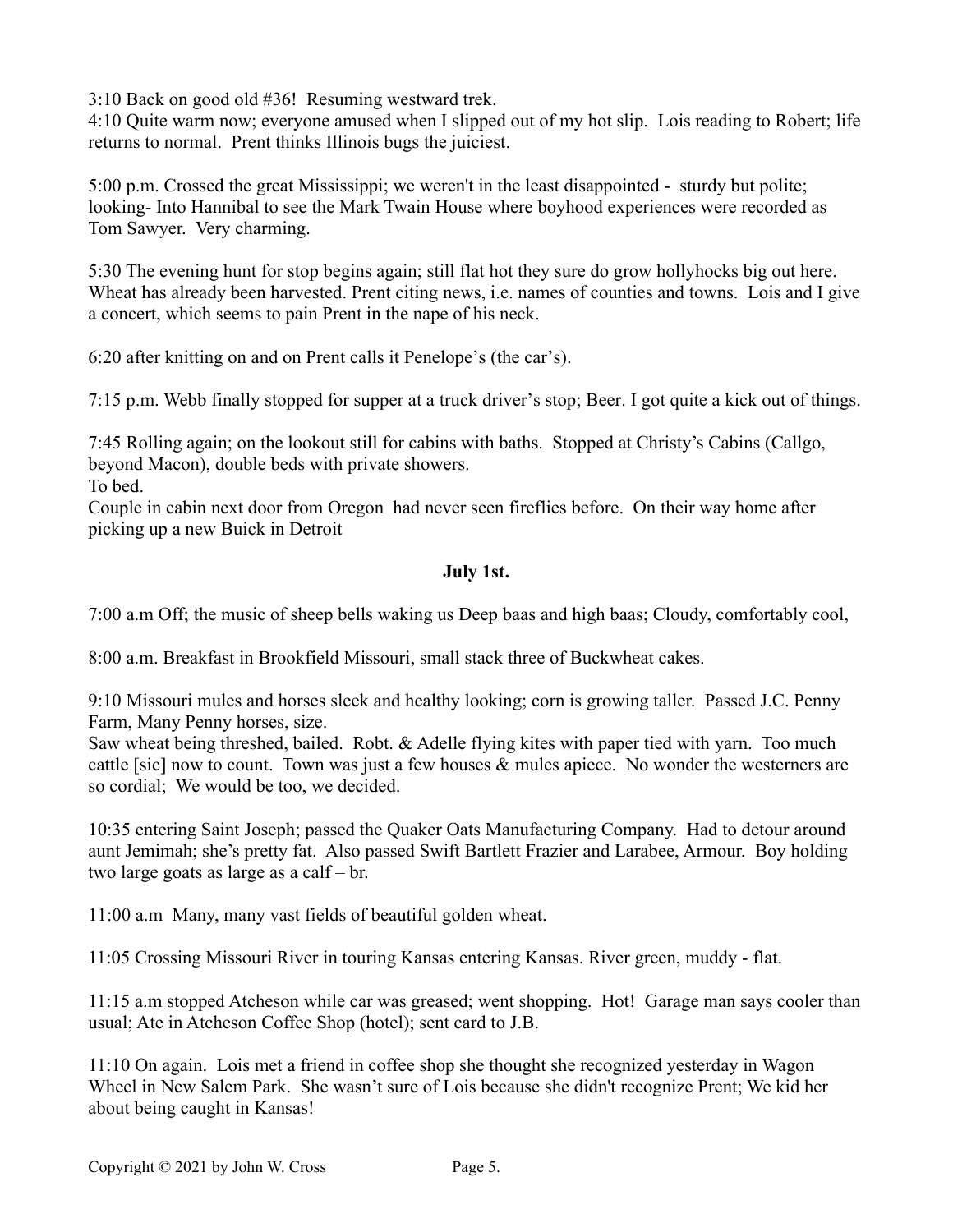2:00- 2:30 Watched the process of wheat being harvested. On the left in modern combine which cuts threshes and drops wheat into a hopper and straw out the rear. In contrast to the old-fashioned method of horse and bales on the right.

2:45 An exciting race with a freight car; much waving to the occupants of open flat car. They won, the curves we had to follow made us toe the mark.

2:55 At railroad crossings stop. Another freight car stopped us completely then stopped themselves. Hotter'n the devil when you stop.

A rotting soybean pile for fertilizer makes the makes Prent's nose curl.

2:45 Adelle sitting backwards folds like a telescope when Prent stops suddenly for hidden red light. At that moment friends from New Jersey pull up alongside to be introduced, then on in a streak. Passing Kansas River on left, unattractively muddy, no appeal, even in this heat.

4:00 pm stopped in Manhattan (!) at an uncooled soda fountain; Blk. walnut sundae

4:20 Passed Kansas State Agricultural College, where #40 + #24 separate. We take the latter. The most black road very newly resurfaced with with tar and small stones (makes going slower); Cropped wheat fields on both sides now. Nothing else except corn fields and trees planted in rows for windbreaks and sparsely scattered farm houses.

Elephant child – my bag

Walrus – Adelle's bag

5:30 stopped at Clay Center for the night, Cedar cabins.

Places get better and better. While others are bathing tub Robert and I found a school playground where we had workout on swings, merry-go-rounds et cetera, a light rain brought us home. Prent has a beautiful dressing table in his room. Mileage 316.

Cabins landscaped beautifully. Supper was unapologetically an hour late they ran out.

My pork when arrived was stuffed ends, so I had minute steak. Waiter looked like Orson Welles Bed at 9:30.

## **July 2nd: Adelle's birthday**

6:00 Harder to get up today. Cloudy. We gave Adelle her gifts at breakfast at Cedar Courts: scarf, hand bag, panties, cards, cards, bath shoes, candy. We were too inhibited to sing "Happy Birthday", but she wouldn't hold up panties either.

7:15 a.m Headed westward across Kansas. I thought I had seen the flattest possible land, but this is endless. Yellow cropped wheat, or lower poorer fields spread out on all sides, except that there is supposed to be a bumper crop this year. Sun's coming out.

8 a.m Someone ought to tell Kansas people that right-angle turns in roads are not necessary, Prent says. All Farms have tornado cellars, roughly made. And no kitchen gardens, which distresses Lois.

8:20 a.m Passed maybe 20 Boy Scouts on wheels pedaling mile after dreary mile, but they like it, I guess.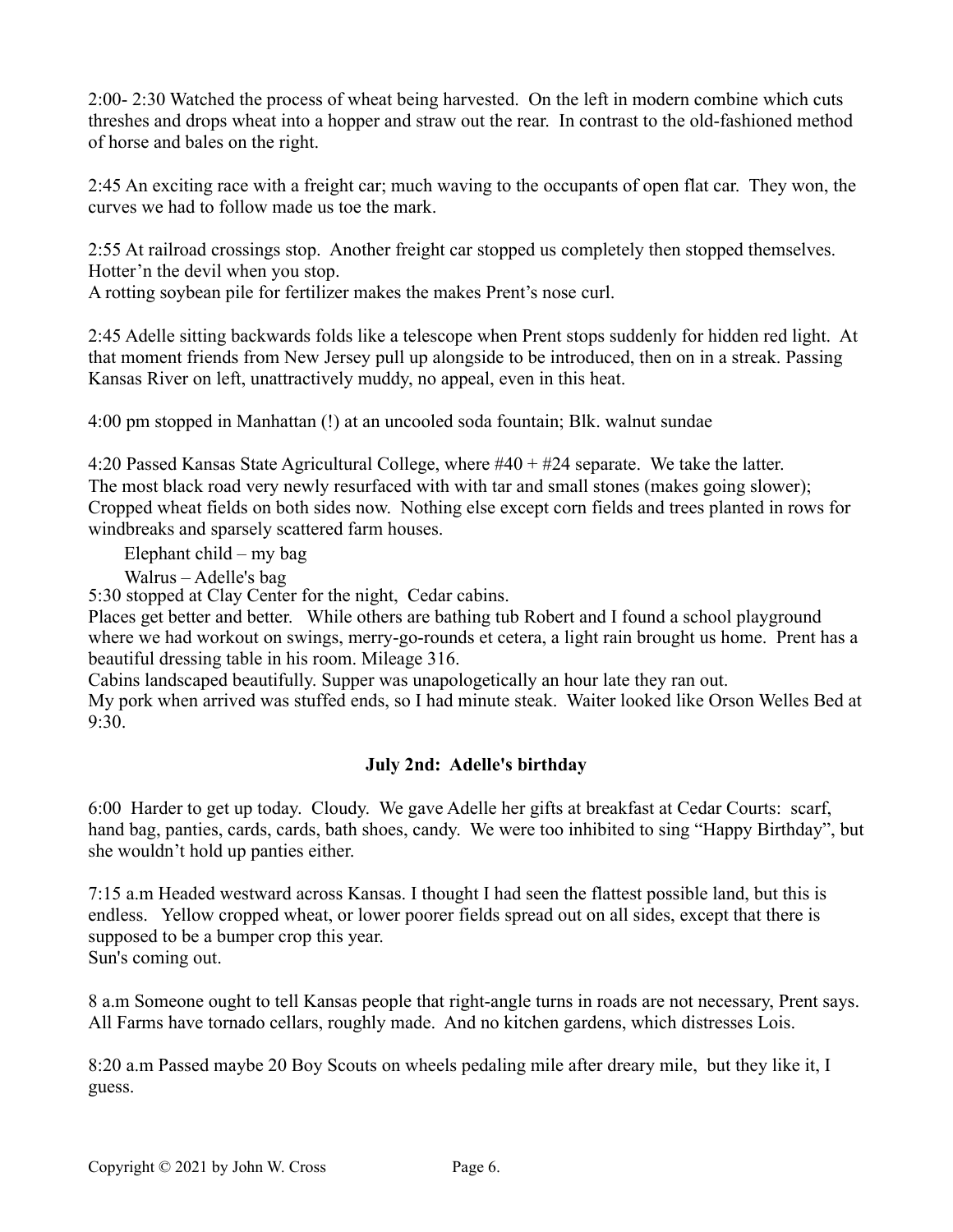845 Cawker City - stopped for gas. Bought Conoco this time, felt a bit obligated after the use of their… People very poor-looking, hard-working, not well-dressed - brown like the soil. Not even any trees out here. Miles and more miles of slightly rolling plains. From a top can see perhaps forty miles. First sunflowers wild along roadside. The day is overcast and quite cool. Quite a number of abandoned houses. Whooshed by a large herd of black faced (and legged) sheep, all following a leader. Turtles trying valiantly to cross road.

9:20 a.m with free spirit now singing happy birthday to Adelle. Such a desolate lonely section. We all agree we're glad we don't live here.

10 a.m. Stockton where we considered driving on to last night, but decided when we saw it that it wasn't worth pushing on another 123 miles at 5:15 last night

Louis and Prent have intermittently given us educational discourses - heavy heavy rain last night, fields slightly flooded, Stopped to examine and pick some Kansas wheat-- region where if they can get one crop they can keep alive. Time out while we set Robert straight that plain is grass, not desert. He hardly believes. Adelle spots turn ahead.

Effects of storm apparent in spots of erosion.

The wheat situation now well in hand. Robert and Adelle each have some to take apart.

Yesterday it was so hot I knitted with the body of the sweater tucked in the coat rack;

Today it is so cool I am glad it is big enough to wrap around legs to keep warm.

Prent spies jackrabbits but we have to take his word for it.

Hill City- desolate, so very poor and dreary: the townspeople and vast lands.

More and more erosion. Signs for miles: *The prettiest station in all the nation.* Local pride, say I.

Approach inches deep in mud, bldg. rain, colored stone on slight hump of land.

Arm-waving attendant urges us in but we declined despite attraction of advertised coyote. In these vast stretches of monotony, children are salvaged from rest-issues by card games.

12:00 noon Colby- hungry! Cold enough to get out of my tweed coat Lunch at the O'Pelt Hotel Coffee Shop.

1:05 Waddled out after a wonderful meal- blueberry tart;

Sent telegrams. Met Lois friends again, chatted on street corner, comparing notes on food and lodging – for 3 days now!

Mountain Time - into Colorado.

(2 old time) Mountain time- on road again; man in the telegraph office said that yesterday heavy rain thru here came about 2 weeks too late – Million dollar loss for the county. Wheat useless now, will not mature.

1:35 Off the route for a block or so when the loan Arkansas traveler who has been trailing us pulled up alongside and said wryly we missed the route...!

2: 20 stopped in Kanorado for gas and Pepsi-Cola, 1 mile further coast across the Colorado Line. Sun comes out.

On a wide-open stretch Prent opens Penelope up to 90 miles per hour top speed.

Country still table flat. Dirt road being resurfaced takes the speed out of things for about 10 minutes we've been seeing lots of little animals along the road like a chipmunk or mouse, but Prent decided they must be gophers.

No trees at all now, plains beginning to look more like desert with yucca growing. This is the land of the buffalo.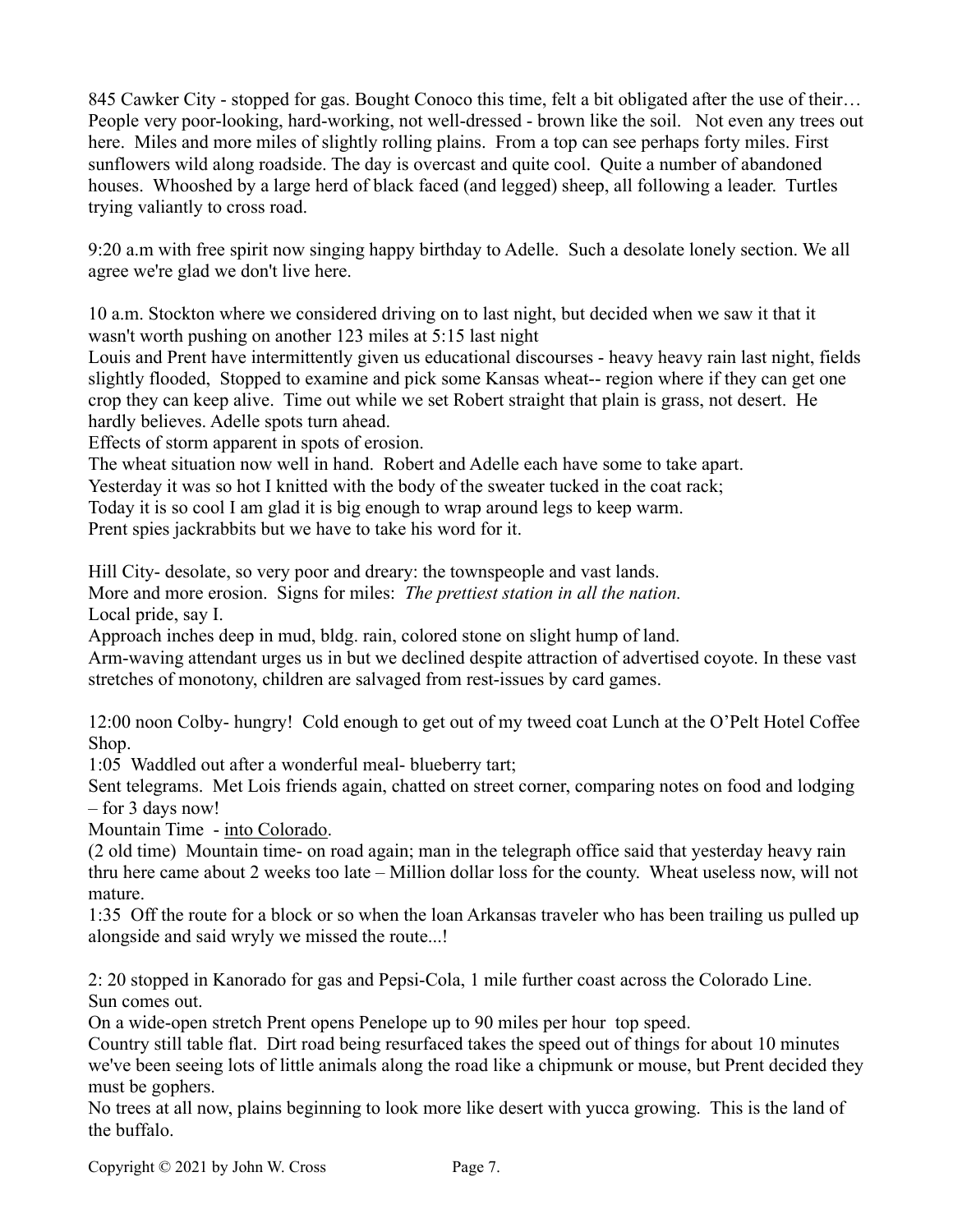4:00 pm We have been playing *Geography* (cities) for at least 2 hours having a wonderful time suddenly we mount a crest where you can see in all miles. Breathtakingly vast.

Lois wants to stop at the R Ripley Museum for a look, but Prent says to take a quick one as we go by. Joined Route 40 the familiar again which we stay on into Denver.

4:30 p.m. Prent salutes the town of Buick with his horn as we go fleeing by. A most desolate place. All land range for cattle.

In every group of horses there have been ungainly long-legged colts.

More construction. Finished the sleeve of my sweater.

In the wide sweep of sky we watched a rain storm coming up. It's hard to find words to describe it. Passed Bi Jon Creek several times. It's dried up every time we see it.

5:30 p.m. our first sight of the mountains! dimly visible thru the rain clouds. The fields to the right brilliantly lighted with that particular thundershower brilliance. The plowed fields look deep maroon and purple.

469 mi in one day.

Stop for night at Santa Rosa cabins on the outskirts of Denver; ate supper at 20th Century Coffee Shop. Proprietor seems hurt I couldn't eat all my T-bone steak. We don't know what we are going to do tomorrow, but we'll think about it then.

Two days here before Edgar arrives Friday at 8 a.m.; raining now. To bed sometime or else.

## **July 3rd**

A leisurely awakening between 6 and 7. Lois said it hurt her feelings to get up when she didn't have to and turned over again. Prent snuck out on us for his breakfast we haven't forgiven him yet breakfast. We haven't forgiven him yet. Breakfast in the same mauve-walled place where we ate last night. Cloudy and chilly. Sun trying to come out.

At breakfast decided to stay here another night to get some washing done. Servings seem to get bigger the farther West we go yeah go.

1:15 set off for the city of Denver for lunch at for lunch Post Office and AA A, where we make plans for this afternoon and tomorrow. Sun out.

Stop for gas at Calso Station, 1st on credit list we have hit.

1:45 p.m. Lunch at the Red Fox Inn, a most unique place. Whitewashed brick walls, dark oak because, with red satin draperies, ivy, red pots, etc.

After ordering halibut, Prent just commented on our wiseness of ordering fish away from the coast. 2:30 p.m. Next stop AAA, where we plan short trips for this afternoon and tomorrow

On to the Post Office where man held up postcard of Mitchell H.S. amphitheater and said, "Does this look familiar?" It was an airmail card from Jean and letters from Mother and Lee. Happy as a Lark to get.

3:45 p.m. Heading out of city towards the hills. And what one's! The tallest I have ever seen. On the upgrade, Prent gives Penelope encouragement. Up the hairpin turns of Lookout Mountain 7304' Impossible to describe the thrills and scares going up. The sheer drops below the series of ranges, the complete whole rainbow. All that any of us could say was Oh! continuously. A 3-sided view dropped at our feet. Spectacular sight in the spotted sunshine. Visited Buffalo Bill's Grave and Museum where I was torn over Indian jewelry. Bought some tiny things. When we came out it was raining. We're thankful we had our view. Now the mountains are deep blue-gray with whips of clouds looking like forest fires on the steep slopes. Thick pine forests the only trees trees. All kinds of wildflowers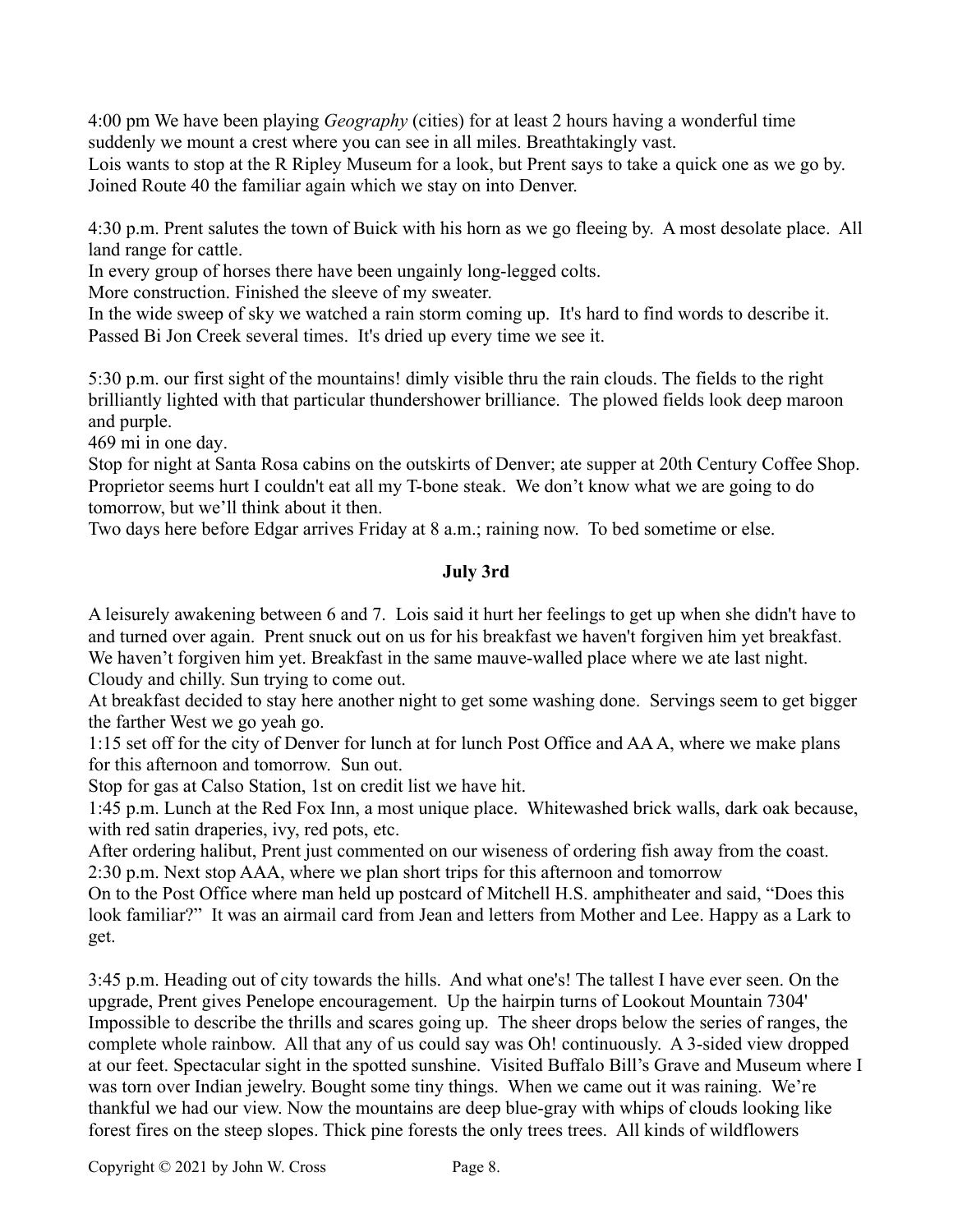abundant. Suddenly down a deep hill there is a little reservoir and beyond a tiny colorful town in a deep narrow narrow gulch canyon. Big boulder rocks and overhanging pines. The whole called the Denver Mountain Parks, including Genesee Park, Bergau, Dedisse-Swede Gulch,

Bear Creek running through hours few a Just Share up this time period up on the newer road. The color of the rock's! Even in the rain some the grays, green mosses and blues. Others the oranges and red yellow. The road winds around one after another, more and more beautiful.

Suddenly again in Red Rock Park, where Smooth red rocks amazingly streamlined all worshiping in the same direction.

We got out of the car to inspect despite rain. Birds resting in sunny hollows. Amazing. Road swings around the feet of the strange silent monuments carved by the crafty hands of the wind.

Out of the park down and around we hit a vast valley of grassy slopes. A deserted mine shaft.

Black-eyed Susans (Sunflowers?) profusely growing around along the shoulder as big as saucers.

Seeing more and more pinto ponies. Left coat in cabin, sorry. Beautiful stretch of about 8-lane road.

Looking for Broadway. Missed it. Prent sort of smelled it. Tax tokens here-insurance.

We salute the AAA for a wonderful afternoon trip.

6:00 p.m. Back at the Red Fox Inn, we liked it so much, for dinner.

Prince gives us an interesting discourse on oriental rugs.

A chummy conversation back at Santa Rosa Cabins covering Robert's cough, sororities and general stuff. To bed at 9:30 My my!

## **Thursday, the 4th of July**

6:30 I am up. Looks like a good day for a trip to the mountains. Breakfast at a nicer place where we signed their tourist guest book and I had an appetite.

8:45 a.m. OK hills, here we come!

I liked dinner very much, clean and nice. The driver's puzzle Prent no end. They never do what you do or don't expect. Stopped for Fire Chief gas. Frentt vetoes Adelle's and my desire to wash the car sometime. Visibility ahead good. Appears to be snow on some of the mountains. Stopped to take some pictures of the mountain skyline wide spread. Early morning shadows show up all gullies and riches. A very picturesque drive in, up, and around the gulleys. Cuts the rangeland green and fresh. Around a curve and suddenly ahead a whole range of snow covered mountains. The snow is cream colored in the blue haze. Down now thru winding passes rich dark green of the conifers against the white green of the range, making an endless variety of patterns. Every minute a different spectacle, up Clear Creek where we see signs of gold mining. Narrow gauge tracks for ore trains. We stop to inspect a more elaborate one working. Pictures taken. It's a perfect day hardly a wisp of cloud. Clear Creek tearing along after a heavy rain over the last 2 days. Men at placer gold mine wear large tin sunbonnets.

Placer-washing gold out of sand that has been carried down by the streams. Lots of CCC camps. Stamp mill where they break up rocks prior to washing. Quick view of tall narrow falls. Beautiful fragile drop glimpsed through town of Idaho Springs. All the way up, the mountain sides are mine shafts. The famous the famous file 5-mile Argo tunnel here. Examined a wild flower, nothing at all familiar, lavender. Decided that snow topped mountains must be Snowy Range that Gene mentioned. Elevations 7980' at Lookout yesterday and mountains shearing straight up from here! Sides of mountains speckled with size of mountains speckled with 1-man mines (wild cat) Just a few houses make up a small mining town. Ahead smaller mountain pointed up like a piece of steak. Snow closer whitens up. Every turn unfolds a more beautiful vista. Timber line of mountains and cloud shadows vie with each other for patterns. Snow just above. I feel more and more the inadequacy of these words. Another waterfall dropping from the heart of the timber, probably from the snow above.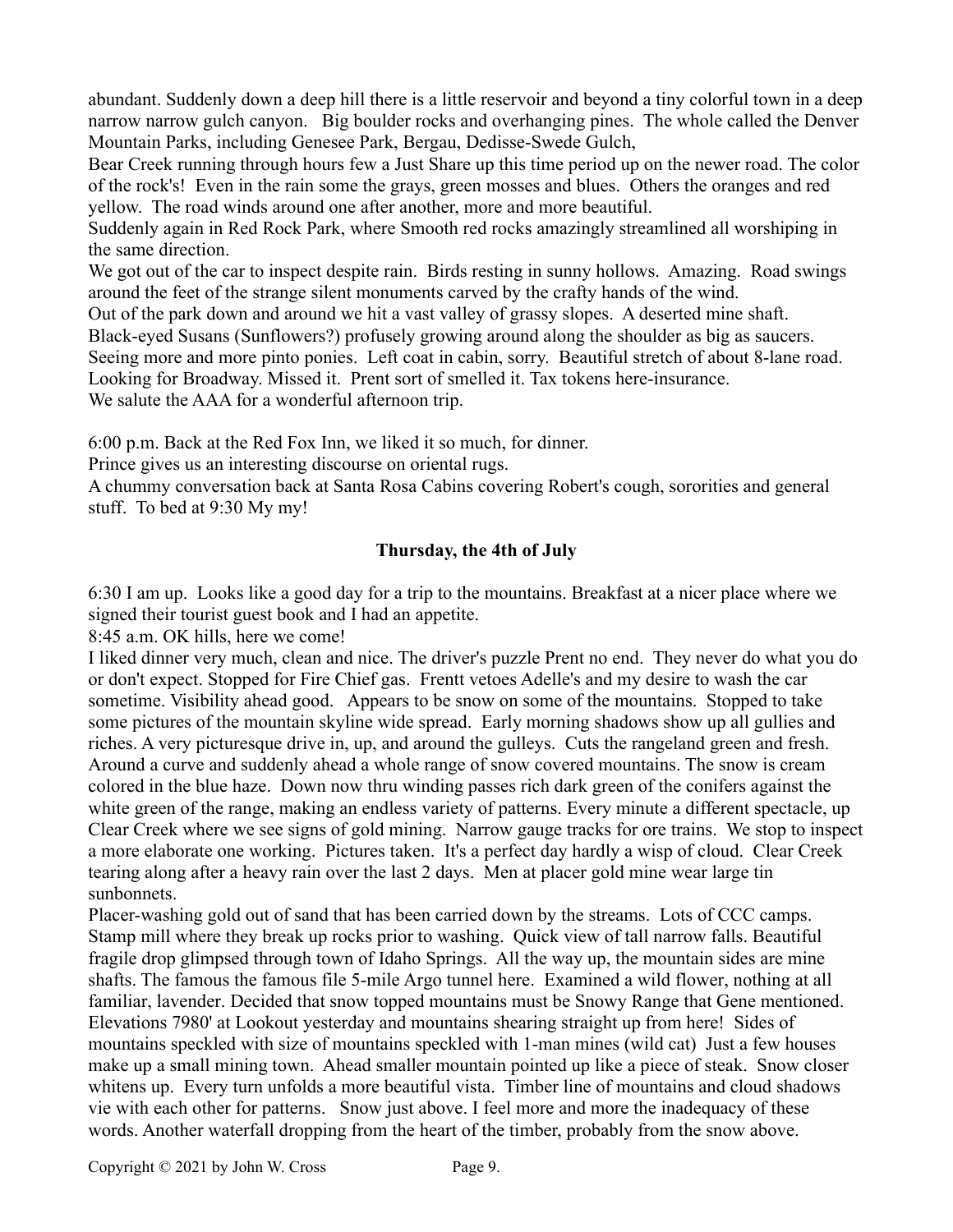Pockets of sun delicate birches clinging all the way up a notch. I long to live out here and become a part of it all. A reddish peak rears its head against the blue sky. Looks like remains of a former forest fire, leaving a barren strip of the timber all the way up. Now up to Berthoud Pass. Climbing a narrow road 11314' up. No fences. A more spectacular view back and down. Higher, higher, more and more breathtaking. Timber now tall and straight. Innumerable mountain streams gushing out of rocks. James Peak ahead 13261'. Crest of snow blown over top like a white hen. Air so clear and cold.

### Continental divide!

We didn't know it until we got here. I feel so contented, so much as if I belonged. Robert inspects with interest old stage coach. Bought more cards. Amazed to find our fountain pen leaking from the high altitude pressure.

## 11:50 a.m. Down the western slope.

A long wide valley spreads out and onward. Prent clings to middle of narrow road where no fences protect the deep drop on the right. The beautifully constructed road the only sign of civilization for miles. Down at last to the floor of the valley following along a happy little stream, clear and undoubtedly cold! Robert spies a beaver dam. The Polaroid glasses give a greater depth to clouds. We take turns.

A great many 4th of July picnickers beside the road. Their pungent wood fires smell so good. Passed the Moffatt tunnel where the railroad goes under James Park for miles. Lois's watch dies, poor Louis! Horses loose on the road seem to be nothing to to raise an eyebrow at. Evening out to flatter plains, rimmed on all sides by snow topped mountains.

2:30 p.m. Lunch at Fraser a small mountain mountain town, all one story houses, poor wildflowers for centerpiece. We all compare notes on the effects of the high altitude. I feel drowsy and light headed.

Engleman Spruce's- timber. It seems unusual, every time we see something spectacular, further on it's more so. Served the lightest fluffiest homemade rolls. Fried chicken.

1:20 p.m. Hitting the trail again. Lots of ground to cover, no time to waste. We still have Rocky Mountain National Park this afternoon. In the center of the wide Valley, but nothing grows except desert stubble and timber. Lower down some more. Is it possible! Flat plains now laid out for miles across to the snow capped mountains opposite. God's country, all right, in the raw! Passing through a slight shower Prent says his tobacco has stronger a kick in this thin air. Even in the valleys 8000'. As far as you can see, no houses. Beginning to climb up again a wide lane dirt road. Beginning to the section of dude ranches. View after view of indescribable beauty. In Grand Lake Village stopped to let a rodeo parade clop by; down to the lake which in itself is very lovely, but completely spoiled by the July Forth tourists in loud cowboy duds.

## 2:00 p.m. Enter Rocky Mountain National Park.

A forest ranger snappily takes interest fee \$1, license number, etc. and onward. Sure is dust a flying. Better road up there thru tall spruce. Lower shrub now with winding mountain streams. Looking way up on the mountainside we see the road we'll eventually be on. Above the timberline the mountain tops are gnarled and calloused with rock and lined with snow. On the climbing road we saw below, a little more. Used to the heights to the heights and sheer drops. But Prent says it's hes not enjoying very much. No guard rails. Stopped to let Prent get a good look, relaxed. Chipmunks come up the wall for food. I never saw them so tame am. As I am writing this, one comes up to my hand and sniffs. The little pig's cheeks are so full now he can he can't bulge. Two have climbed into this book as I am writing! Prent tried to get a picture but are they too fast. This park is a sanctuary for animals, birds and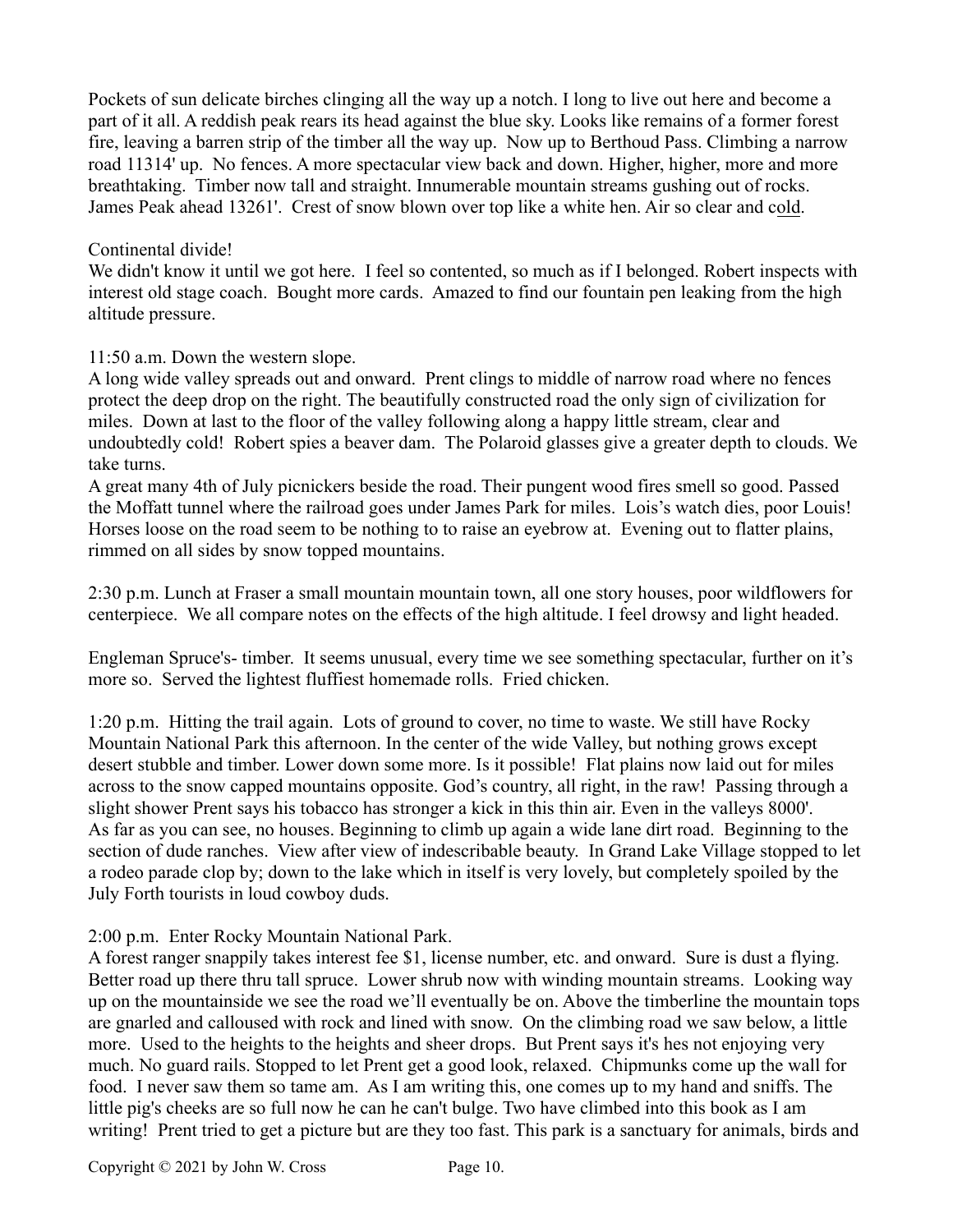flowers. Continental Divide again at Milner pass. Robert and Adelle saddened because we really haven't time to stop and make snowballs in these thesy patches of snow. But wait!

There's one they scamper out and come back with dirty handfuls gasping for breath. (Coneys haymakers, like a guinea pig, we asked a ranger).

We're above the timberline now. On all sides view that makes you draw back in your seat. Opposite to Never Summer Range and Gore Range. 4 miles Trail Ridge Road 12208'. The highest point of all. It's cold, but it's beautiful. Out of the car to see Iceberg Lake, which I shiver as I write. But now in deep ravine and a hollow of snow is the lake, deep, clear, and beautiful. A pure clear aquamarine iceberg floating that never melts, color exquisite! Lots of little lakes tucked up in the crags. Only inch-high grass and mosses growing up at this up this high. I feel as if I were playing a part in Lost Horizons, only where is Shanghai-la. The scent of the pine carries all the way up here. The trees themselves look like velvet from here. Rugged beauty as Prent says. Uukuower coneys, little gray animal scampering over rocks. It would please mother to know I wish I had my angora mittens she wanted me to bring. However, after this I shall wear more than a play suit and cardigan. Mountain tops all peaked. Quite a blue haze and some clouds obliterating tops. Prent gives cars on outside all the room we can; he knows just how they must feel. For a stretch everything drops away. Around another mountain we stop again. I just can't find words. Warmer here and no snow on these mountains. Can see the road we will takewinding down and around for many, many miles. Streams winding all around the valley floor looking like tiny trickles of water. Cars below like ants.

Rainbow Curve I feel I couldn't take much more beauty all in one dose. Sign says Great Planes 40 miles but it's too hazy to see. A steep drop down now. Beautiful red cones on the other pine trees all so straight and narrow. Every now and then a gorgeous gnarled pine and aspens. Beauty big and beauty little: fragile looking wildflowers and of all kinds growing out of mammoth chunks of rock. More clippys and just as tame. One tried to eat the eraser off my pencil, another crawled up just as I am writing now. The smaller ones have the stripes on the backs; the larger ones on the sides. Darling little girl with a black eye. Downward again, many little lakes. Shortly at the valley floor, we spy beaver dams, lots of them. Hidden valley, light green grasses a setting for the dark pines. Much clearer now. Only the distant hill hills look really blue.

4:20 p.m. Now that we are down to a mere 8000' moraine – where glaciers ended, melted and dropped round boulders. Leaving Rocky Mountain National Park. Out of Estes Park Village down the center of a wide silver green range. Around to follow Thompson's River. Running a narrow rocky gulch. Many cabins here. Nice nice rock formations. Into the Thompson's Canyon. Rock steeper and prettier, trees growing out of. River rushing along in rapids. Much fishing. Kids tucked tuckered out. Prent thinks we should take more mountain trips. Seems so much warmer down here. Rocks smoother and straight up. Gives us a closer view of beauty. The afternoon sunonly reaches one side. Down, down, narrower and narrower. Honest to goodness angry rapids. Sedimentary rocks formed at the bottom of the ocean here forced vertical. Down and still down. More canyon when we thought it was all. Rock with moss and trees all blend subtly in color, deep purple shadows. Sun now tips only rim. Walls spread wider, we wind down, still following river. Robert wants map saved in case he comes out here with his children. Look! More deep canyon. Rocks straight up 200 to 500 ft. only sparse trees, growth and moss. Chartreuse moss on grey stones. Suddenly around a mass we come upon red vertical with green growth stripes.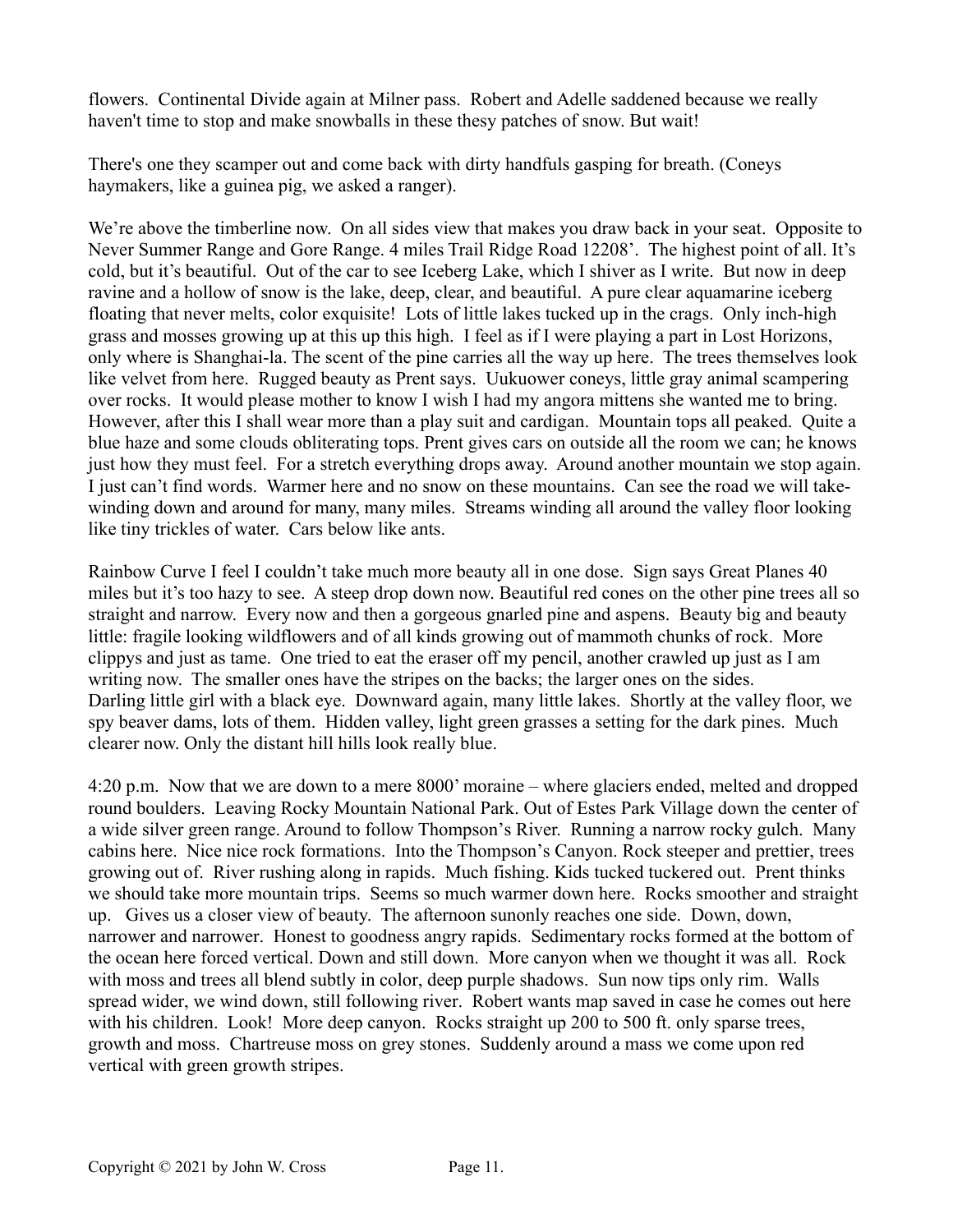The Canyon is gone, replaced with red half buttes and narrow range. Now the color changes to light yellow-brown. Curious shaped formation. 2 walls of hard stratum weathered a way on both sides, makes a jagged pattern across the sky.

5:30 p.m. Earth deep ridge red, ochre. Shortcut through Loveland, although why anyone should avoid it Prent doesn't know – incidental: Candy's dandy but liquor's quicker. Broad vista to the right of the hills we have left behind. The silent monuments to eternity. Backward they stretch range, after range. From a distance their fragile milk-glass beauty is paradoxical to the solid rock and mass that they are. Red wing blackbirds sitting on every fence post along road. The narrow streaks of sunlight ahead whitens the plains against the sky. Stopped In Longmont to charge gas at Calso. Tradespeople are pleasantly courteous. The longest part of the day's trip is the 50 mile run across the plains into Denver. The late sun stretches the shadows out. Robert says, "Now there's a cow in a front yard." You wouldn't find that in Montclair! Star spangled banner rendered a bit sourly.

7:00 p.m. back in to Denver, good and hungry. We're getting pretty adept at finding our way across the city. A full day. The Oasis AAA. Full meal at 250 miles.

### **July 5th**

7:00 a.m. Off on the button. Everything packed so much easier. Heading into Denver. For the 1<sup>st</sup> time we can see the mountains clear and snow topped. We watch an airplane circle low over us to get altitude. The transcontinental gleaming in the morning sunlight.

Last night's example of Lois' calmness. Robert says, "Mother I lost a dime." "That's fine," says Lois, "You have just that much less to cart around." Breakfast at the L&R, where we ate yesterday.

8:10 a.m. On to Union Depot to greet Edgar. Sent Lee her birthday telegram a day late. The Denver Zephyr 5 minutes late, but a red plush carpet laid out to greet the king. A beautiful silver streamlined train. Much happy chatter and more birthday gifts for Adelle. A stop at the courthouse to legalize some deeds then to the Post Office. We did manage to get Edgar's bag in, despite kidding.

10:15 a.m. Hot sun makes us virtuous impatiently waiting at the 2 stops. But we're soon out of the city on Santa Fe Drive towards Colorado Springs. After a solid week of driving, Prent relinquishes wheel to Edgar. Prent had told Lois when we started that she could take over when we got on the plains, but he never did ask her until yesterday when we were 12,000' up on those sheer heights. On the road we pass far to the left the Red Rocks Park that we went through the day before yesterday. It seems so long ago. Met a crack up, but apparently no one hurt. It's a beautiful day. All the windows are down. Here we blow! Mesa makes the skyline through this wide open stretch. Sign in little town Marry'n Justice. Walls of valley narrowing in around Palmer Lake. Our 1<sup>st</sup> sight of a natural arch worn through rock formations by wind. Lost the AAA-recommended route at Sedalia, but eventually cut across the narrow dirt road through at Pike national forest. This is the real West, away from usual tourist route. Edgar gets his 1<sup>st</sup> small taste of sharp curves and drops. The view to the left magnificent.

Bumpy going makes writing difficult. One-lane road. Prince says he hopes we don't meet a herd of elephants.

Over Mount Herman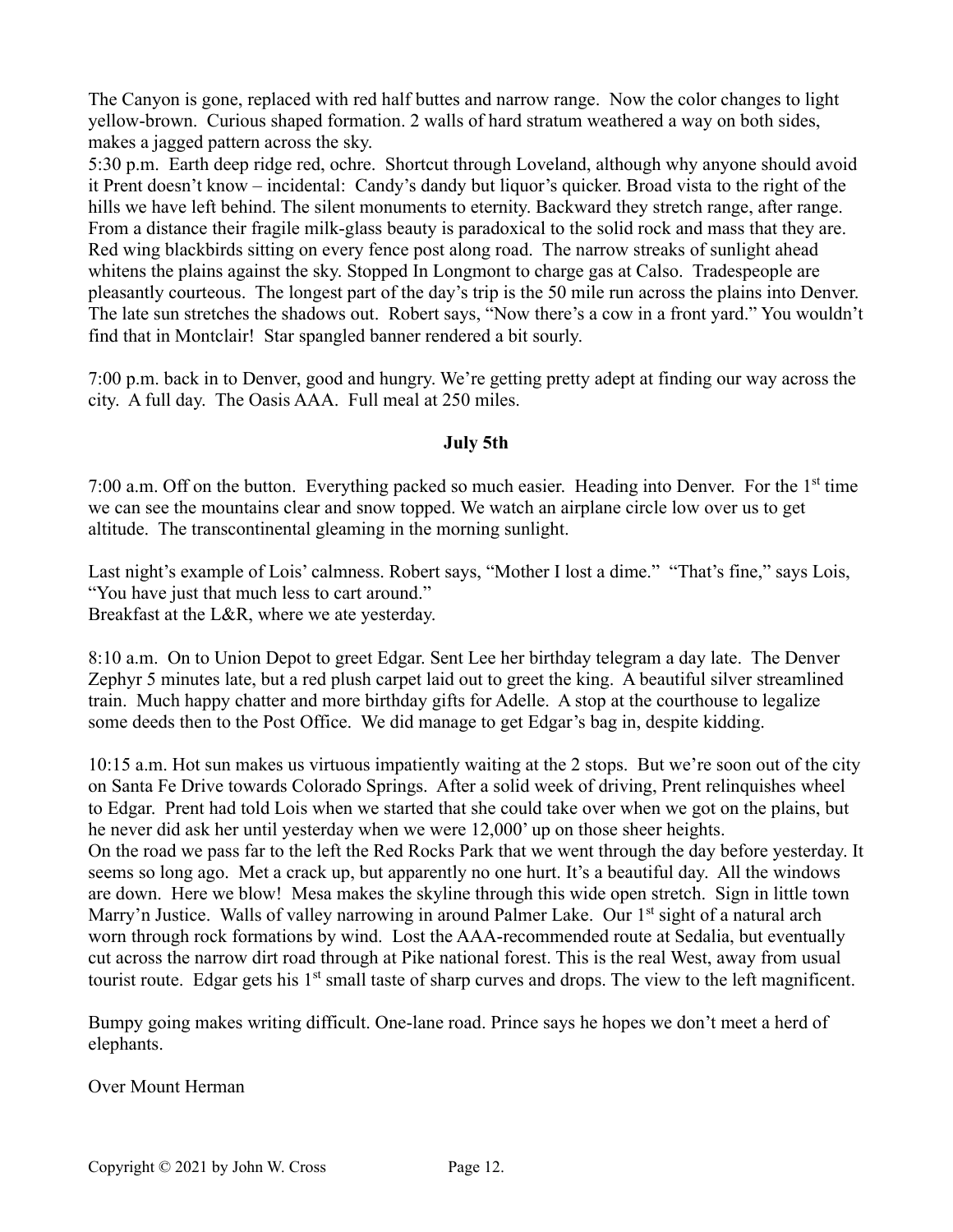Even more frightening than yesterday as is – Geepers! We're all met with nervous perspiration if we dare look the view and rock formations are beautiful. Sharpest curves all my marked "Turnout, Look ahead," which must mean - ? I'm as tense as can be. A switch back now. Adelle doesn't like being on the outside. Rocks all round us must be moraine (glacier). Large clumps pile on pile standing up for 50 to 100 feet. We stop for pictures and are limp. Car is boiling after that heavy pull in  $2<sup>nd</sup>$ . So quiet up here, looking back into the valley the only signs of civilization. The only sounds are our own voices and the rustling of the winds in the baby birches, shrub and pine. All colors of wild flowers. The curious shapes of rocks balanced precariously on top of each other, even overhanging the road. The amazing part of this country is the unequal beauty around each new turn. We are either still going up (!) or else riding along the ridge. The pure air and the stillness refreshes me. Another quick snap at Pikes Peak across the mountain tops below below aspens. Now we seem to be going down. Signs going the other way saying, "Not suitable for public travel." Edgar is now well initiated into cautious mountain driving while Prent relaxes (if he can) in back seat. We tell Edgar we just want to break him in gradually.

12:45 p.m. Out of the park into a wide good gravel road. Now that we are on safer territory, we decided fool's rush in, but we're glad for all of it. Rampart Range Road sign long-line needle pines and cedars. We must be up getting we must be up pretty high; it's getting cooler. We always know where Robert is; he has 5 silver dollars in his pockets. Another stop to see a glorious view straight down, Pike's peak opposite. The foreground pines are rich green in contrast to the delicate blue across. Another turn reveals an endless view of the flat plains, the clouds making patterns across. All kinds of glorious views. Five or 6 levels of the road visible as it hairpins straight down the mountainside. The view across the plains gives us an idea of what it must look like flying. A glimpse of a very interesting gorge below. We hope it is the Garden of the Gods. The wide variety of the colors in the rocks complimented always by green the of the trees. Around and down skirting Devil's Head. Almost all the way down we see the road in serpentine twists just all over the place. No trees affords a good good good view. Wrong! We're still a long way from the bottom. A complete view from above the Garden of the Gods. The Earth is such a rich red, it looks as if I am looking through rose-colored glasses. We stop to climb curious rocks. Adelle and I have narrow escape escape from galloping horses. We dashed into a natural arch, riders after us, we scrambled up the steps as they whoaed in time. This is a beautiful spot now I'm down amidst the rocks to see them silhouetted against the sky. We drive a narrow one-car split in the fiery red rock. We each find some similarities in them.

2:15 p.m. lunch in Manitou Springs where I throw away nickels on music while we eat. Prent joins with *Blue Hawaii*. Lois thanks thinks the john very musical the synchronization so good.

3:00 p.m. Fill up with Conoco prior to the Pike's Peak climb. This town is nestled right in the low hills with the mountains rising straight up from here. A stranger breezes up to us, says, "Virginia! That's where I came from!" Beginning to look like rain; we are doubtful. Ute Pass an interesting section, real rough country a deep notch through such red rocks. Railroad tracks follow following us around on other side of sunny stream. We vote to go up anyway. Climbing almost from the bottom in  $2<sup>nd</sup>$  (gear). I thought by now I would be blasé to these sheer drops for miles, but the road is dirt and the car sometimes skids on loose rocks just enough to get a good thrill. There's so much of the interesting rock formations it's hard to appreciate it all. Only 4 miles a miles along 4 and already a masked difference in temperature. Passing through a slight shower (we hope). Below on the left a neat little lake reservoir, we cross bridge over dam. The peak beginning to hide itself in surly-looking clouds. 10000 feet at halfway mark. Climbing steeper now. The trees all marked, water supplied every so often.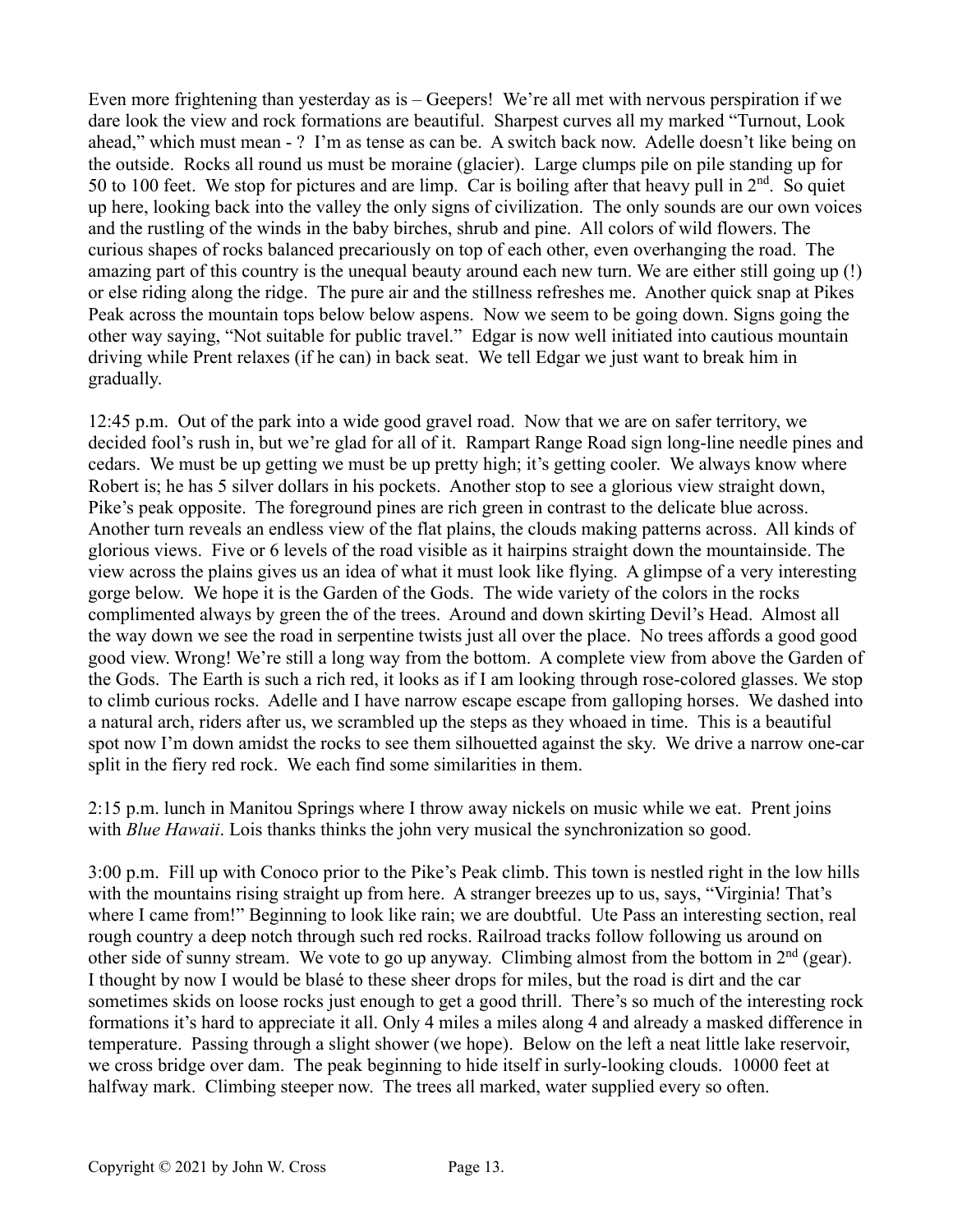Passing a great many cars, apparently stuck, particularly those that flashed past us on the lower grades. Only 8 more miles and 3000 more feet! And Montclair is 500 feet! Reaching the timberline. Sign – sheep-lined coats for rent. Good Lord! The climb is taking it in low (gear). Cars coming the other way make it a very breath taking on curves. Thunder cracking above! These drops! They small up hairpin curves. Snow patches.. I'm making myself relax, after all.... Devil's playground where it levels for a breath breath-taking spell. Snowing lightly! Really! Not interested in looking at Bottomless Pit at this moment. Nothing but rock, not even any tundra 14,000 feet – 1 mile and 180 more feet. Up, at last. Whew! It sure is cold up (Darn glad I dressed for it today in tweed suit and sweater. Net a 14ogan14 of boys from Camden, couldn't resist speaking. Glad to get inside to buy postcards out of the cold. I sure feel funny in the in the head. Honest to goodness, too cold to write-up here. The view if it were only not such a blue haze would be the most wonderful spectacle I have ever seen. Temperature 39゚ An all-sided view here spreading out for 140 miles. Adele and I adventure up a rickety wooden crow's nest with practically nothing but sky and God above and below us. This is being written on the descent. Somehow I always manage to get on the outside curve! The sun has come out. Stopping at bottomless pit 15,000'. Bare rock dropping straight down to the timber line to range after range below and the great plains beyond. Darn good gale ablowin' and ahowlin. Downward, Edgar still at the helm. Huge mountain crows hopping. Straight below us the road writhes tortuously around the craigs. The Gray Line buses whoosh nonchalantly by us. Lois isn't nervous but she wishes Robert would sit still. Prent thoroughly enjoys going down, although he can't say same about going dn. The vistas on the down-slope are more appreciable because of the foreground comparison. The top view is just too vast to comprehend.. Car slips.

Out of gear every now and then. Poor Penelope has taken such a beating these last few days without complaining. Study brilliantly blew little flowers growing out of the stone dust. Looking back up at the Peak it seems incredible that man could engineer a road up to the top of those barren looking heights.

6:15 a.m. reached the foot. Back in Manitou Springs. There's a former cogwheel engine set up in a small park. Stop while Edgar and Robert take a look and Louis and Prent hold conference on next lap. Put up at the Landes Terrace Courts Cabins – Very nice, overlooking the Garden of the Gods. Took 2 double cabins split up in 3's. Ours looks back up on Pike's Peak Range. Mileage 160--. Supper same place as this noon. Proprietor tells us about roads, auto races up the Peak, and coffee they serve up there. Water boils at such a low temperature that you can stick your finger in when it's boiling. Edgar and Robert take ride on toy railroad.

8::30 p.m. Park already! Set up to get a whole pile of postcards off to bed at 10:30 p.m.

### **July 6th**

5:40 a.m. I am up and wake up everyone else. Repack and have a chance to do some sketching, but my pencils aren't sharpened! Adele obliges for me.

7:00 a.m. On our way to breakfast via Garden of the Gods. Into the large masses of rock I sketched from opposite that stick out of the earth's the surface. From the other side they jut up pink and orange against the clear blue sky. Balanced rock a joke – now cemented down. Cathedral rock the pink. The road to Colorado Springs winds through the rocky valley floor. Much yucca and cactus growing.

8:15 a.m. Colorado Springs after leaving one of the biggest breakfast I have eaten so far. We played a Bonnie Baker record for Prent, which he didn't even hear. Heading out across the far flung mesa now,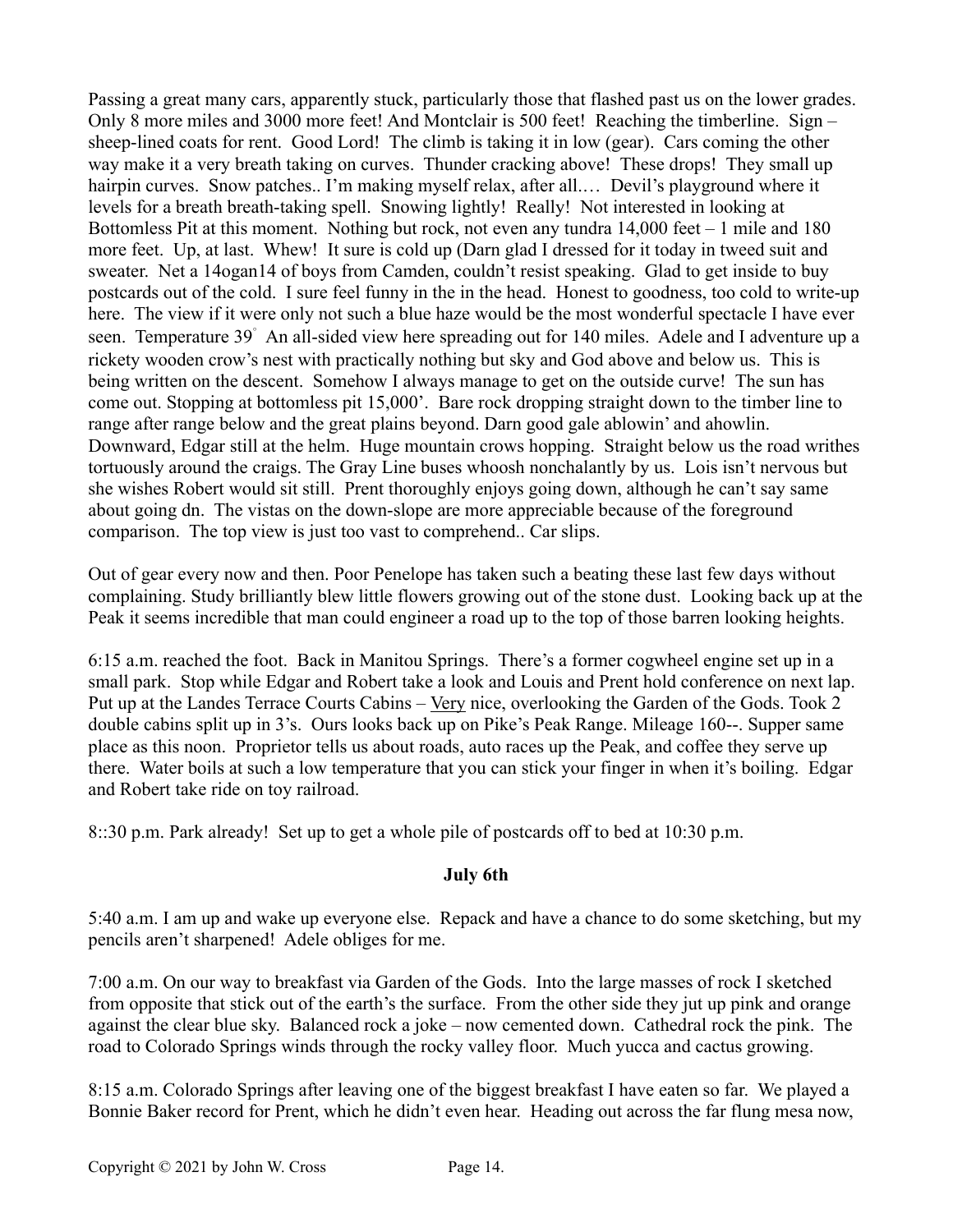the sun clear and warm. Yesterday must been too exciting for Robert, the poor kid had rather upsetting night.

Road Construction. We don't understand why they should spread the tarred dirt on top of the concrete, scrape it off, spread it and scrape it again. But it must be the shoulder. Countryside getting drier. Sage brush and Christmas tree cactus. A strange little animal tries to cross road. About the size of large squirrel large fore feet, rounded head, rat tail. Looks quite deserty now, except for trees following a half dried-up creek. Entering Pueblo, a steel city, the biggest company run by a woman. Strange to see in this dry section with such green lawns and trees kept with sprinklers. Bigger than Colorado Springs. Out on the flat range. Miles on end of flat, dry land, scalloped on the right by the tall mountain range, and left by more mesa. Prent mentions cloudburst in Texas, say says washed out houses, not washed outhouses. Robert asks Adelle if she wants lead poisoning and goes "Burr!!" Scrub cedars populating the yellow earthed knobs. Mesas also edged against the sky with it.

We have passed numerous families traveling in trucks. One had a covered wagon top. Land mounding up as we curve around, and then a spectacular mountain range straight ahead, rising like a wall before us.

The Sangre de Cristo Range 14,000'. The sun is quite warm, and it's going to be hot before long. Those mountains shore are purty. Passed 3 buffaloes, 2 bears in the town of Greenhorn. Big fellas too. Open country now where the tractors in the cultivated fields raise clouds of dust. We're all glad to chew gum to keep our whistles wet. Playing *Geography* again. Interesting to see the timber line on the mountains and the long line of the mesa steps. A strange high cone of small rocks protrudes from the flat land. A horse and colt are air-cooled in a trailer truck. More gas Phillips 66 this time. A beautiful cat in a parked car cried to be let out and loved.. Out on the open stretch heading over to the mountains now. Hot where we stop to take pictures. This stretch is beautiful as we pass down the aisle of wild mustard, straight across and into the hills. Old Baldy rears up in the Pyramid shape to the right. Drilling for oil and many mines. Desolate little mining village. Old Baldy as we approach seems to be all loose rock.

### La Veta Pass.

Slightly cooler now as we wind around through the walled Pass. Town of Mule Shoe – cloud patterns slide across the mountain sides. Circling the narrow gulch, we climb another curving mountain road, beautifully surfaced. Prent says he gives Edgar the easy ones. Lots of Aspen trees. A lumber camp. Up, over and down gradually. Myriad greens on the steep slopes ascending either side of the road. Russell Colorado – about 4 poor weather-beaten shacks. We were wrong about Old Baldy because here it is now to the right, sticking a Stern head above the others. Prent says, "The hills here have the green measles." We don't wonder, the towns are so little, few and far between when you observe the dryness and rockiness of the soil. Little animals must be prairie dogs sitting up curiously on their haunches. Only signs of civilization are the miles of fences and the road, not even any cattle. I'm writing this on a barbed wire fence as more pictures are being taken of Old Baldy and Sierra Blanca. It's so cool and nice here, soft breezes.

Beautiful view sounds so flat but it is. Picked some sage brush which is very spicy and pungent. "A mess of mesas," says Prent. Warning sign up for cattle rustlers. But I think they would have to rustle a great deal before they even found cattle in this wilderness. A real cowboy punching cows sans snappy outfit. Whoops! – One got away going opposite direction. Through the town of Fort Garland consisting of Adobe houses we saw in process of being built. Cowboys pitching horseshoes, all people so poor and worn looking. Lots of prairie dogs scampering along road shoulders. One sitting up beside dead mate. Table-flat land for miles but mountains always reaching straight up from edges.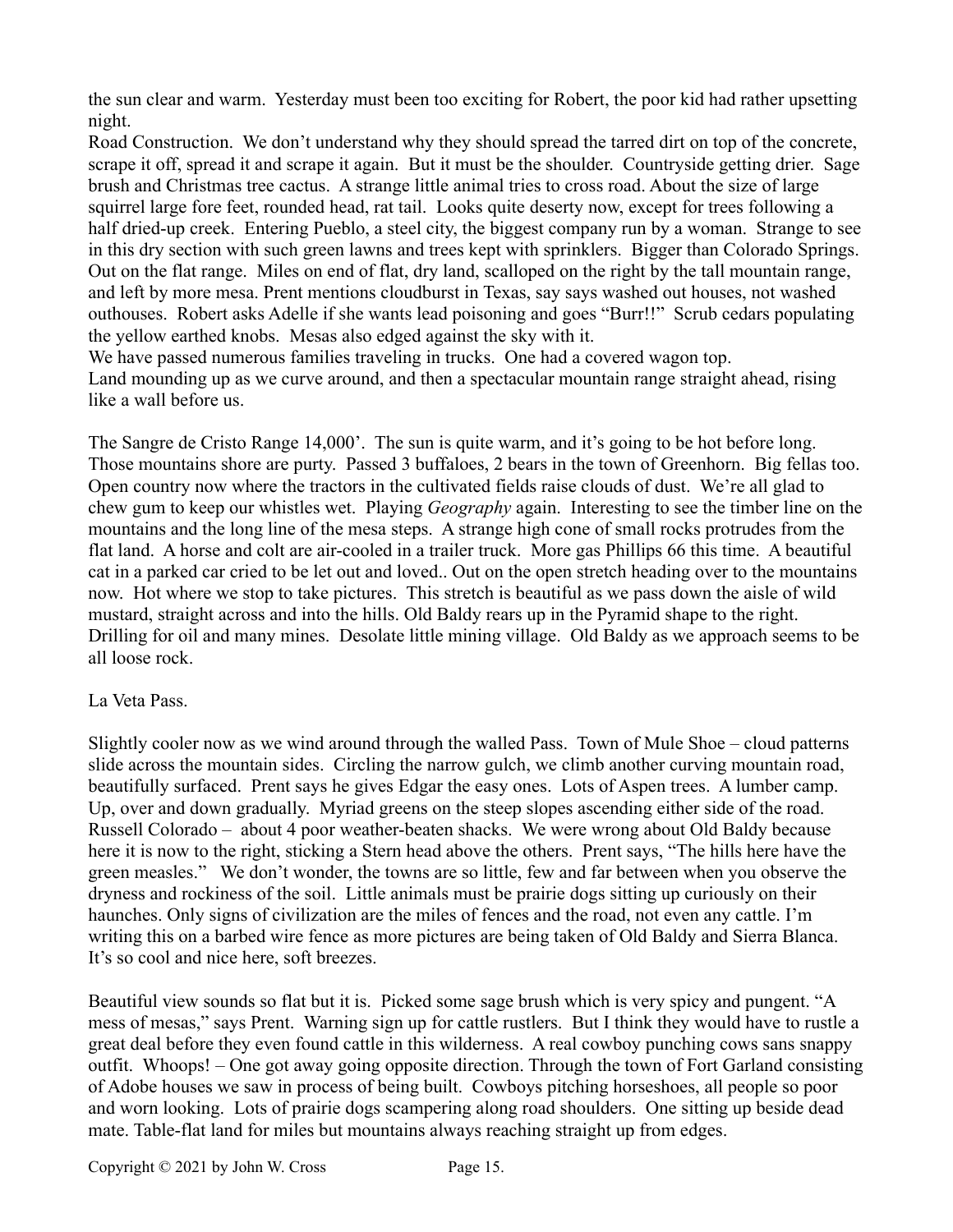A Mirage! Across the hot dry ground, a lake appears and beyond, trees edging the shore. Not too clear but very amazing. The road straight ahead looks very wet and silvery. It must be the heat waves. Passed a couple sitting atop their car painting in this hot sun. Now we see there can are trees over there but no water. Soil looking more and more sandy. Lois' respect for Pioneer mothers grows per mile. White patches a alkali. Have been going at a steady 60 for hours. Never saw horses lying prone in the East, even the colts do it here. Nearing mirroring Alamosa, where we will try to find lunch. Cross the Rio Grande river!

1:00 p.m. Rolling again after being amazed at the size of the town. Grand I, where we had lunch, must have had a choice of at least 25 kinds of meat on the menu. I had pork spare ribs and candied yams. The former flavored with sage. Delicious! Just outside of town the Alamosa Airport, where hangers made out of Adobe brick. A baby cyclone or twister! Circling across the flat land and a long high column, looking more solid at the base where it is gathered up the dust. Quite a sight! More strange formations of soft crumbled-looking rock, nothing but the sturdiest of grass stubble growing on the whole ridge. We would call it a range home. But the farther mountains dwarf. It's amusing to see the grass growing on the barn roofs – sod. The sky now rich in cloud effects with heterogeneous patches of blue sky peeping through. The forests of Aspen on the mountainsides make a rich pattern of light green.

2:05 p.m. Entering Rio Grande National Forest. It's a pleasure to get into a park again, no commercialism, winding roads, clear streams. This heads to Wolf Creek Pass, another place on the Continental Divide. Beautiful! Massive stone ramparts. All different kinds of pines and silver birches right up to the mountain tops. The sun shines down on the rock levels ahead, making irregular steps rich purple in shadow. Through the Canyon now rich in growth. In places, the stream pushes politely along, others it churns over rocks. Truly a lovely spot. The road now gravel. The vertical patterns of the tall spruces. More drives up into the sky, but this time the road is plenty wide, not so scary. Up, up nearing the timberline, which is not so clearly defined. Just before the Continental Divide, a good sized woodchuck sets upon the road's edge, eyeing us curiously. Tearing down now at a great rate in 2<sup>nd</sup> gear. Only occasionally do we meet other cars. The little park's (patches of grass or openings) a rich pure green. Suddenly a small waterfall comes out of its hiding place behind the rock. Deep V-cuts, grass-lined, sever the mountain opposite. Those ahead are that rich blue.

I have come to know. Lots of falls spotted here and there. The view of the valley floor as we stop is rich and wild looking. Above to the right rises a stalwart mountain whose face is half bared to show the rock strata. Looking straight down (the chimney). A man who stopped also, said a Buick tore around this curve at 80 and went right on down an 85 foot drop and lived! Incredible! The floor below is laid out like a formal garden with the grass patches. The symmetrical gloves of tall cedars and the circular turns of the stream the stream. Edgar and kids drop stones down starting minor avalanches. We pass a small truck loaded with merry-go-round horses and pulling a trailer, toiling away, and he's only just started. This side of the pass is definitely a steeper drop. A whole family of beautiful horses grazing peacefully. We pass between the high mountain portals that mark the entrance to that little hidden valley. This side of the Divide seems to get most of the share of rains and moisture. Some time back we left Rio Grande Forest and entered San Louis Forest. Dandelion fluffs as big as an orange. The horses grazing are magnificent beasts! They seem so congenial and affectionate. Stopped for gas at Pagosa Springs. Meeting our daily shower. This is a real Western town. Attendant says it rains here early p.m. and plenty cold in the winter, 35 to 50°-below. All the children passing by are Indian. The mountains grow big around here. I'm here. These have sharp peaks. Squalid Indian cabins, dirty children. Straight ahead now is a mountain with a huge straight Chimney Rock risking out of it. Now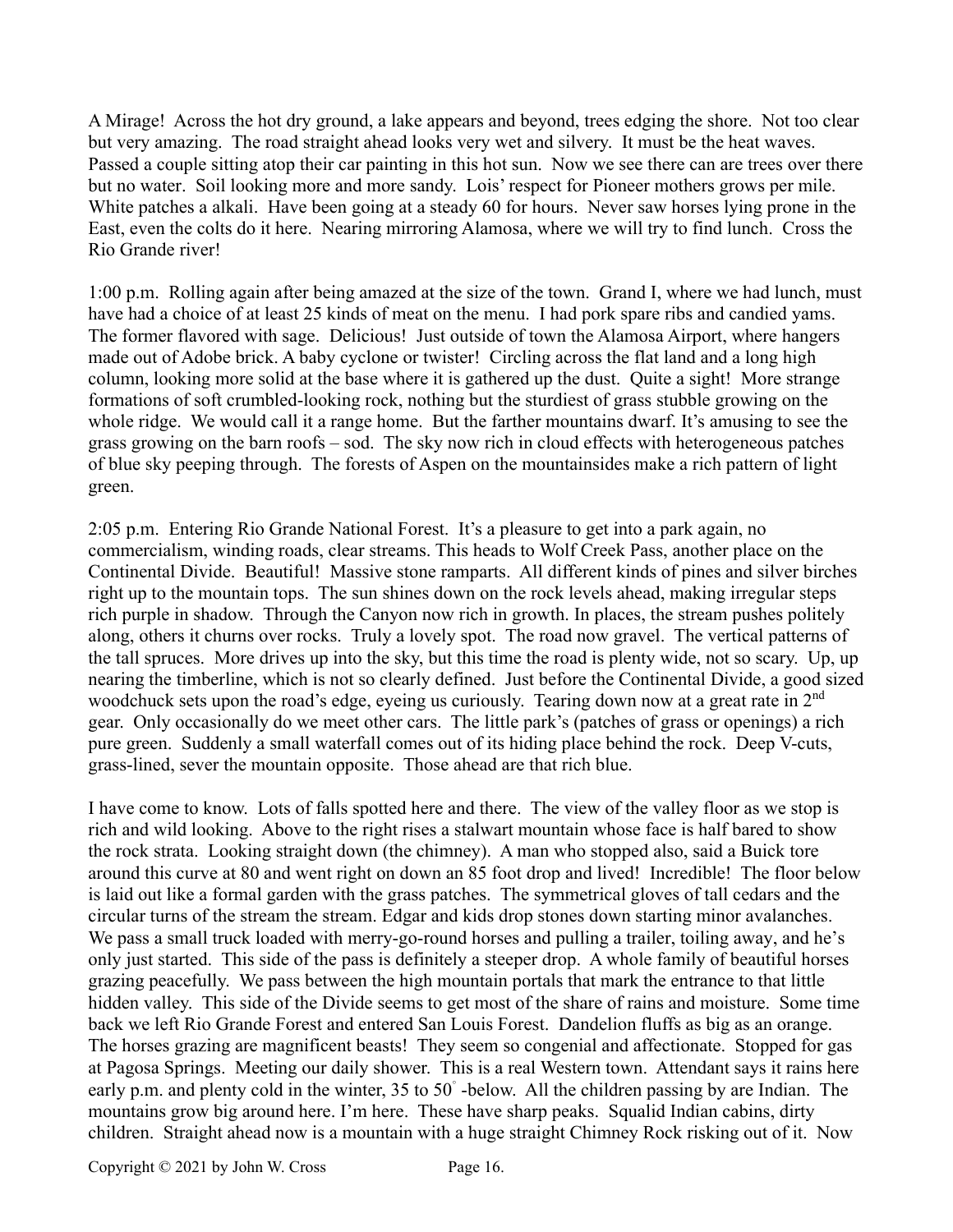that we are around it, there are two. Sage brush again. Whoops! Up against a mountain wall, but no the road turns off. Crossing the Rio Piedro, we see a mill with wheel turning. Through Yellow Jacket Pass, dotted with small low-grade coal mines. Climbing again. Lois says, "a mere nothing, only 7,000." The mountains now look a royal blue as we descend. Just gorgeous country. Every now and again a prosperous-looking ranch with many logged corrals. Long-needle pine smells so good. Opensided barns where wind all comes from the west. A breathtaking sight! Horses on the crest of a hill silhouetted against the setting sun. A bit of construction. Now the mountains are a deep purple. All these small winding valleys; the fertile cultivated fields are irrigated. Dry sage growing the other side of the road. Through Durango, a narrow mining town where a large smelter is closed down. The sky now is filled with the most brilliant white clouds as we face the West.

We passed the most amazing little railroad (Rio Grande Southern). Narrow gauge rails to begin with, very likely abandoned and taken up by a man who had an old Pierce Arrow with special wheels and cow catcher hauling a truck trailer. Front mud guard still on. The whole business painted a snappy silver, and he had a little old lady passenger. Prent didn't have time to set his camera.

Approaching Mesa Verde National Park which juts up mountain like a massive fortress. It looks very high from down here. Flat on top, straight down then out.

Up the incline, a more gradual incline than the others. I still get a little shaky going around those sheer curves when the cars tips. The late sun brilliant on the dark green foliage, which grows shorter and shorter until it is a dwarf forest on the top. My only disappointment was the fact that when we arrived at the summit (20 miles up up), we are not on top of the fortress we viewed from below. A young dear scampered across the road ahead of us, quickly hid in the low growth.

8:00 p.m. There is there has so much been to see in this beautiful spot, I haven't had a chance to record it all. First, we secured our log cabins for the night. They are very complete and quite artistic. Dinner at the lodge, where I met Janet Lloyd from Montclair, who I used to go to art school with! I hadn't seen her since she is staying at a ranch outside of Pagosa Springs, where we stopped today for gas. Robert hurried us through dinner so as not to miss the lecture and Indian ceremonial dance in the amphitheater. We are here now. Comfortably provided with cushions, bats flying through the open sky. The council fire is burning and across the mesa a thin sliver of delicate moon is setting. This whole place is enchanting. Hooray starting.

9:30 p.m. I could take a whole notebook to relate the interesting discourse of the ranger and the strange dance of the Navajos. To bed weary.

### **July 7th, Sunday**

2:15 In the covered wagon again after a fascinating morning and evening. There there is is a unique quality to the atmosphere that I am completely in accord with. How I hate to go. It is entirely uncommercialized, beautifully maintained and laid out, and the people of a very high type. We were up about 6:30 a.m. for breakfast at the lodge I finished early and had a chance to go out on the Canyon edge for a quick sketch. Such a gorgeous sight with a flat mesas back to the sky. And the canyons steep down golden edges covered with low juniper and pinion. At 8 we were ready in line with the other cars to be led by an amiable, charming ranger. A brilliantly warm day. First we visited an earth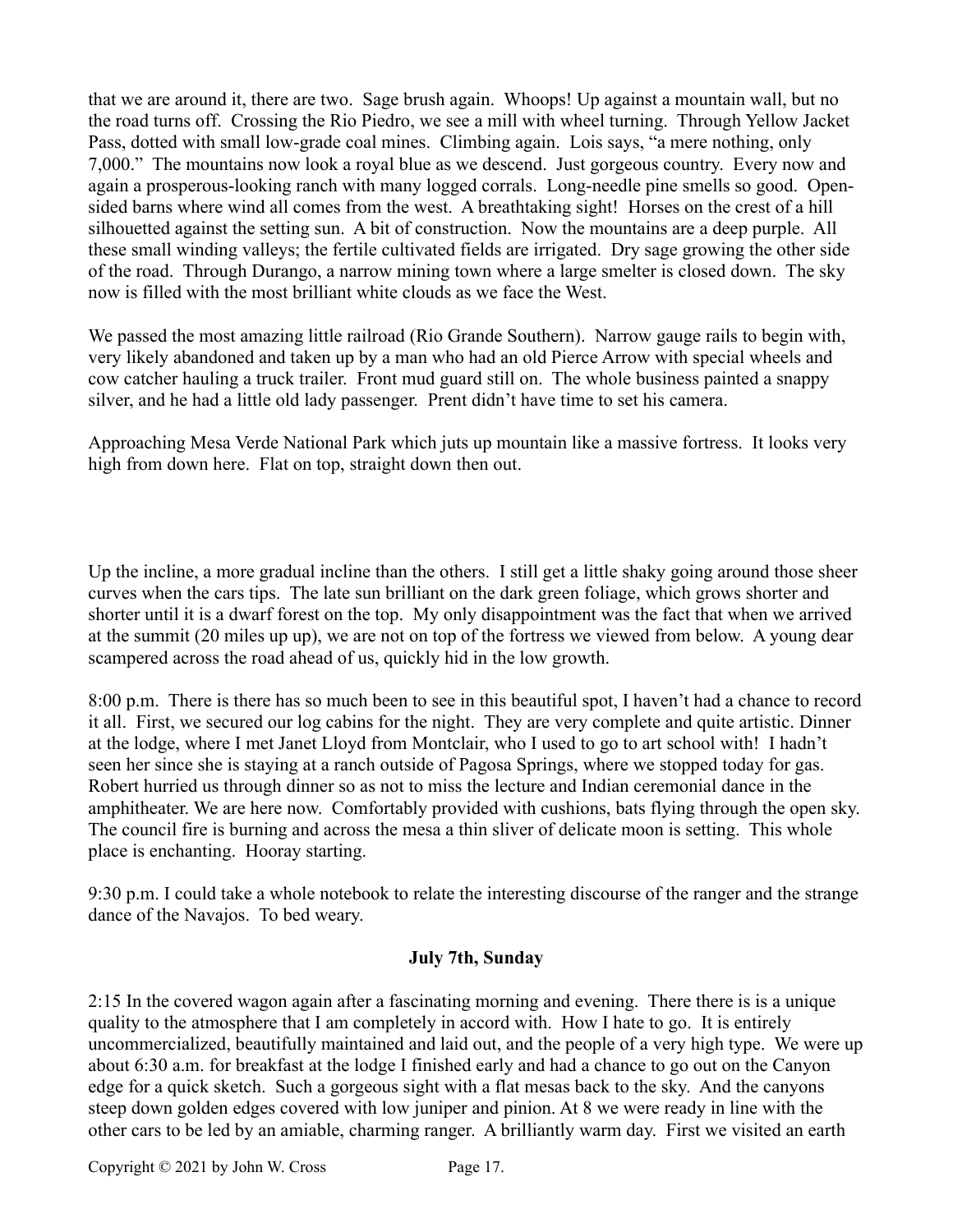house. The earliest Basketmakers who came first as hunters and gradually became farmers. Not much to see except a circular excavation with a few narrow rocks piled on end and some holes. Very primitive pickings, I say. Next we were warned, if we didn't want to climb we should stay behind. No one did. Here we go down 3 separate 10-foot ladders, hand lashed. The older women in the party pretty game. Such fun climbing down around those narrow little ledges. Then came Needle Eye, where the stouter women were directed another route. That was the most fun of all. We had walk sideways on a slant, using both hands to ease us along. Much joking, of course, between Prent and Edgar, but everyone got through. Then suddenly (the way everything happens here) was Square Tower House. I think I forgot to mention that the whole Park is dedicated to the preservation of the Indian Cliff Dweller's Civilization. And here under a low hanging cave of the canyon rim, the early Pueblo Indians built their homes. The rangers cleverly painted a very vivid picture of their life, philosophy, religion and customs, which are very similar to the Navajos of today (borrowers). While all this was still fresh in my our minds, we visited the museum to actually see the mummies, the implements, etc. Most interesting: the sand painting. I liked beautiful symmetrical modern design made just by different colored grains of sand. Remarkably precise. Then after a cool lunch we piled into the ovenbaked car and started down the steep winding road that leads back to the beautiful Mesa. Which brings me up-to-date

3:45 p.m. We are now skirting all around that that high mesa (it really is). And on the left is a high castle-like formation that juts up out of a small peak of barren land. This is all open range here. No fences, houses, nothing as far as you can see. The country slightly rolling, sparsely tufted with small grass patches, and only every now a wash down or a hump up. It's really hot now. Whether it was the climb at this a.m. or the heat now makes us all drowsy just the same.

## New Mexico.

Now crossing the New Mexico line and smack into a bumpy gravel road. Over to the 1<sup>st</sup> Shiprock mountain straight up. We mount a slight hill and get a good view of the road stretching straight ahead to the horizon. 'Vast' takes on new meaning. A green stretch turns out to be a small town where we stop to wet our dry throats with Coca-Cola. Man there says temperature 109.5 degrees! We believe it, but our better judgment doesn't. We're hot but not dragged out, as at home. Road now oiled, better going. Shiprock sure is something! The edges are absolutely chopped straight up and there it peaksup in high sharp pinnacles. The monotonous smiles tick off. But as long as we are doing a steady 60 we can appreciate the beauty of the brown dried earth, only slightly green spreading to the rim, which is very purple mountains in the shadow of the clouds to the west. Every now and then squatted on the flat, arid land is an Indian 18ogan, which we heard a description of last night. More massive hard rock stratum standing straight up against the sky. Shiprock is miniature compared to the size of these and how blasé we've become about them. The dry mesa steps to the left now taking on a pinkish-purple cast. To the right on the mountains we can see a shower falling with the sunset showing through. Amazing! According to the map this is all Navajo Reservation. Edgar says he doesn't see how the people can get from one town to the next. What people say – Prent. A detour off newly oiled road makes us makes us bump and slide so we raise a bridal veil of dust behind us. It's been cloudy now for a great many miles now resulting in greater comfort. We're thankful. When they say gravel roads they sure do mean it. 82 miles out of Shiprock, we come at last to a good road! Over the crest of a hill everything is suddenly much greener. Entering Gallup, which doesn't impress us very much. Just off Indian Territory. Indian asleep outdoors in costume.

7:00 p.m. Cabins in this strange town. Mileage today 179. I miss just looking into high mountains. To bed after welcome bath at 9:30 p.m. Adele and I had the super cabin tile bath etc.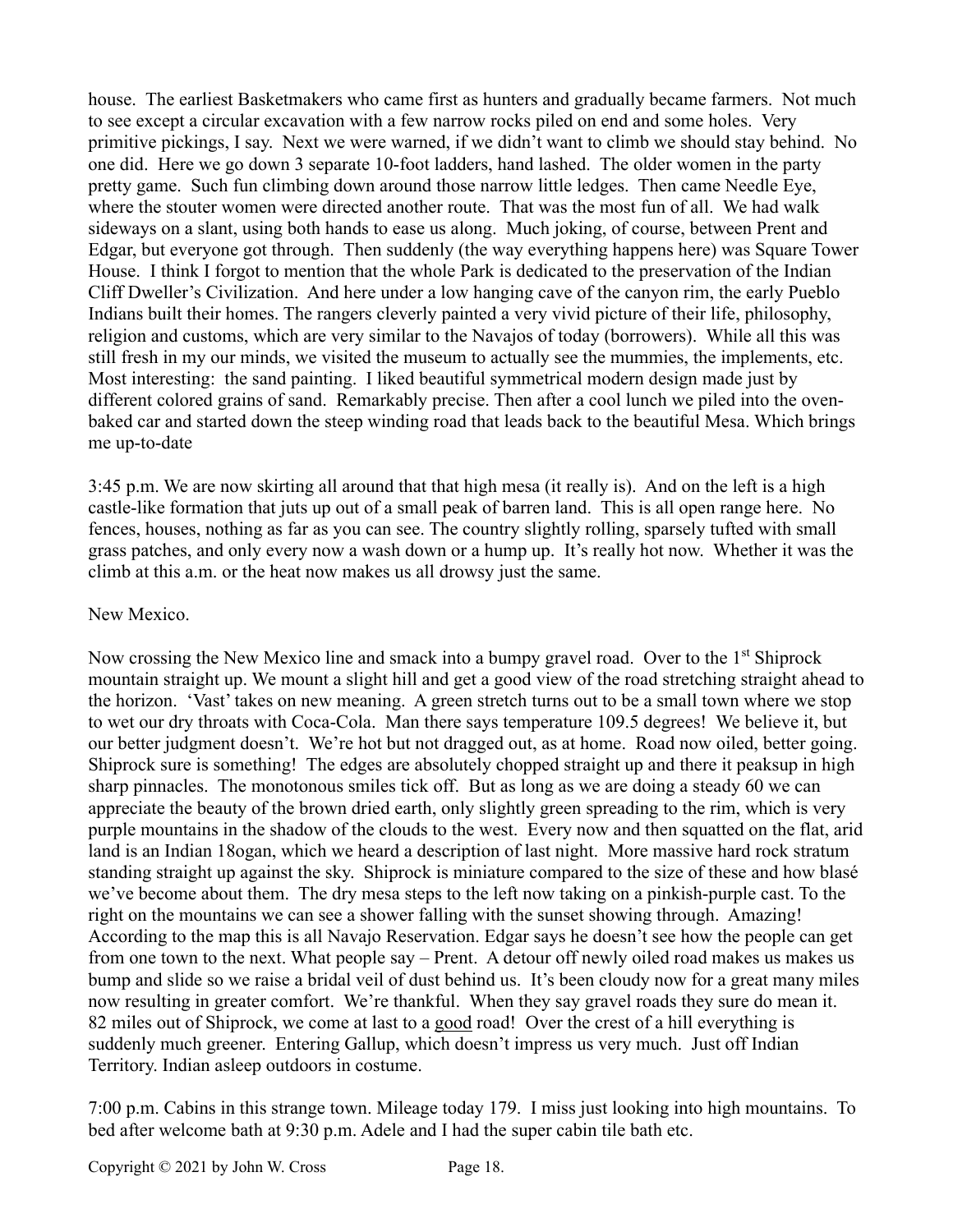## **July the 8th**

5:50 a.m. Edgar had to wake us all up. My record broken.

6:30 a.m. Breakfast where we ate last night and heading west again. Slow service at Harvey's. The countryside is very much the same except I feel we are retracing because the sun is now in back of us of course. So the poor Indian is incorrect according to the arid desolate set aside by us for them.

According to the ranger the other night, the women are at the are the head of the Indian families. The man marries into her clan, she owns the house, cattle, children. If she wants to divorce him she kicks his saddle out of the hogan. Along here we see only the women tending sheep, one with a parasol, another with her papoose in her arms.

### Arizona

7:00 a.m. Now crossing the state line into Arizona. Better grazing country here for larger herds of sheep and goats we see now. Every few 100 feet, the Navajos have set up lean-tos covered with Cedar branches and rugs hung down. Un-enterprizing signs. Weavers at work.

8:00 a.m. The flat sameness of the countryside has impelled Adelle and I to do crossword puzzles. But now we're nearing the famous Painted Desert. A bit of a disappointment to me because we are viewing it directly with the sun and the various mounds look flat. There are many millions of colors which no doubt show up more in a different light. Much petrified wood for sale. Lois and kids buy some pieces. Now entering Petrified Forest going south. More picturesque through here with the eroded mounds looking like haystacks or tepees, gray looking with veins of dark red. We stop to make side excursions walking up over the big dried mounds, but no petrified wood. This is supposed to be Blue Forest. Another stop a stop Agate Bridge. Where man tells us we missed Blue Forest's best part. We thought something wrong. Walked across the bridge just to say we did. We all we all agreed it isn't what we expected. Then into First Forest which is more like it! Laying in massive chunks the bark plainly apparent. Pictures. The colors show up better too. Saw Eagle's Nest Rock, a curious rock formation. Passing we see whole huge trees, the parts all fitted together. Discussion on coniferous trees. Another stop at the museum reveals the most gloriously-colored polished examples fossils and animal life found. It's hot! Quartz crystals, amethyst mossagate. Up in back of museum. Leaning now on old Faithful Log which is a huge complete tree fallen in 2 pieces 7 ft. diameter at base. This is all Rainbow Forest. The general characteristic color seems to be a rich brown-red.

10:45 a.m. Rolling again. The heat, where there is hot breeze is terrific. You would think my cigarettes were a year old, there's they're so dry. This is extremely flat dry plain straight to the horizon. A lone calf trots down the road. Gas. Petrified wood and iced jugs free with gasoline. At Holbrook, state inspection for fruit. Open trunk. Write. Alkali looks like snow. Prent having difficulty finding a piece of polished petrified wood.

12:00 noon. Stopped for at something

1:10 p.m. Westward again. Boy, what heat! Gas attendant says cooler than yesterday 92゚. Real real desert-looking country here. Oily patch again. More little posters, picking up dust, not so tall and wider. Road very bumpy, makes writing difficult. Breezes are like furnace blasts. Took a little siesta. Awoke to find a range of blue hills ahead, thank goodness. They make you feel cooler, whether you are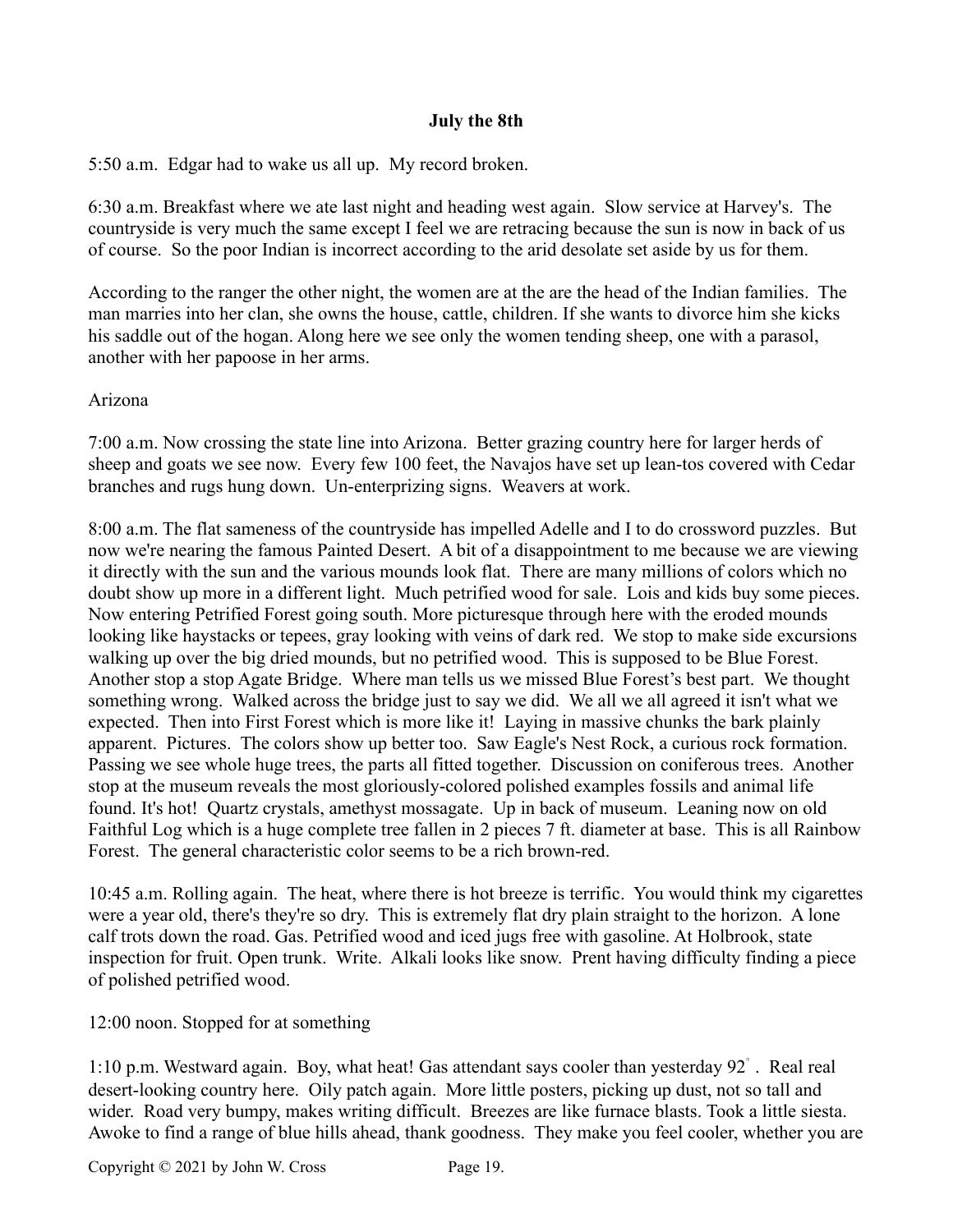or not. Better road through juniper forest. Coconino National Forest, air is a little cooler and smells wonderful. A relief to look at after that flat desert. Such a gorgeous forest of tall long-needled pine and rich grassland. High mountains quite close. I feel quite human again. Green fields and farms. By going over the map we find that we are just about South as Los Angeles, only 40 miles from the Pacific time belt. To my deep regret we're descending again to the flat country and the heat. Ahead below, the desert spreads widely in hazy, pale colors. This is more like what I expected the Painted Desert to look like. "It is," says Lois. Pinks, violets and blues. Now we're down in the rocky desert. What was a delicate pink turns out to be rich terracotta. The cloud shadows bring out the depth of the various outcrops of stone.

3:30 p.m. a short stop at Cameron the last gas station this side of Grand Canyon. Soda fountain, trading post. Doing good business! Filled up thermos jugs. Temperature 105゚ in shade. Many Indians just as curious about us as we are about them. An amazing town of about 3 buildings. Crossed a suspension bridge over the Little Colorado River, absolutely dry. Now into the real desert. If anyone questions it they are going to get out and walk. Robert doesn't think so because there are too many higher mounds. We keep the windows almost shut to keep out terrific heat blasts. And yet I'm not ringing wet because of the dry air. I feel better about the Painted Desert, which this is part of. The far colors in the rock formations are such more the way I had expected. Delicate gray-green on the nearer pile, the pinks and purples in the in the farther. Such colors! Even the sage brush or whatever it is growing in clumps, is now gray-green, now blue-green, and now yellow-green, which makes a dramatic rug spreading to the sheer walls of glowing color. For quite a while now we have been following along this beautiful pink wall on the right. Slowly before us, an even more massive one takes form. Controversy as to whether it's the north rim of the canyon in a nickel bet between Prent and Edgar. Now we're heading northwest around the wall at the right and meeting the one at the left. A burro on the road eyes us as we approach, starts to gallop playfully around in circles. We near closer and the excitement grows. But there it is! Navajo bridge over the Colorado River! Way, way down, far below, the wide muddy river flows marble Canyon. It's even hotter now. The high wall we were fallowing for so long has turned out to be the South Wall. It seems incredible looking back across that the flatland is the other wall, is severed by such a deep cut that contains a river. These are called the Vermillion Cliffs. The flats are Horse Rock Valley, which is a wild buffalo range. We hit the water bottle quite often but my eyes smart. No civilization in sight except an occasional hogan and herd of sheep and widely separated one-pump gas stations, each advertising that they are the last before the Grand Canyon.

5:30 p.m. now entering Kaibab National Forest climbing at last out of the heat up onto the wall top. What glorious relief! This gorgeous through here. Rocky, rich with juniper. Tall Ponderosa pines. This is lovely. We appreciate it all the more after the desert. Breathtakingly beautiful through alternate groves of silvery aspens and pines. Out of the deep forest into a wide green park. The late sun gives depth to the slight rolls, where healthy-looking cattle graze. This is where we put up for the night, I'm so glad. Kaibab Lodge, hugging the edge of the Meadow. Our cabins for the night are the real thing. It's just heavenly. Must have been around been around here must have been around when we and we landed since mwhen Must have been around 6:00 p.m. when we landed. Since dinner Robert and I have taken a stroll in the woods and chanced upon a beautiful deer! who eyed us tamely. A beautiful creature light golden brown with lashes.

I expected him to dash frightenedly into the deep forest. But instead, he just stood and watched us. Robert was a bit frightened until I explained he wouldn't attack. We didn't move, then he gracefully leaped a fallen log and was gone. Up until then, we hadn't realized the mosquitoes were eating us by the dozens, one swat killing 6. So we tore back to tell the others of our sight, and they had seen lots of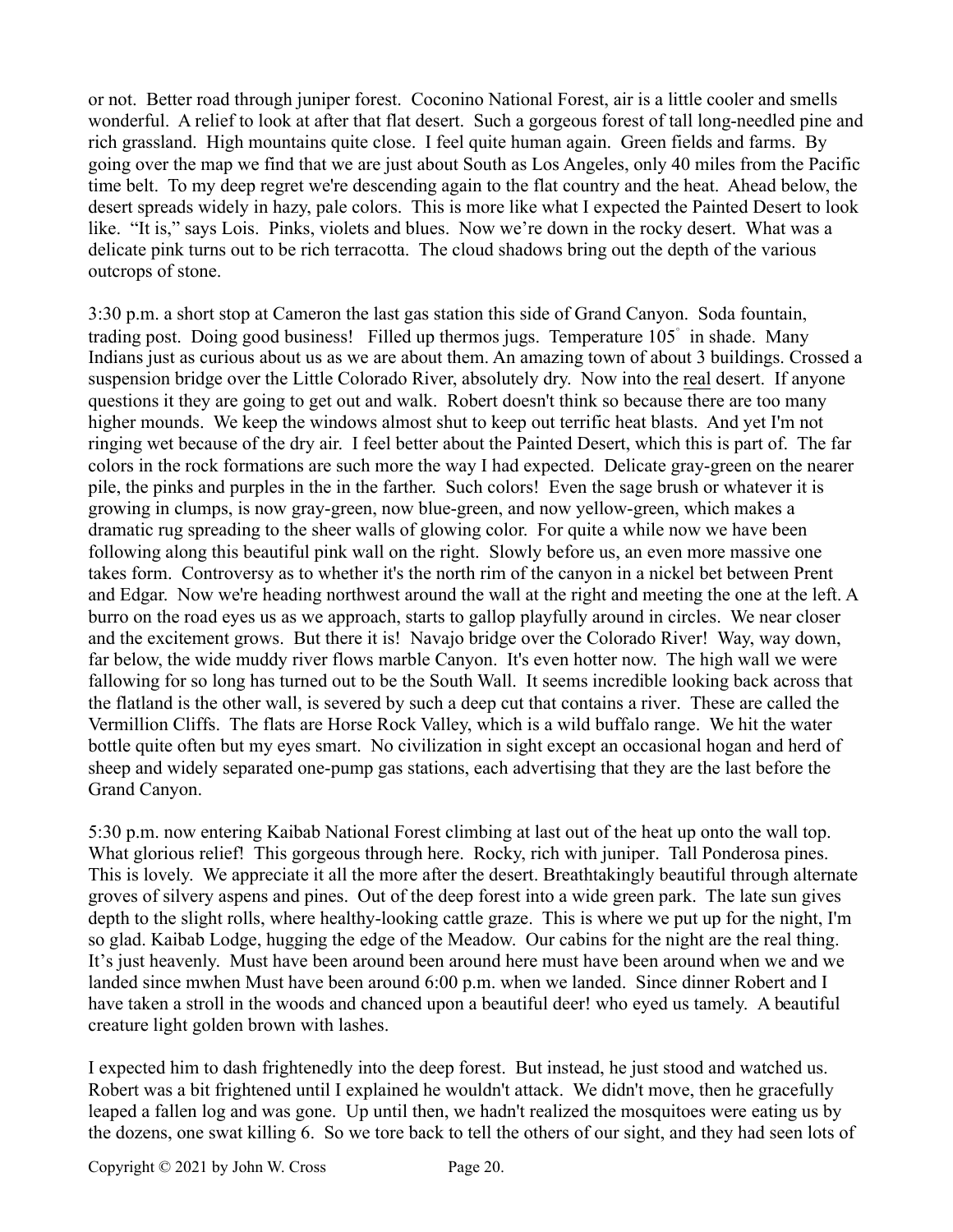them in the green open green meadow where they go at nightfall to the watering hole. We're all quite chipper. Atmosphere sure makes a difference. I tried to make a sketch, Robert waving the mosquitoes off ,but they got too much for me. Then I strided into the lodge house to write this up when a cowboy joined me and turned on the sales talk about taking a 5-hour horseback ride into the Canyon. I was vulnerable so he didn't have to work hard. He was most amusing. The others joined me to to make a most appreciative audience for him. We asked if it were unusually hot. He said it was so hot a man came in this morning and reported the road filled with lizards each carrying a little stick under their arm so that when they got too hot they would climb up on their pole to cool their feet off. I do want to go riding so badly, but after a conference decided we would be down at the rim all tomorrow, 10 miles, and the next day I would take a 2-hour ride at 6:30 a.m. to give me all day to rest up in. Many warnings of how sore I would be, but it's my funeral. To bed around 9:30 p.m. under 5 blankets. They say they got a frost every night, and I can believe it.

#### **July the 9th**

6:30 a.m. Up and to a large breakfast of wheat cakes. My only regret is that the bigger my my appetite gets, the bigger my portions get, so I never can finish. Beautifully clear again, warm in the sun. We make more purchases of gifts, rapped to be sent home. This is apparently the eating place of the Rangers, but they're older-looking men than we have seen so far.

10:00 a.m. Heading for the Rim through the do the same the same beautiful forest meadow. Then occasionally to the left an incredible view through the trees of color. We foot it down to Bright Angel Point. This is the most vast, most incomprehensible site we have seen yet. To try and describe it would be a farce.

6:30 p.m. I'm back now at Bright Angel Point. Since this morning we have seen the canyon from several different points, following the Ranger-guided caravan. His lecture, though not as charmingly rendered gave an interesting account of how this incredible place came to be it came to be. I have made 2 sketches, both of which left me completely discouraged. It was just impossible to catch. I longed for my watercolors instead of my slow crayons, wishing I could catch the myriad changes of color as clouds drift by or as the sun sets, bringing into sharp relief promontories, heretofore entirely unnoticed. As we sit here, we discover many fossils in the limestone which makes our balcony over the mile-deep chasm. It seemed a little hard to believe that this was once under a vast sea. But here is actual proof! Clamshells everywhere you look. It's a bit scary, sitting here. The wind blows in gusts, and you know you're punked down solid, but you sure don't feel so. But most of all, it's the colors, pure blue and violet shadows, rich pinks, yellows and oranges where the sun lights them. From here, we went to the Council Fire. A traffic cop type of Ranger gave us the most amusing talk on the relative size of the hole in the ground. The Empire State Building would not come up to the top of the first canyon and 5 of them wouldn't tip the top. Even the low looking mounds way down there are taller than any Eastern mountain range. 8 billion years old. Then we came sleepily home. Adelle and I had saved some rolls from supper which we sat up in bed eating before lights out at 10:30 p.m.

### **July 10th**

6:30 a.m. Up and ready to make a sketch, only my crayons are locked in the car. Robert also up. We take a walk across the meadow, count rings on a felled tree, starving. Prent is now up too, so we go ahead to breakfast. The others dragged on, subject to severe kidding.

9:30 a.m. Adelle and I then went to Hades, when we saddled up for our 2-hour ride.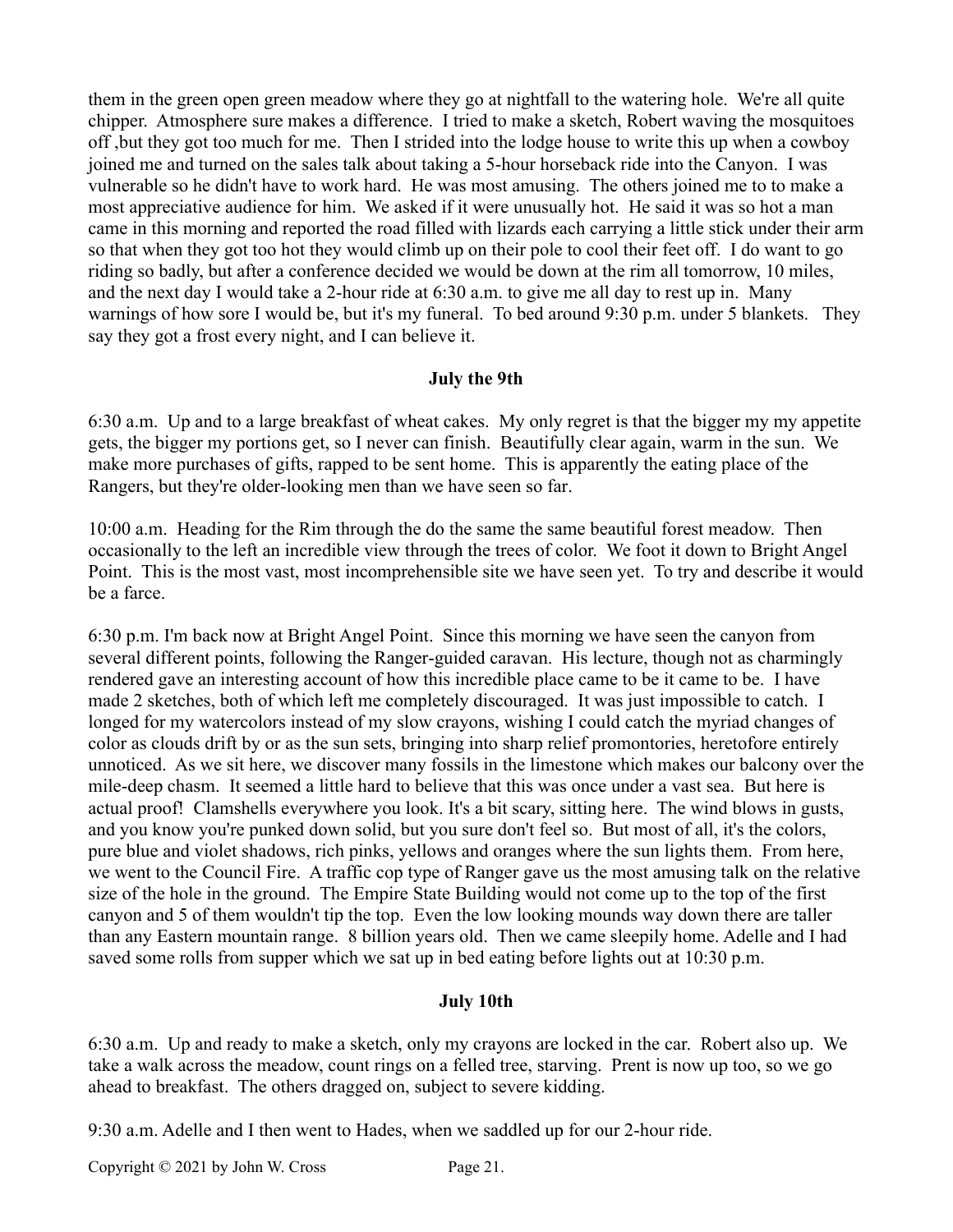3:15 Somehow the only chance I have to write anymore is at the Canyon rim. It seems to be the place where our party stays put long enough long enough for me to get out of my notebook. I take that back. After lunch I started writing, but fell sound asleep on my bed until I was called to come on this ride excursion. This is the Sublime Point, well named. We're looking about East and West, a clear sweep. The best view we agree unanimously. You get a greater concept of its actual size. This is where I wish I had a movie camera, to start way in back of me and the left, and take continuously all the way around to back of me to the right. There is a thundershower brewing all around us making the panorama an even more interesting spectacle by the constant changes. The flashes of sunlight through the clouds bring out in sharp relief the peaks and promontories constantly changing. The rain across the Canyon is heading towards us so we head for the car. Century Plants blooming in profusion here.

On the way out here it was too bumpy to write, the dirt road winding all around the forest. Here and there are the white-tailed Kaibab squirrels. We espy two, holding their white tails proudly aloft like plumes. Then in a slight clearing posed silently was a magnificent buck, his antlers spread out at least a yard. By process of elimination that means the one we saw this morning was a doe, the one Robert and I saw night before last a young buck, and the one going up Mesa Verde, a little fawn.

Which brings me back to our horseback ride this morning. It was a grand ride. I got a big kick out of every minute, and even though I am not sore, despite chiding, I am sorely scratched. My horse named Gorn (as in gorn with the wind) must have liked the close proximity of trees, which wasn't bad until he headed for a dead pine and, before I knew it, scratched the whole length of my arm. I felt very foolish when Hades said, "Ever think of pulling in the reins"? This was Adelle's and my own first lengthy ride on a horse, trying to remember all the things we had been told about posting, knee gripping, etc. Hades' kept up a constant stream of western stories, all of which I hope I can remember. Except the Rangers won't be having these trees much longer - why, you say, Cuz they're long enough now! But he did point out interesting things, the beautiful graceful doe who loped along above us on the hillside. And the stately and the silently stealing coyote. He was much bigger than I had expected. He took us thru open leas, up dried stream beds, up-and-down rocky hillsides, over and through much dead trees. The fallen pines looking very much like fish skeletons. All in all, a most delightful 2 hours. When we arrived back at the cabins, the other the others hadn't returned from their short ride in the car. So we paid our quarters and took very warm showers, an aspirin each and flopped on the bed. We were calm, rested and hungry when they returned. It was after stuffing myself that I dozed away on my bed.

As I have been writing these, bumping along, we just came around a curve to find a doe and spotted fawn, who quickly ascended the hillside and into the deep forest. Such a beautiful sight. This forest is heavenly anyway, aspen's gleaming like silver birches, as big as silver birches, looking just like silver birches. We emerged from the forest with regret because tomorrow we will be packing and into the hot desert. At the checking station at the entrance to the park we reported our sight of deer. The Ranger took careful notation of place etc. Along this stretch of highway we have to be led by a pilot car where where there is construction. Every time we have passed it has been this, sometimes waiting 20 minutes or so to be led. Hungry enough to eat bear.

After dinner, Adelle and I have a reporting game of our own invention on the ping-pong table. We hit it back and forth but can't touch it with our hands. A rowing fire going, music and my high score on Bugatelle . 17,500.

## **July 11th**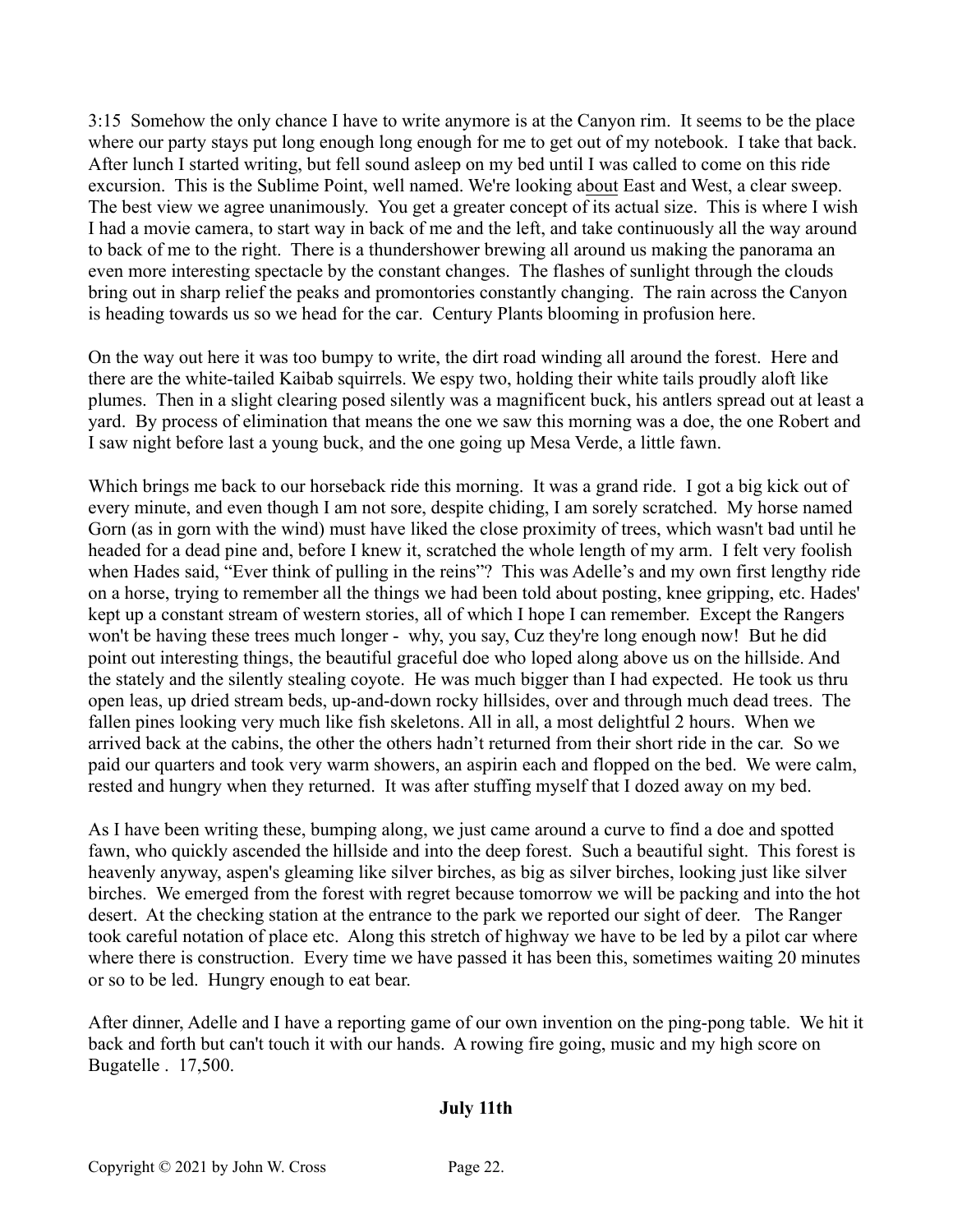6:30 a.m. Boy is it cold. We lit our little wood-burning stoves and very glad of them.

8:30 p.m. Loaded the covered wagon and on our way. A clean, cloudless sky. Many pleasant miles through the Kaibab Forest. Two more beautiful bucks and a doe that Robert saw 1st. This has been a most pleasant 2 days. The joy of staying put, without having to wash to rush. We can appreciate the higher prices when we realize that the nearest railroad station is 200 miles away (Utah). All gas and supplies have to come that far. Now we're descending out of the rich forest into the desert. A profusion of sage and a few junipers near the view to the to the pink and purple cliffs edging the horizon. It's also getting warmer. The brownish colored buttes we pass along here are just something to look at, whereas if we had seen them before the Grand Canyon we would have been quite unimpressed.

9:25 a.m. Entering Utah, more construction over gravel roads. On the whole, though these are darn good roads. Came to a herd of cows that made us stop, while they slowly picked their way towards us. This seems to be quite the thing, with cowboys hurting them. Kaibab where the green cottonwoods and tall poplars are quite a sight against the red desert cliffs. Sign over "Alure Beauty Shoppe." North of the town is a very unusual canyon of rich red and white rocks all eroded by wind and sand in horizontal swirling lines. Quite lovely. Ever further, it's more so. Large yellow cliffs hollowed out in many shallow caves, each one a perfect shell for a concert. Streaks of red that look as if someone had wiped off a huge paint brush on the flat wall. If this is desert, it certainly is beautiful. The earth is alternate white and red, no green but all over juniper trees, spotting the deep rolling ridges into the valley. We're heading for Zion, then Bryce, National Parks, noted for their color and unusual rock formations. According to the pamphlet we have, this is the Desert and Canyon Region of South Utah. The rolling ridges we viewed from above have turned out to be what would be honest to goodness mountains.

The difference between the canyon walls here and Grand Canyon is that they are practically solid (no different degrees of rock hardness) but all worn in the same swirling lines. Now we are down and in it. It certainly is curious. The rock is for vermillion at the base and shades up to pure light cream. Here and there a fall on here and there a fault, where a whole mountainside has slipped in sections away from the rest. This is quite different from anything we have yet seen. We entered the mile and a quarter tunnel, which has windows all along where we pulled out to look. Nice and cool, a closer view of the walls. The white peaks proudly rising above the red walls. Straight below us little rock squirrels are scampering. They're different from the others because of their little gray waistcoats and brown bodies. There is one baby who commands our attention. He is so cute. I like this! From driving on down we get a greater concept of what a big canyon really is. This is ½ the height of the Grand Canyon and my word it seems to tower above you to the sky. Our engineer (Edgar) says this road is a remarkable piece of construction. We stop at the museum in the depths, where they have caged live snakes. Adelle can't be torn away but, one swift glance is enough for me. This whole deep canyon was caught by the Virgin River. The expected cracks come. Now we drive along the floor shaded by cottonwoods and birches. Looking up, naming the various peaks from the map. It's the composition of color, red rock, white tipped, against pure blue sky. Through rich green trees. Definitely hot in here, too.

The river looks so clean, bubbling and inviting. These large masses of cliffs should make the Palisades hang their heads in shame. Jeepers! All can I say, the way these brilliant walls sheer straight up and over us sometimes. Reaching the end of the trail, Robert and Adelle can no longer resist the stream. In they go, waiding. A wonderful breeze works to keep the sun from parching us. I'm thoroughly enjoying a sunbath, while the kids have the time of their lives crossing the fairly swift current over slippery stones. Prent is in the shade communing with the walls, while Louis and Edgar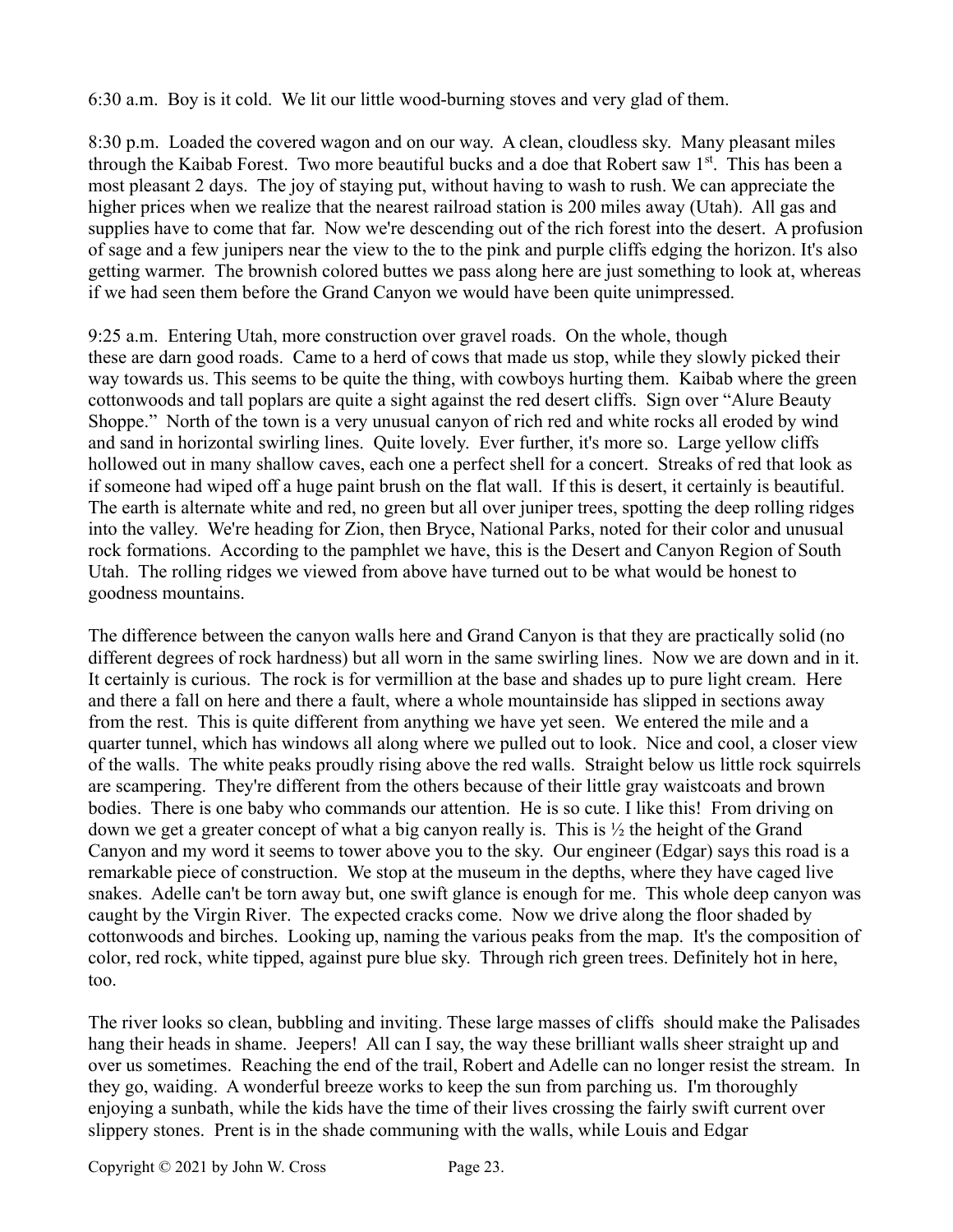go exploring. Emerging, Robert says proudly - "My pants got wet!" It really is beautiful, peaceful and relaxing. I wet my face and arms. How cool and refreshing it feels to be dried off by the breeze. But we soon enough warm up again in the car, heading back. Here is the famous Great White Throne, which towers majestically above all else. This would be a wonderful hide out for Bad Men.

Another stop at Weeping Rock, just that plants growing out of the oozing rock looking like hanging gardens. We sat in cool comfort at the cafeteria.

1:55 p.m. Climbing out of the canyon again. Taking a last glorious look at this incredible sight. Some of the rocks are a solid smooth mass, others broken up into fantastic pinnacles. Into the tunnel once more, where we stop to feed the squirrels with rolls salvaged from lunch.

Such a relief to get out of the heat. It's all too short. Despite the heat the air is unbelievably clear, making the rock walls paper cut against the sky. No haze here at all. Lois started to read the geological account of Bryce Park., which we are heading for now and print Prent, Robert and I all fell asleep. When I awoke we were out of the rocky territory into the red and yellow, green-spotted hills again. The earth looks so dry, and yet all along the road are small fertile fields fed by gushing irrigation ditch. This is the Mormon Territory of hard working, thrifty farmers. All we see are the young boys hurding cattle. What a day this is! It's cooler now. The colors of the earth on the hillside is amazing; oranges yellow, reds and whites polka-dotted with low scrubby trees. The distant ones are even more gorgeously hued, taking on the festival tints. We open up the wings [vents] to get the full benefit of the cool air. Here is a wide little river, winding all around, quite a sight after all the dried-up streams we have crossed. Ahead across the wide valley, brilliant orange hills rising in regular scallops. The river is the Asay Creek. We stop at a lava bed while scout Robert gathers specimens. The approach to Bryce is up a wide dirt road right towards the orange cliffs. And what I thought were shadows of clouds have turned out to be lava beds on the same mountains. Into Bryce through Red Canyon Forest Camp. The brilliant orange wall takes on the characteristics of the peak. Tiers of irregularly-shaped pinnacles vertically wrought and rounded on the order of a spool bed, only of course, in more fantastic shapes. That rock is an honest goodness orange. Right out of the paint jar.

4:15 p.m. Stop for cabin info and advice of ranger. Went out at once to see the "Silent City." This is a pure fantasy, the delicate spires artistically shaded from the deep reds at the base, blending gradually up through the lighter oranges, yellows to the light buff at the top. As Edgar says, "Well, I just don't care it isn't so!" Off on a little private balcony through an arch, I'm sitting in the late sun looking down. When I yearn for pure color in my lifetime, this is the place I shall come to. Even the green pines, the clear blue sky, the white puffy clouds are intensified. I hate to go, but I guess I do have to eat too. Tomorrow we shall walk down into and around these strange colored pins sticking up. Ugh For even though I didn't want to admit it, I am a bit stiff from riding yesterday, and what those steps those steep steps are going to do to me, I'll just have to wait and see. The others had walked on down. So that I have had a chance to come back. I have my jacket off so that the sun is warming my back nicely. The shadows are rising up to engulf the various little peaks in little peaks in flatness, but on the other side the reflected light brings out even more glorious subtleties of rich coloring.

Well, after supper we attended Council Fire, got a more general picture of the Indians of the section. (by words: Mount Herman, me-ales) Before bed we drove back to the edge of the amphitheater to see it by moonlight. Ghostly, eerie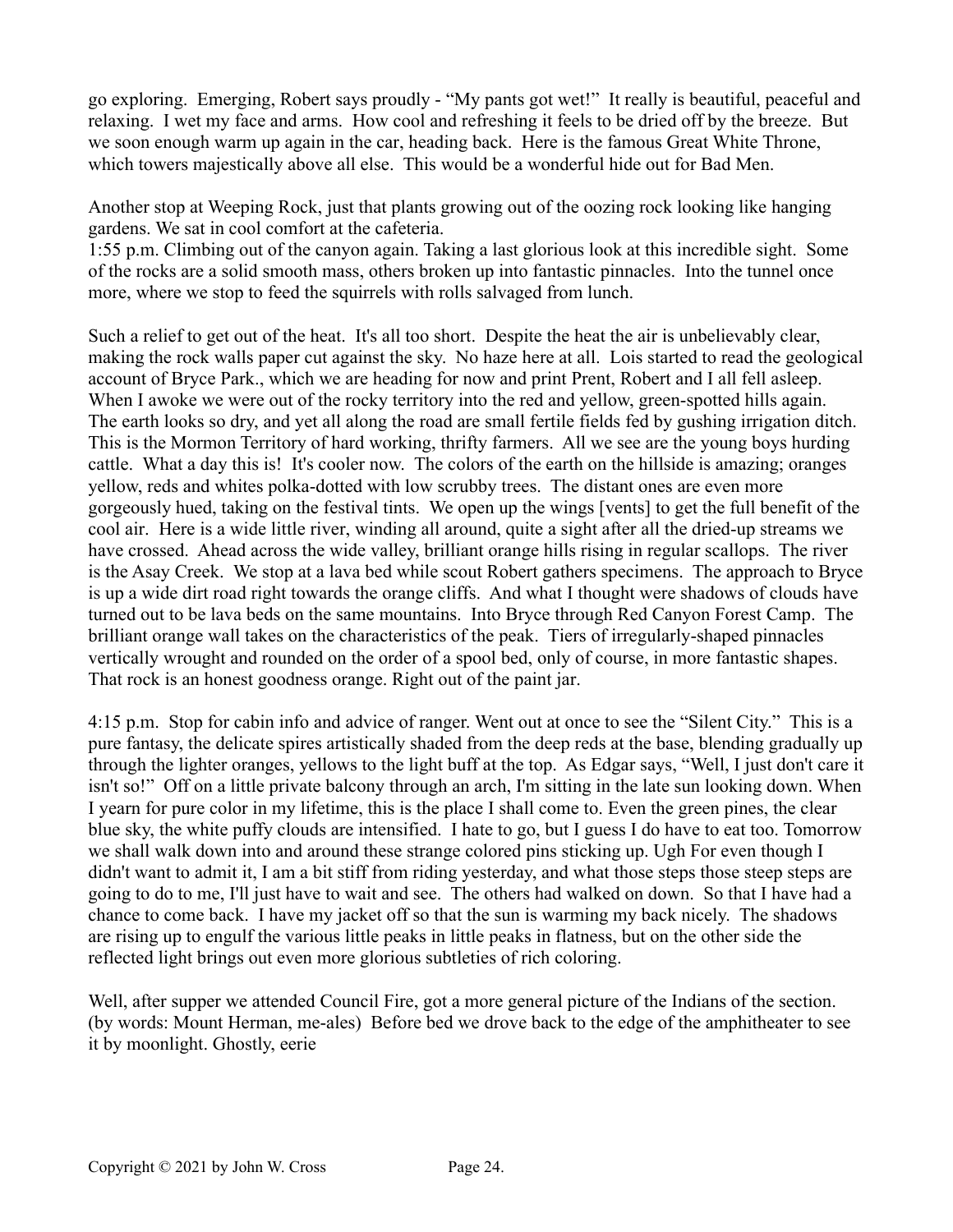## **July 12th**

Up early, breakfasted and ready for the nature walk led by the Ranger down into this amphitheater. Must have been 100 people, made quite a pattern on the many switch backs. 1<sup>1</sup>/<sub>2</sub> miles round trip. Except for the pushing typicals, it was most enjoyable. But instead of being sociable and relaxing when we came back, I went right back down again, through Wall Street where I attempted to depict the pure orange color of the walls and the brilliant green of the fir trees. Was not very successful. Jump to get the pure sky with crayon. I was late meeting the others and tried to tear backup the 30 zigs and 35 zags. It almost did me up: I was gasping for breath. High altitude can be a wonderful excuse. After lunch we took the motor caravan to see some of the 13 other amphitheaters. (More Western stories, the owl and twisted tree, Mormon vegetables a la carte) Best analogy a piece of layer cake with a giant bite taken out, showing toothmarks of little side canyons. All cleaned up before supper and feeling fine. Another Council Fire talk on animals. Side bets on whether or not given by same Ranger. Open gloves just to say I wore everything.

## **July the 13th**

6:00 a.m. Up and rushing Lois, who takes it good-naturedly and buy's postcards.

755 a.m. Nosing the wagon towards Salt Lake City. Cloudy and cool, nice for desert driving, if it stays that way. For miles we have been driving up at an irrigated Mormon valley surrounded by barren black bumpy mountains. I see now why they call it the purple sage. Incidentally, we were quite flattered by the Ranger's name for us *Sage Brushers*. People in buses are the *Dudes*. This is an amazing country, ½ desert and ½ green fields. Pretty much the same for miles. Getting into the 1st signs of salt country. Town – Selena. We see large chunks of rock salt with streaks of iron in it. Edgar says this is the salt blocks the Rangers buy for the deer, to give them the vitamin B they need. Passed a beet sugar refinery used by by Wrigley's. Robert takes a nap. Adele and I polish off the butter rum Life Savers. Ahead an extra huge snow topped mountain masses itself. Visible

11:45 a.m. Stop at Nephi for gas and are entertained with the free music of a band contest from the high schools of a 25 mile radius. This is Western Day and there are about 30 bands in snappy uniforms competing. The rear is clear and warm, and boy those kids are each trying their darndest. Cars applauding with their horns block the road – we have a slight detour. Into the rich-looking flat valley, where a beautiful mountain range looms up ahead. Del Monte pea cannery.

Excitement! We pass burning grasslands. Men jumping out of cars to put it out. Here comes the engine, manned by 3! Then comes a string of private cars, all with volunteer tags over their licenses. And another old engine. Wee! Lunch in the heat-baked town of ..... Wow! What heat. It seems strange to suddenly see large white seagulls flying around with the snow-spotted mountains for a background.

3:15 p.m. Salt Lake City. We stop at AAA to find where to get a get a swim. Watch a bottling plant and get a free drink of Dr Pepper.

5:15 p.m. Well Now, we've had our swim in the Great Salt Lake. Coming through the city where we made a quick stop at the Post Office (letters from Gene, Sara Lee), and the Mormon Tabernacle (not beautiful as I had expected). Through a short but hot drive to Rainbow Beach. I had expected the water to be thick and soupy, but it looked only a little more opaque and gray than the Atlantic. But the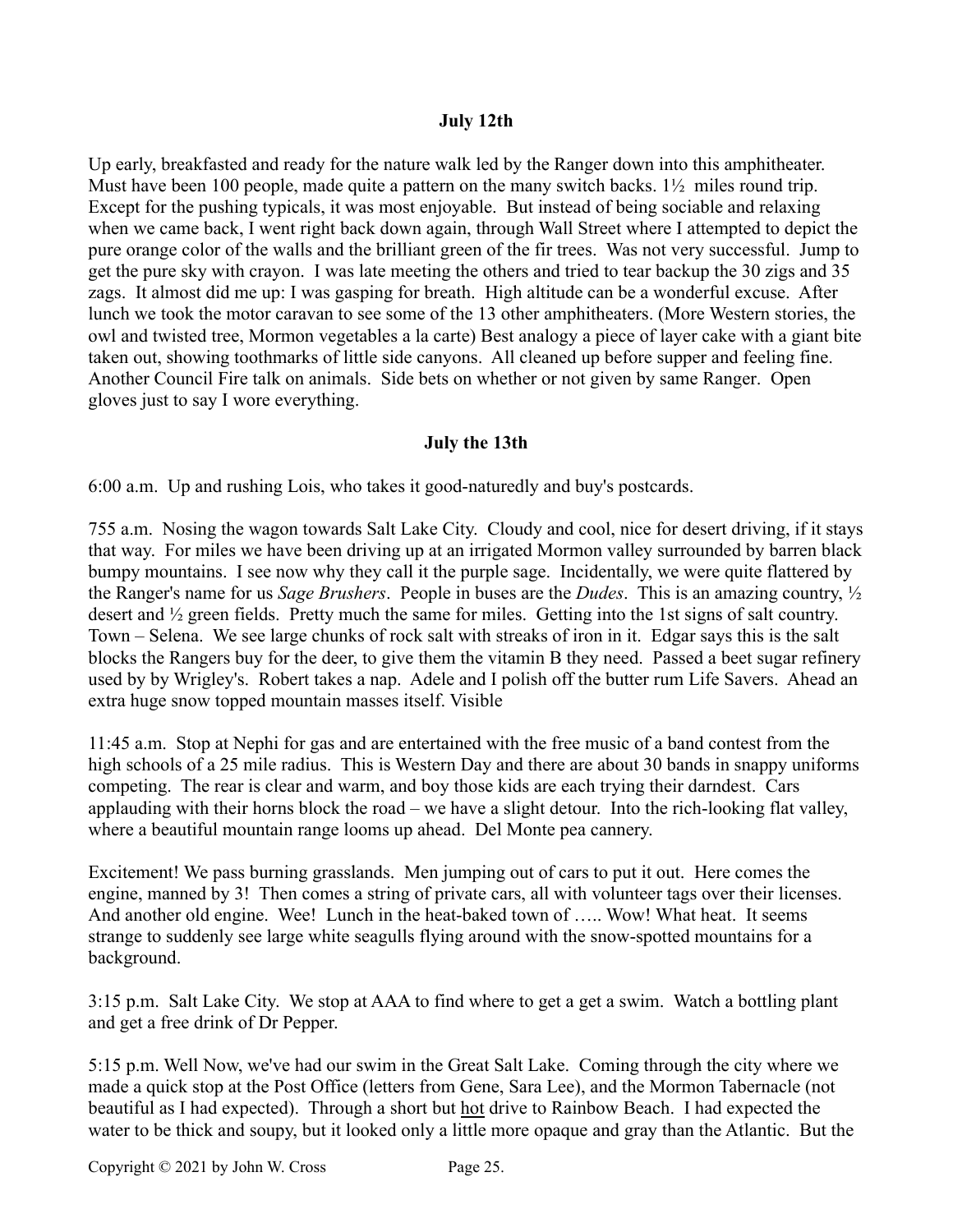buoyancy! What a wonderful feeling, like floating in a rocking chair. No effort to move it all – 9 times as salty as ocean water. By the time we walked out of the shallow water, the salt had crystallized all over, but most particularly around our chins, looking very much like white beards. The freshwater shower after was the most invigorating part of the whole swim. I feel fine now. Cool and refreshed. Right now we're on our way to see the Bingham Copper Mine, a whole mountain of iron ore that they don't have to really mine, but just dig out of the side with a steam shovel. This is quite amazing territory. Rolling land, no trees, here and there a harvested wheat field. Barren rolling hills to the right, and across the valley high rocky mountains. Bingham town is most amazing. Only one street running through the bottom of a steep gravel canyon. Houses clutching the sides. We go through a long one mile 1-way tunnel, emerging to be blitzkreiged by a bevy of dirt dirty-faced boys, who yell in unison, "See the mine, sir?" and, "Right this way and I'll explain it all to you!" Trying to clutch the side of the car, which has no running board. It took Edgar's firmest tone of voice to shoo them off. But we did give them match covers, which they asked for. The people and houses are so poor-looking, yet there are many expensive-looking cars. We couldn't see much of the mine itself except above you can see the tiers along which the steam shovels and ore trains run on. Back through the tunnels and town and out on the plains again. Salt Lake City across looks like the *Silent City* of Bryce from here.

7:00 p.m. Run into a great deal of difficulty trying to find a cabin for the night. All no vacancies. At length found Casa Blanca Cabins. Doubled up and passed a sleepless night with the heat and heavy traffic rolling past our door. I wrote Mother a letter and reprimanded her for calling me a *stinker* for not writing.

# **July the 14th**

7:00 a.m. Forgot to take the mileage last night. Our resolve to get an extra early start, futile. We're all a bit subdued from lack of sleep. Cloudy again. Prent had the car greased etc. last night and found 2 nails in the tires.

8:15 a.m. stop for gas at Ogden. Almost everyone agrees that we are going to have trouble getting cabins in Yellowstone if we arrive after noon. Think we will telephone ahead. All through Utah we are quite impressed with the big beautiful schools and well-tended lawns. We pass a truck smack upside down, with the cabin level off leveled off to the wooden floor. What a mess! We passed quite a few abodes made out of just the foundations/ roofed over. Evident, the ran money out. The same general type of landscape as yesterday, except that the valley is not so irrigated and fertile. Still growing wheat though.

9:30 a.m. Crossed into Idaho. Many more miles of the same kind of territory. Adelle, Prent and I have rip-snorting game of cards. Now to the left is a long, narrow strip of black lava rock. Questions as to where it flowed from or whether it was a fissure.

11:00 a.m. Wham! A blowout! Going 60 miles per hour, and Edgar did a super job of holding the car on the road. By the time he could stop, the ...of all (with nail hole) and tube wee torn to shreds. We took a walk on the lava bed, and in no time, the spare was on. We stopped in Pocatello shortly on. First for gas, then at a Firestone place for two new tires new tires. Edgar calls Yellowstone to reserve cabins. Only one big one available. He grabs. While we were waiting, we split up. Lois, Adele and I eat in hotel Whitmore coffee shop. Prent, Edgar and Robert have milkshakes across way.

1:15 p.m. Just as I was about to write, on our way again. Crash! Off came the wheel! Each thought the other had tightened the bolts. I'm silently thinking that things come in threes. Print had made a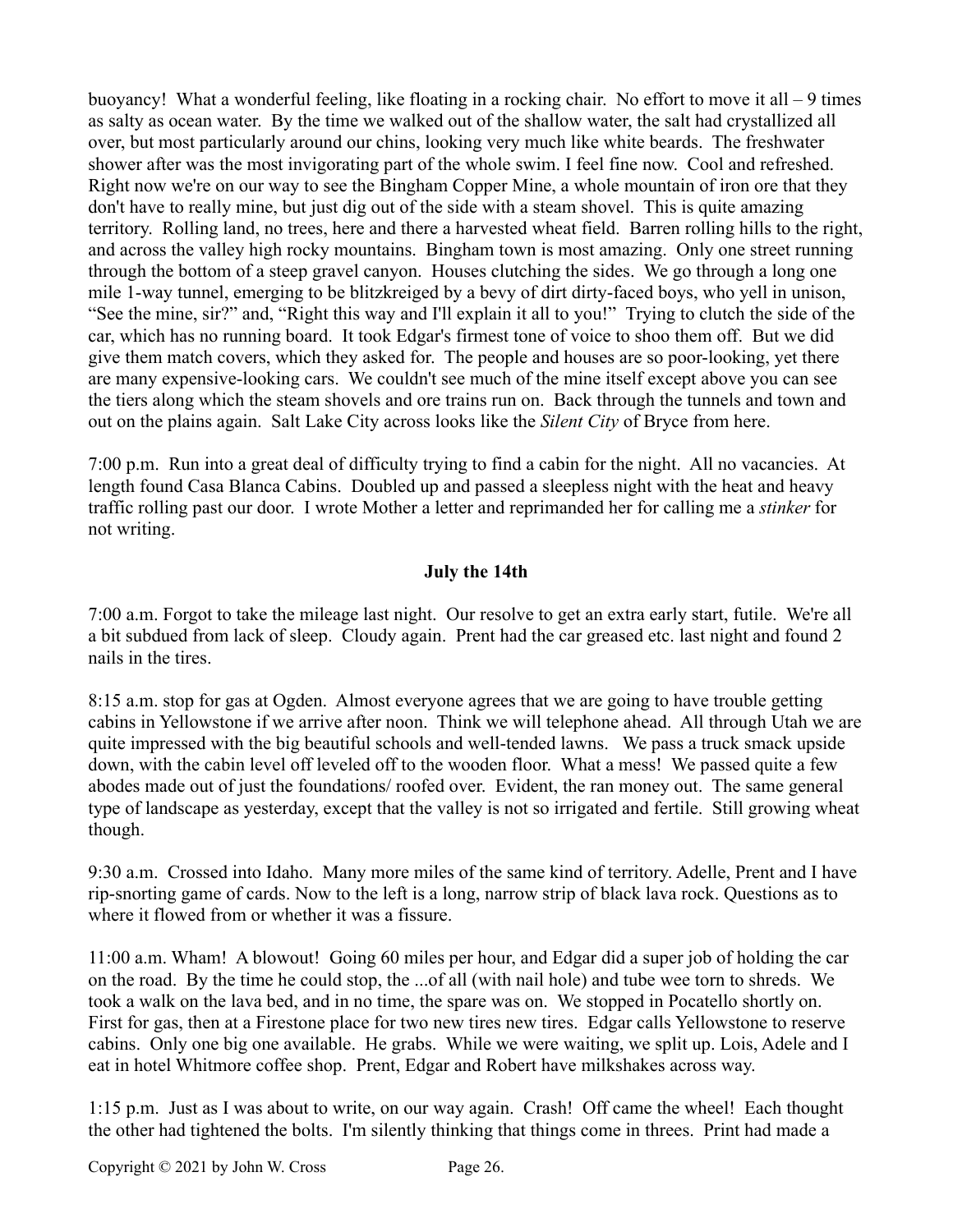very good dicker and got 2 new tires. We're quite the center attraction in the middle of an intersection. But we're thankful it didn't happen in the desert somewhere. Now they're having trouble with the jack slipping.

2:00 p.m. We're really on our way with our fingers crossed. Adele and I took a 20 minute nap, the other longer, until Prent asked if someone wouldn't talk to him to keep him awake. We gave a vocal concert instead. The mountains stole away while we were asleep, and now we see rich potato fields, lots of trees and weeds in profusion. A sure sign of water. It does seem good though to be out of the dusty arrid semi-desert. It isn't quite as hot either. Print just said we've already come 260 miles and part of it on 3 wheels. Far ahead to the right an extremely high mountains, Teetons 60 miles away, very high and jagged peaks, 12,000 feet. State abricots coming in handy again. We crossed the Snake River several times. I am told not to look. Up into a National Forest now. No billboards or roadside stands – sure is refreshing. Pine smells so good too. Targhee National Forest. It's pretty through here, lots of wild flowers. Many deep bumps in the road. Border Newdale, Buffalo River and Henry Fork [River] are wide, peaceful. Streams where fishermen abound. Nearing West Yellowstone across the open stretch of plains, cross the mountain line, then the continental divide again.

## Montana Wyoming [Yellowstone Park]

5:25 p.m. Entering Yellowstone Checking Station. We have ½ hour to make our cabins. Telephoned up and they will hold them until 7:30 p.m. 30 miles of a lovely drive, winding along with clear but calm, swift Madison river. There are nice clouds to the right.

All relaxed and enjoying it thoroughly after a hard, steady push to get there get here. Firehole Falls gushing out of the solid gray rock walls walls. We give a quick pass by Fountain Pain Hot. Any number of geysers along here. Steaming silently against the late afternoon sky. A strange sight these mounds of whitish earth with streaks of red and black spitting forth the curling delicate strands.

6:30 p.m. Arrive at the Lodge to get our very nice cabins, which we thought would be one-room, but is 2 with a double bed and single in each. Here roost here. Bach in.[sic] Down to dinner, and what a one I ate. Skirt's too tight. Old Faithful starting to spout just as we were ordering and we all flew to the windows. Quite a sight against the setting sun, but it sure did huff and puff a lot before it worked up enough steam to look like the pictures. However, there'll be plenty more times to see it. The dining room is quite something with columns solid pine, rough bark; the centerpiece, twigs of pine needles and the draperies at the large west windows in huge hand-blocked pine needle pattern. Stunning. After dinner we went into the hall, where there was a community sing. Fun! Then a short entertainment by the Savages (Empis) n.g. Now we are waiting for the illuminated performance of Old Faithful. Much loud rough housing going on in the Batch. If there's a council fire and talk, we haven't heard about it.

### **July 14th**

8:00 a.m. Up around 8. I'll had an excellent night's sleep except Lois, who was quite unhappy all night. We took her breakfast back to the cabin, and she felt better after sleeping some. Adelle and I pick up my Lee. She said she'd write. (good old Lee!) Buy some lemons for a shampoo and a cigarette case for me. We haven't yet seen a full snort from Old Faithful, who steams quietly between times. Under the porch of the Lodge live some fat waddling woodchucks, who eat popcorn out of your hand. People feed them all kinds of things all day long. We snap some pictures of them sitting up on their haunches. They are so cute! With the sharp squeal they fling at you every now and then. It's comfortably warm here, despite the cold that everyone warned us about. We're here on the porch of the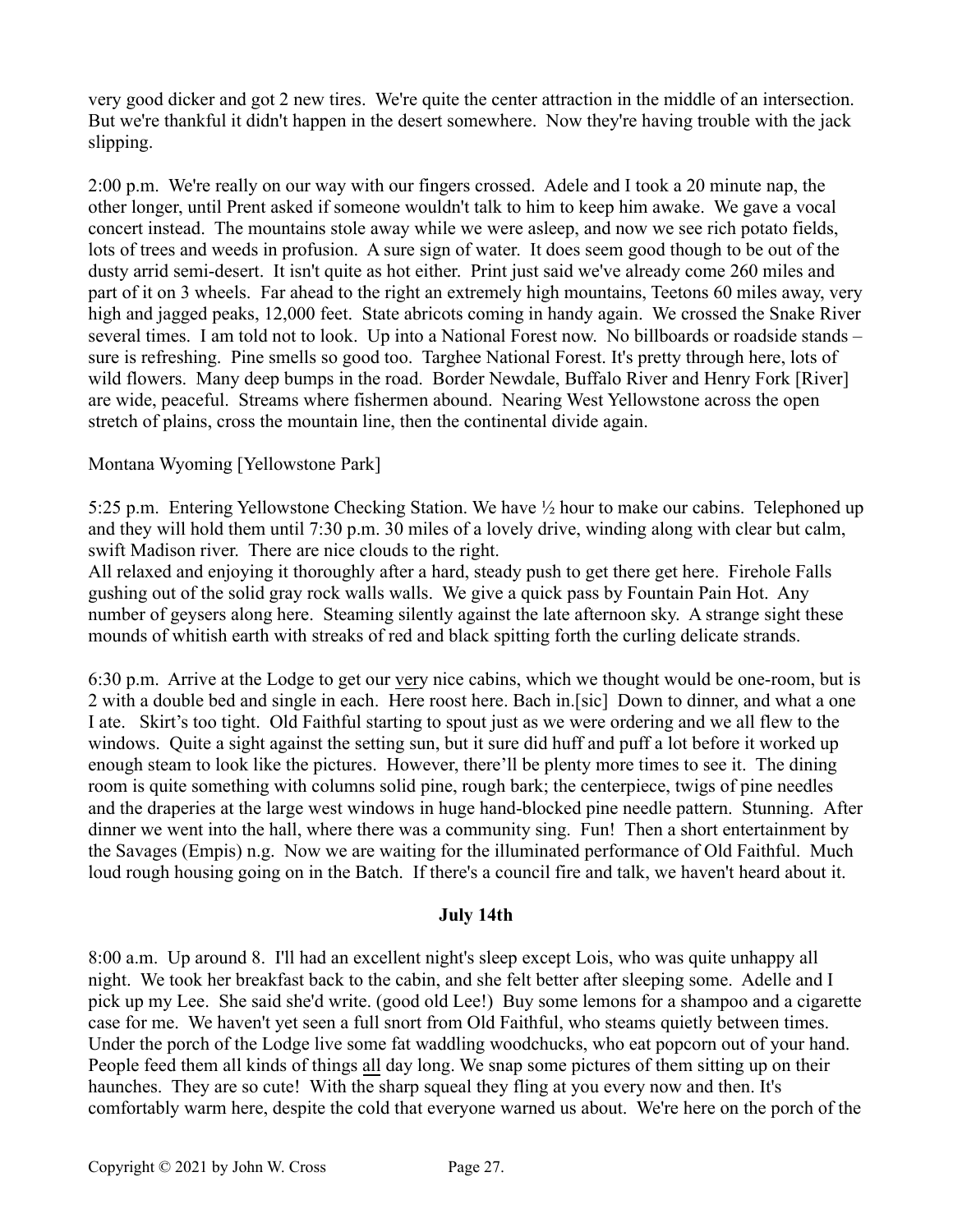Lodge watching and waiting for Old Faithful. She's a bit more temperamental than I expected. Just when you think she is going to give her all, she dies. Adele says if she isn't going to spout of her own accord, she wishes someone would turn a hose on. Oops! There she goes! Boy, oh boy what a sight! Higher and higher, reaching way up to the clouds. She didn't let us down. Much higher than even the pictures look. We're very impressed and not at all disappointed. Soon after this we went for a swim in the geyser-fed pool. Two hours of this fun and splashing left us left us quite hungry. Lois still unable to join us. After lunch the others set out on a nature walk, but slight rain sent me home. I had a necessary washing to do, including my hair. Boy does it feel good to be clean! Then I flopped down for a bit of a rest and slept hard for more than an hour. We secured a hot cup of tea for Lois, who was able to take it, feels better but wobbly. I sneak off by myself to the edge of the stream to write some notes and cards.

8:00 p.m. After supper (good!) attended the Council Fire talk. Quite impressed with the huge numbers that turned out for these talks. Threatening rumbles develop into a much needed thunder shower. In the shelter of the museum I squandered more money on a book for Peggy, much too old for her. People dispersed in a hurry ending the lecture, which was a rather was rather confusing anyway. To bed and sleep after I shushed up the women in the cabin next door.

### **July 15th**

Lois feeling quite chipper this morning. She joins us for breakfast and the geyser walk. Ranger explains various points of interest of the geysers, springs and pools. We stop at a vantage point to see Old Faithful. The Daisy, and Castle (not off), sim./tenuously.

11:15 a.m. Robert, Adele and I are preparing for an hour's horseback promised Robert in Kaibab. The smell of sulfur apparent in the air, but not unbearable. All these geysers ec. are most interesting and amazing. Too bad it's a cloudy day. I'm sure the beautiful colors of the pools would show up even more. I forgot to mention the bear! After breakfast two great big lumbering creatures ambling through the cabins, sticking their heads into some doors. One was black the other cinnamon. What a sight. Such solid characters.

2:00 p.m. Back from our horseback ride. We didn't even take time for dessert to be on our way. Robert was saddled up to *Mickey Mouse*, Adele on *Skeeter*, and I had *Powder*. We had a nice quiet ride crossing a couple of rocky streams. But the ride back was the most fun. We sat out at a good healthy trot and before we knew, it we were galloping! We all clinched our saddle horns, and away we went. It was just an hour's ride, which seemed like 20 minutes

Now we are packed and riding around looking at the various springs pools and geysers. Morning Glory not nearly as beautiful as Jem and Black Sand Pool which are glorious cerulian blue. Morning Glory filled with lugs, and spoiled Sapphire is the most beautiful in color. Incredible how the calm surface suddenly began to bubble then boil, then gush up in a loud whoosh. The silica formations on the sides are most interesting in both shape and color, ranging from white through the yellows, oranges.

The Ranger was right. a traffic jam ahead turns out to be a bear holdup. A mama bear with 3 cubs munching stuff thrown from cars. But suddenly Mama makes a quick lunge for nearest photographer. You should have seen everyone scampered for their cars. One cub stood up appealingly on his hind feet, another wandered aimlessly around Mama, and the 3rd loaped up a tree climbing with its forefeet and pushing along with his hind. Fountain Paint Pot. This one is quite amusing with mud plopping  $2 -$ 6 feet high, color ranges from white to chocolate. Makes quite a noise, too. The fountain geysers are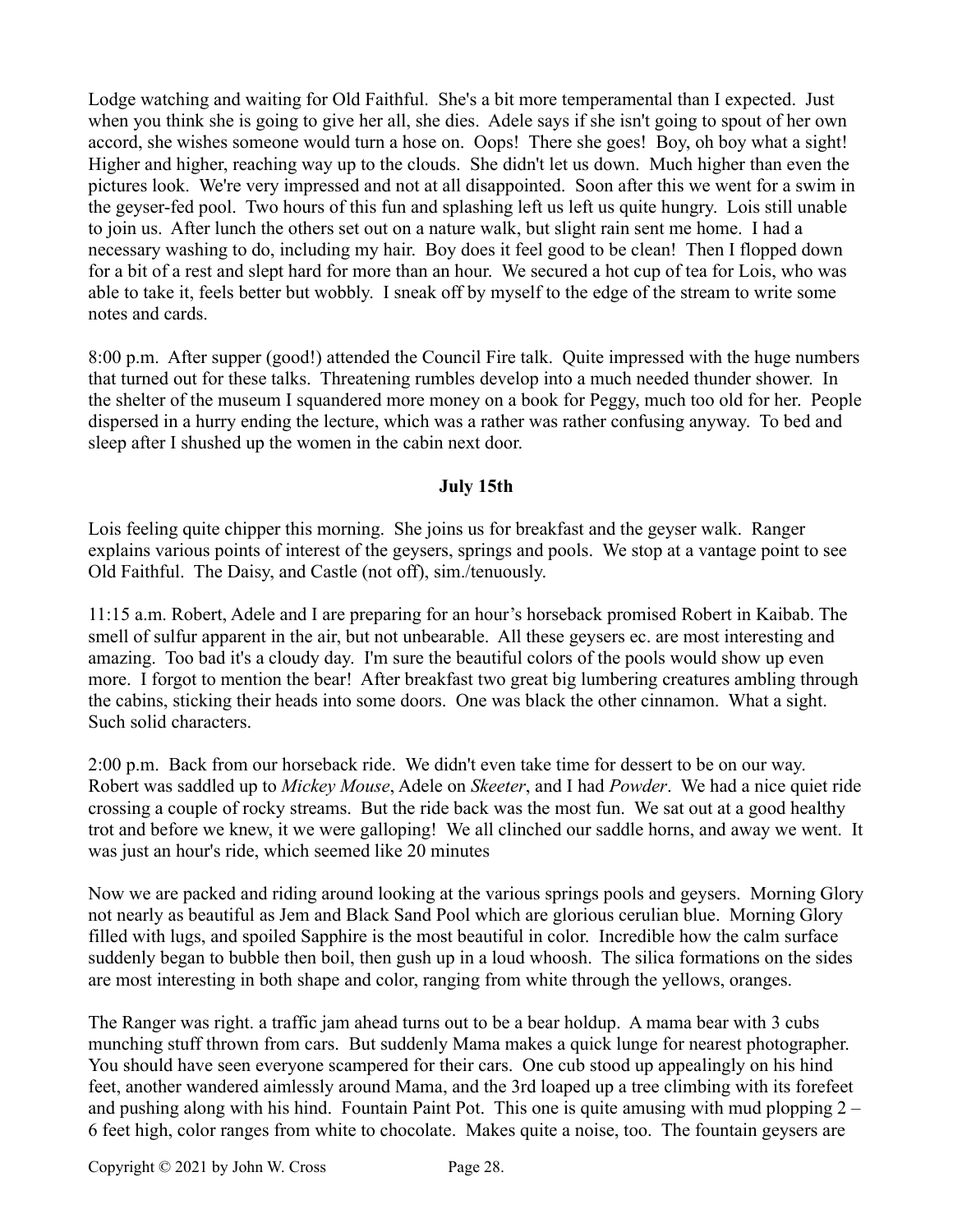quite interesting too. But it's the blue colors of the pools that I like, ranging from pale baby blue, turquoise, pure blues to deep sapphires. Howling across the steam-filled basin's, people look like phantom figures emerging. Driving to Mammoth Hot Springs via Norris Geyser Basin, the odor of sulfur is much stronger. Lois having difficulty reading the guidebook backwards. Doing wonderfully despite riding. South and North Twin Lake a deep rich green. Book says look for Moose. We do, and see one, a big stalwart guy and a cow too, flapping her ears at me. Lots of beaver dams. Quickly passed Roaming Mountain with steam vents and black glass cliff. We reach Mammoth Hot Springs, when my tummy says it's suppertime. We are all quite amazed at what the town is. A gray sand colored rut forms a wall of protection. The buildings of sand, stone, or wood are painted the same color. Rather drab. But the cabins are brand new and the most comfortable. At first it was rather a shock not to find the rustic buildings found in all other National Parks this is headquarters for the whole park, and everything is more permanent. Mileage 60 Even the employees here are different. The Savages at Old Faithful seem to have one whale of a good time.

After dinner another Camp Fire talk. Prent and I make a bet as to whether they start by singing *I lose a penny.* A most interesting, well given talk on the Park in general. But those logs can be hard to sit on. Coyote howls just as being talked about.

### **July 16th**

Everyone full of Old Nick at breakfast. My bag again brunt of riding.

9:00 a.m. We take the auto caravan to see the terraces the hot springs here have built up mountainhigh. Have a drink from soda Spring. Tastes warm sulphurish and like soda. At Poison Spring find dead birds carbon dioxide-f. See a mule deer quite close. Go back to feed her (Ranger said we could.), but she scampers away when we get 10 feet. She has a fawn around that we do not see. We pack, split up, others go for a swim while I write some necessary cards. After a hurried lunch and a hard shower we set out for Canon above the hills just ahead of the shower now. We see lots of things but somehow I just feel writ out as for describing it minutely. I spotted a moose quite close, but Prent doesn't see it in time to stop. We stop at Tower Falls. The overcast day does not do justice to the spot, but they are quite beautiful. Next stop is Inspiration Point. The extreme drop right out from under us, the steep walls of the canyon many beautiful shades and colors, way down to the clear, brilliant blue-green water. We all agreed that the canyon looks more like the one at the canyon looks more like one than Grand Canyon. Can see now where the Park got its name. The algae in the hot springs and the walls of these canyons a soft gold color. The converging lines of alternate pinks and reds. The clearness of the water makes changing patterns from pure white foam where the rocky falls are to the deep (10 ft.) flowing dark green. Where's Adele? "Oh, she probably fell over," says Lois calmly. The sudden sunshine brings out all kinds of colors. Back to the car and our cabins for the night. These are deep in pine trees on a high cliff overlooking the Upper Falls. They are just breathtaking. That green water churned to white foam drops dramatically through many subtle changes of color. The spray flings itself back in defiance. Over to the right is another falls, but very delicate and restrained compared to the turbulent dynamic force of the Upper. This whole setting is more like thing is more like what we expected except no keys to the doors.

4:00 p.m. Adelle I eat the deer crackers your crackers. We are so hungry. It's quite chilly, I'm glad to have my tweed suit.

In the car again and out, Artist's Point. It really is lovely. We are exactly opposite Inspiration Point, viewed before. Directly below is the stream deposit. The lower falls is visible from here, and many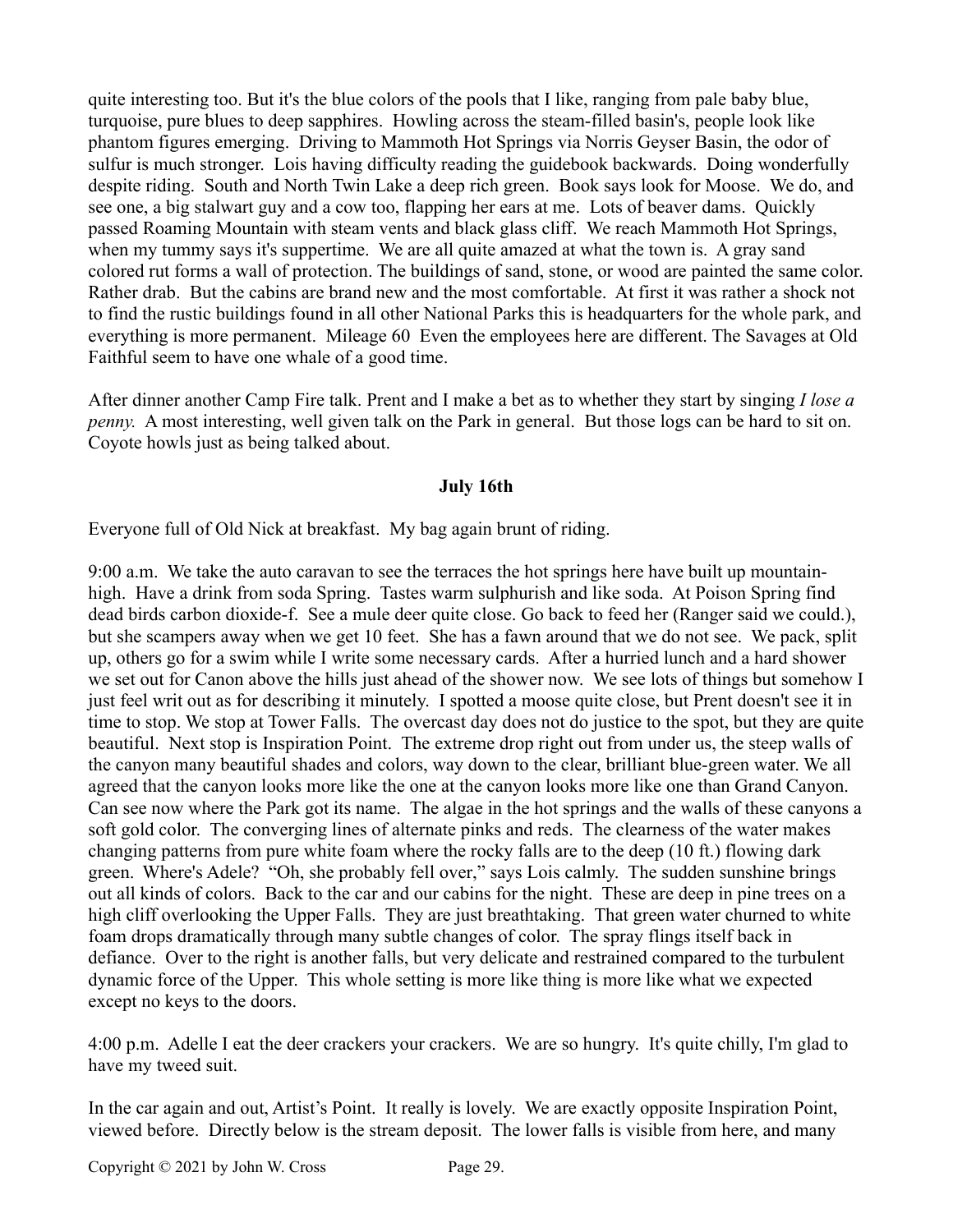serpentine curves of the green Yellowstone River. This is the highest falls of all. Although we are not as close, the roar sounds about the same. The walls of the canyon are that soft yellow gold covered with black lichens. For a moment the sun suddenly fell across the river, highlighting it up like a stream of molten silver. The others feel more ambitious than I, and are taking a ½ mile walk to Sublime Point. I tagged along for a while, but decided at the crest of a glorious view that this was enough at one time for me. I like just sitting here, looking at the at nature the way God intended it. It never ceases to amaze me the way trees grow out of barren rock all the way down the walls. Against these yellow walls, the green of the pines and furs are a brilliant Kelly-green, in comparison to the to the blue-green of Bryce. We hurried through supper to get out to the grizzly bear grounds where they were being fed. The quantity of cars (200), buses (15) reminded us of a football game. But it was well worth it. In an amphitheater the whole side of a hillside (we were fenced in!) we overlooked a large platform where the garbage had been strewn. A ranger talked to us, mostly to keep us quiet, for if the bears hear or smell (They are nearsighted.), they disappear. This is wildlife at its best. The mamas stayed around the hillside, keeping an eye on their cubs while the papa's and grandpa's growled and fought among themselves. One apparently was the boss of all, for the others respectfully stayed away from him. There was Lumpy, who hobbled around on 3 feet and 2 younger bears who loaped across the meadow late. They are really funny. The ranger likened them on unto humans for their industry. One will dig  $\frac{1}{2}$  hour for a mouse, while the Black Bears are are smart but lazy.

#### **July 17th**

### Yellowstone, Wyoming

This is our last day in the park. We all want to make the most of it. I want to take the Uncle Tom's Trail Nature Walk with the others, but I also would like to sketch. Decide the latter, doing the Upper Falls. The wind sweeping up this canyon chills me despite 2 sweaters and tweed coat. At 11:00 we all meet for surprise. Another horseback ride! This time 4 other real dudes were in the party. Making us feel rather smug in our previous experience. We pass by many more sulfur springs. Whew! A wonderful little light green lake and deep green quiet lily pad pond abloom with yellow same. The odor of the sulfur clings to me. It's fun though. I'm getting to feel quite adept. Another hurge big dinner, and off we go to Teton. The sun hasn't been very dependable ever since we have been in the park. Yellowstone Lake please pleases my soul. Delicate blue mountains surrounding the whole. We stopped to see more paint pots, which glub up the different colors. Edgar says, "They should say excuse me!" We also see Fishing Cove, where they used to catch fish in the lake, turn around and plop them in the hot spring to cook without moving. -- (Pelican, bison) Heading out of park, through deep forest. Adele and I look for wildlife but give up. We leave Yellowstone and run smack into Teton National Forest. I'm glad we're not back to billboard's yet. We wind up, down and around and with a startling suddenness through a clearing is another beautiful big lake (Jackson), from which the blue, hazy mountains hump straight up in rugged strength. The tops, snow patched and some of the peaks hidden in little clouds. Quite a sight. Lois says looks like Switzerland. The rain has stopped, leaving the air clean and fresh. The road has widened out now and smoother, thank goodness! It just seemed that everything that happened was on my side. Passing a trailer on scary curves etc. Now we get a clear sweep of the whole mountain range, 40 miles in length. They are just magnificent!

5:00 p.m. Stop at Teton Lodge, Moran, Wyoming, recommended by a friend of Lois as luxurious. She had expected more cabins in the pines overlooking the lake and mountains. But here we are behind a dam, no trees. Oh, well. Before eating we take a drive around at least to get a good look. And boy what a sight! The dramatic jagged peaks with little glaciers are made even more emphatic by the very flat land from which they which they rise. (Jackson Hole 48 miles long) We stop in Grand Teton Park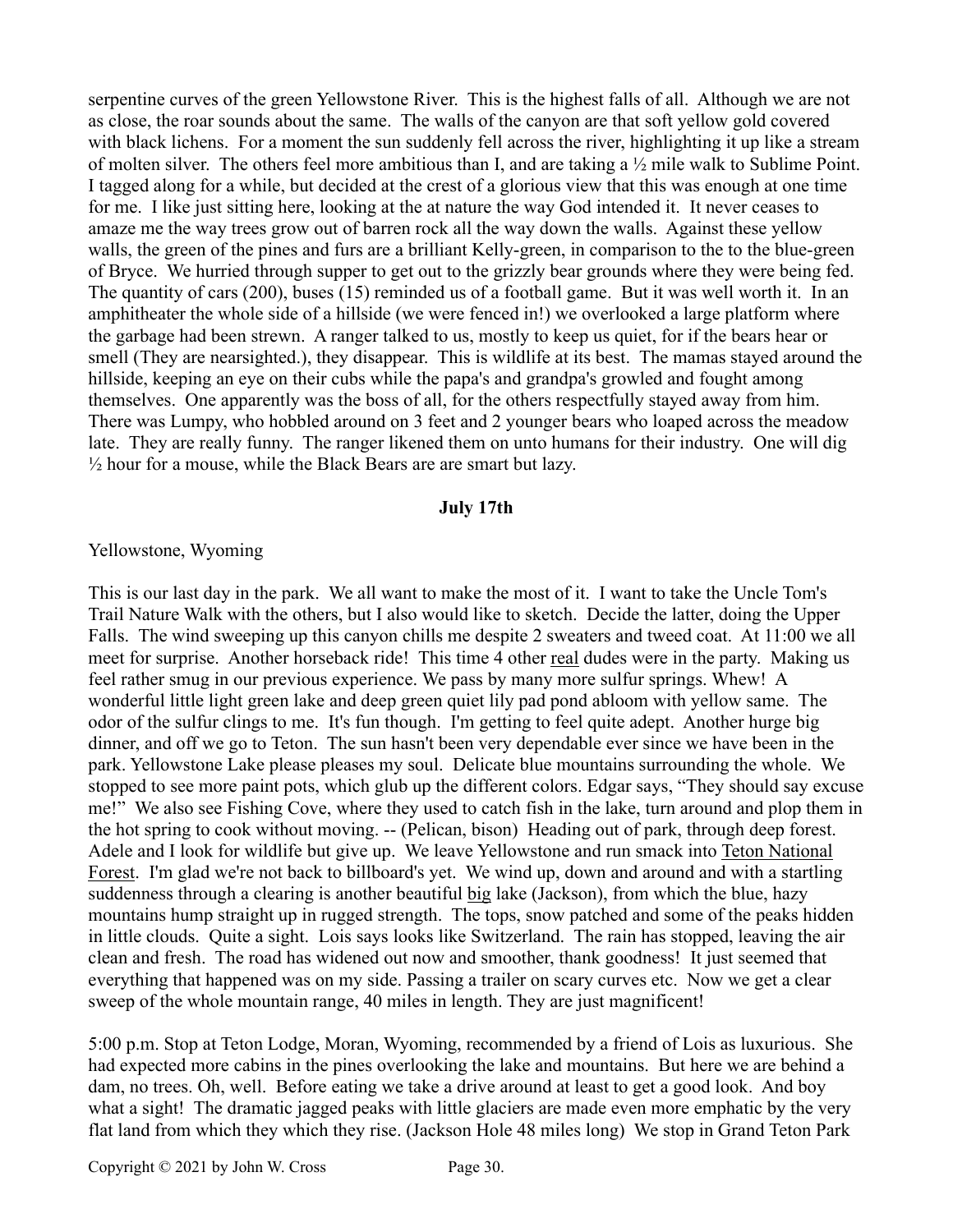at Jenny's Lake. This is the most beautiful of all places, to my mind, that we have been. I easily admit that this is far above in beauty to Lake George. I want to stay hours, and I hope I can come back again. We are looking up into these mountains across the glistening water to the glorious late afternoon sun. The mountains are getting darker, beginning To cast slantwise shadows down through the passes. While the kids were skipping stones in the lake, also Edgar, Prent naming buck, I made friends with a chippy who is who was being harassed by a bird. He timidly ate Graham crackers out of my hand. Only 3 miles of road available through this park. Robert spies another Curio Shop at anger Headquarters. His heart is torn at every one he misses. Has already bought 2 pocket books. Moran is a funny little town of 50 tourist cabins, eating places and a wonderful general store. Period. The store fascinated us: pelts, food, cowboy clothes, super curios, a chair made out of elk horns and name-itand-you-can-have-it! Here also is a quite impressive dam. We took a short walk up on top for another last look at the mountains deepening into night. The moon is full tonight but not shining on the water. Robert's choice Indian belt he bought with his own money is missing. Consternation! Cowboy (?) in snappiest outfit in General Store. Pony skin jacket, polished boots, gloves, cigarette holder. Now prior to plans for tomorrow be

### **July 18th**

6:00 a.m. I am first up to see to surprise of everyone.

8:00 a.m. Our way on our way again. We had to wait for dining to open. Took another walk on dam to see mountains in early morning light. They are quite different but equally breathtaking. Gas in Moran 30 cents a gallon. Driving down through Jackson Hole, 30 miles, sparsely populated. Then climbing following Snake River up and around through lovely scenic passes. Adele and I count ground squirrels that have learned learned to cross road in a hurry. Road opens up now. Wide rolling range, more sage brush, many dude ranches, large herds of sheep and horses running wildly, manes flying. This is the Wyoming I pictured. We're heading due east now, straight ahead another high rugged mountain range. If they are the Rockies, they look the way we think they should. A beautiful clear day. It was quite cold when we got up, the windows of the car clouded heavily with dew. It's warming up nicely now. Edgar likes Wyoming, will take it as his state. The land has flattened out considerably. We sing, take naps, and wonder about the boxlike little building we see all by itself. There are quite a few of them in the each one in a very isolated section, painted orange. Each with a yellow outhouse and stoves. We investigate. They are shelter-cabins built by the American Legion mostly used for winter travel, we guess, where blizzards make the going hard. 212 miles before lunch at Rock Springs. Very nice meal at Howard's [HoJo's?] Miles, miles, miles. To the horizon the flat bottomed clouds going up, looking very much like cotton floating on water that we are underneath. Lois again again commented on her taking us around the Grand Loop Road in Y backward. For hours this territory is pretty much the same. The sun has shifted. We take naps, do crossword puzzles. We came into Wyoming at the north west corner, and we're going out and at the south east. And there sure is a lot of Wyoming in between. The range here is quite rich-looking with only occasional clumps of sagebrush. 443 miles for the day. Stopped for the night at Wyoming Auto Courts in Gardner. Very nice little town.

### **Colorado, Saturday July 20th**

6:00 a.m. Up at 6:00 a.m. again, it's a habit, but I have a leisurely start. Heading South now to Denver. Edgar's vacation will be as soon as we put him on the train at 4:10. The landscape has changed rapidly this far. We started out on the same rich-looking, but flat, range country. No trees or people in sight, only occasional ranches. Then land became more rolling, then rocky. A few unusual outcroppings of unusual shapes. More beds of rounded glacier rock. Crossing the state line into Colorado, there are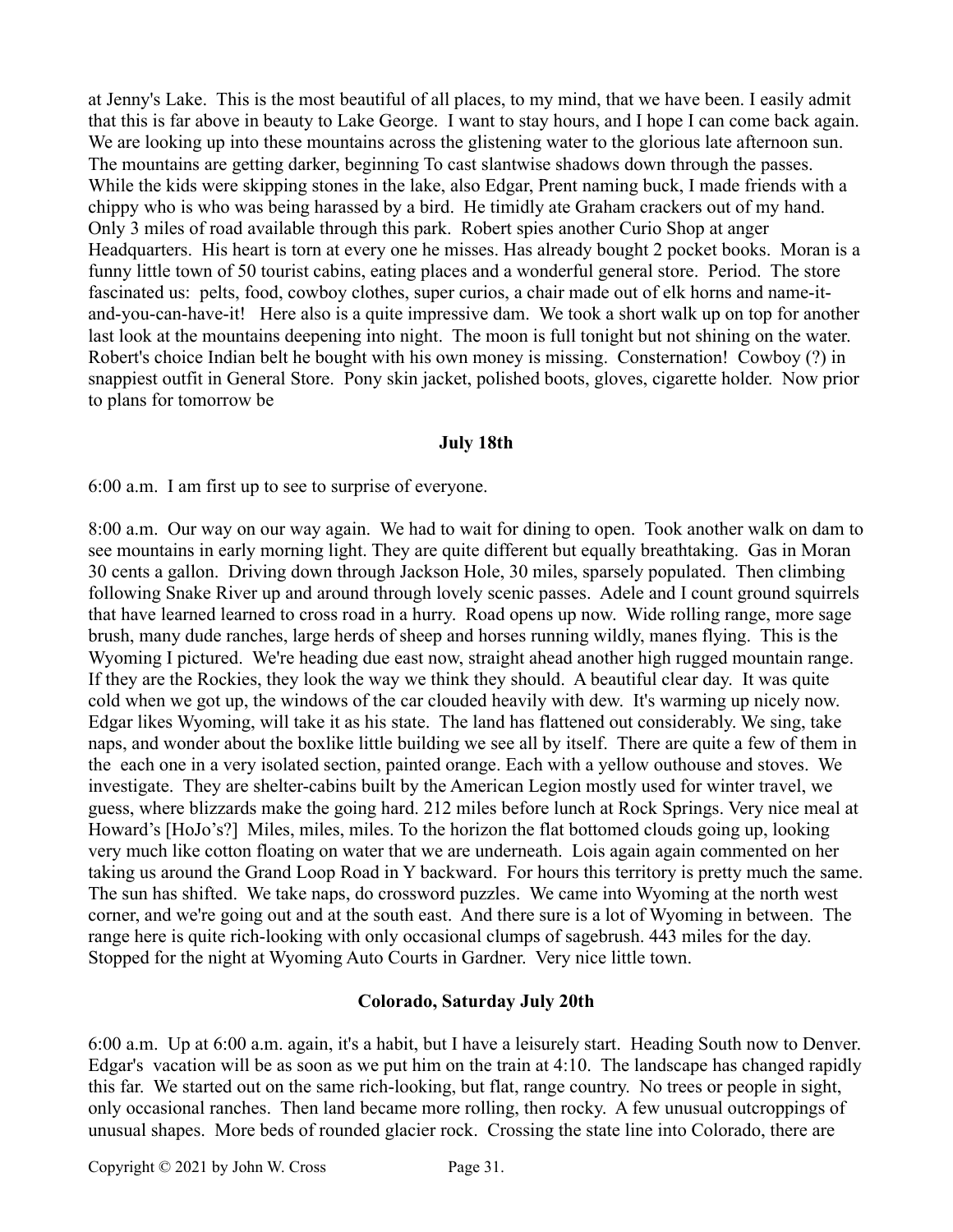small hills of red sand and stone. And soon it became more and more fertile until we are beside the same Rocky Mountains on the right we saw 2 weeks ago. Following along fertile fields of corn and fruit. It seems nice to see something familiar again. Those mountains are the ones that gave us a refreshing view viewpoint after days of on the flat prairies. Of course, since then we have seen a great many spectacular sights, but even so, they are still nice mountains. Into warm Denver for lunch at the Red Fox Inn again. Now for many elaborate plans. Prent goes to AAA for north route home. Lois calls friends at Fort Logan, not home such a disappointment. I call Ginnie's friend, not home either. So what to do now for 3 hours. Lois and the kids shop while we wait in car and discuss punctuality. Off to Union station. Called Ginnie's friend again, and she sounds darling. We have sodas and lay in a new stock laying in a new stock of postcards and lifesavers. Then we inspect his train, the beautiful Denver Zephyr. Find a mail slot in its silver sides and hurriedly write cards. What a train! Edgar explains a lot of technical things we wouldn't have known otherwise. Train 15 minutes late in leaving. Last goodbyes now, see you next next Thursday or Friday. She pulls out, or he – it's a mail train. Back we track to Santa Rosa Cabins for the night. Many many post cards written (167 miles).

## **July the 21st**

I spent a very unhappy night. My tummy not behaving. Didn't sleep from 3 on. But feel better after many sodium bicarbonate tablets and a quiet breakfast at the same L and R.

8:00 a.m. On our way eastward, our sightseeing days are over, and now comes the flat hot trek home. Discuss prospective stops at various relatives along the way. Panic! Look! There's the Denver Zephyr! A beautiful streak of silver flashing past us in the sunlight. This one is arriving just as Edgar's is pulling into Chicago. It's hotter'n Hell, and I don't feel well! Well it's now 3:45 p.m. Mountain Time or 4:45 the new Central Time. Practically as soon as we got into Nebraska, the time changed. We rolled out of a flat, fertile, arid – by then – Colorado into arid, fertile, flat Nebraska. The miles are about is about as monotonous (Route 6) as Kansas. I sleep and grunt, feeling like a gooey blob in the heat.

Lois resorts to all sorts of activities to keep off boredom. I sing for a bit from *The Yellowstone Songbook* to keep by morale up. Lunch in a dirty hot hole, Holyoke. Conversation sets in about interesting people. Stop in Holdredge for gas and sodas at a very nice hotel coffee shop - I feel quite human again with my face washed and a malted milk inside me. Wasn't able to eat much lunch. On our way again we pronto run into a big dust storm, whose unclean is a hard working twister. Quite a pretty sight, because it's not too big. The farmhouses stand out starkly against the yellow sky. We close all windows for a for Turkish a bath and passing through [the duststorm]. On the other side the sky is still dark, the wind whipping the wheat and little trees and corn. Then comes a blissful shower to cool the air. Have noticed a great many dead jack rabbits along the road, but no live ones. We've seen these before, but these are so big, at first I thought they were dogs. Stopped for the night Hastings Nebraska at the Show Boat Cabins. Took last available one. Everyone amazed that we want 2 or 3 cabins for 5 people. Not one? It must be the must be the usual practice to crowd whole a car load into one. Supper at the Clark Hotel in town. My beautiful big appetite has gone. Here at the cabins are a kitten and bull pup to play with. First place we have been supplied with taus. [?] 417 miles

### July 22nd

Happy Birthday to me! says everyone. Back to the hotel for breakfast where they heaped before me my gifts. I was so happy! Prent gave me a Zuni knife-wing bird pin that I had oggled over at Kaibab. It's a honey. Robert and Adele had picked out a stunning red seed necklace and Lois offered 2 very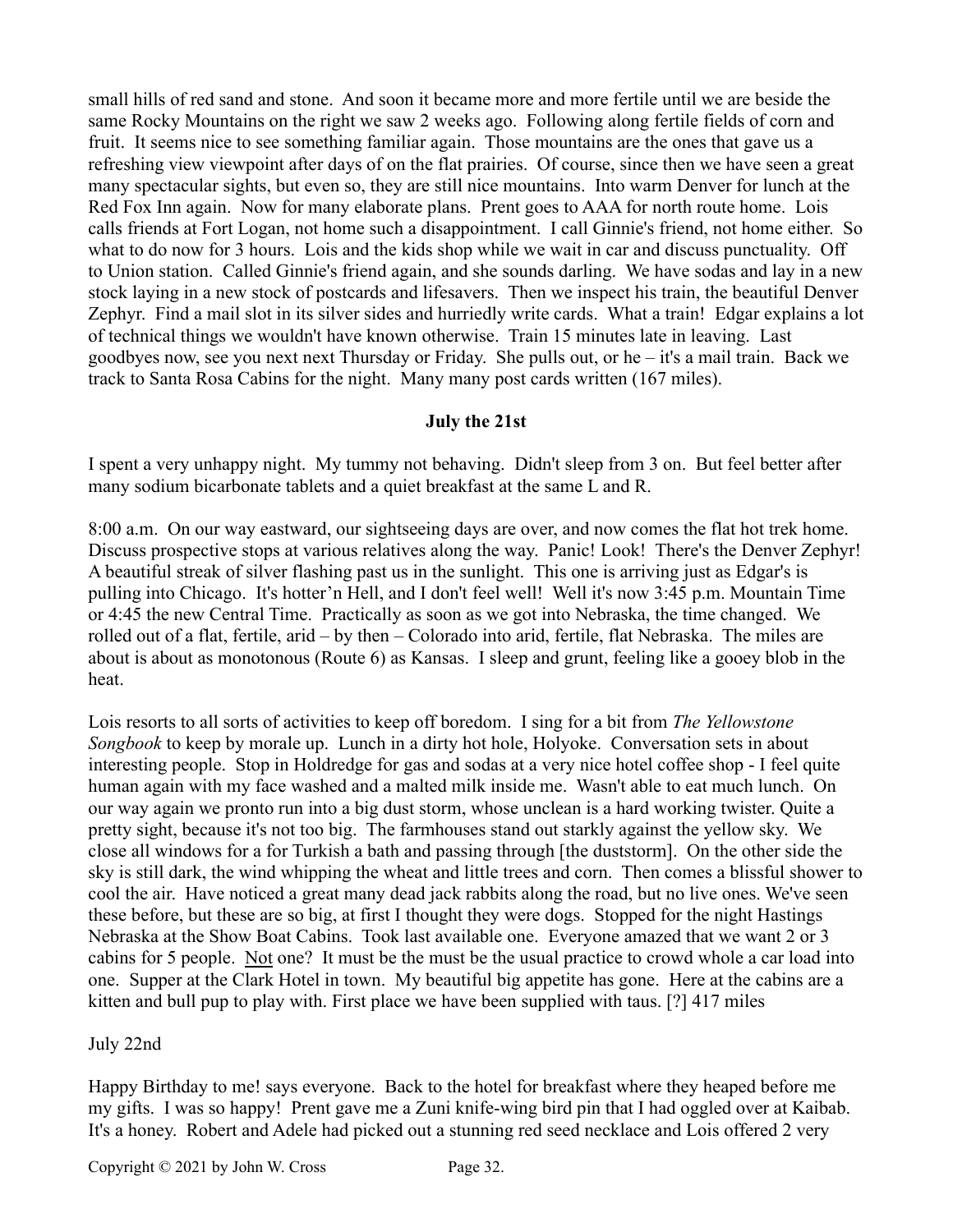nice handbags, which I am more than thankful to get. The older I get, the better birthdays seem to get. It has been amusing along the way to note the population on the signs of the various towns we pass through. The best was Red Willow 9, another 35. Not much to say about the territory – pretty much the same. Going through Lincoln Nebraska we drive around to see the state capital capital building. It's really quite impressive with gold dome, blue mosaic, and statue of sower on top. This is subject for symbol on the licenses [plates]. Getting warm again. Passed Boys' Town. Father Flanagan just outside Omaha. Impressed at the great many buildings and new chapel being built. Stop for lunch at an air conditioned place, thank goodness! The heat has gauged up pretty bad. We make a  $2\frac{3}{4}$  hour stop in Omaha at Priet's Uncle Miller Prentice's. Very nice visit.

3:45 p.m. Braving the heat we set out once more. Cross the Missouri river at Council Bluffs into Iowa. I seem to feel this heat so much more than the dry, dry desert heat. Rich rolling farmlands. Tall wheat stacks. A cute little hound puppy almost departed with his life under our wheels. Prent honked and it looked as if he went between the wheels. I was afraid he was gone. Lois looked and said he was very scared but OK. Whew! This morning we had to stop for a crazy bunch of hogs to get out of the way. Killed a big snake and a red headed bird. Seems to be a bad day for animals. Looking for cabins now, quit difficult. We "do" the town of Winterset quite thoroughly. It leaves us cold (figuratively) so on we push, back to Route 6, where we had left it to avoid cities, but through this nice farming country people don't care whether tourists sleep or not. This is quite beautiful. The alternate squares of corn and wheat are edged here and there with honest goodness tree. The farmhouses are more prosperous looking, too. Into Des Moines, that's hot and dirty looking. Finally Uncle Tom's Cabins – 318 miles – awful outside nice in.

## **July 23rd**

Another hot day. Radio in little breakfast place chatters chatters how 100゚ heat affects crops. That the The towers are getting closer, and we clip the off put them off in no time. I have discovered that the AAA Tour Book is interesting to follow for general info1

1:00 a.m. Cross the Mississippi at Davenport and Moline. Slews of bug's at tollgate, crawling all over attendant. Illinois seems flatter, but many more trees. Prent's set on where have lunch, has high arched shade trees, the town park looking much like Princeton New Jersey. It was too bloody hot to do any writing in the afternoon. When the natives themselves complain about the heat, it must be something. Mileage 422 We had another hard job finding cabins. We made 3 stops, each getting worse. We all feeling hotter. What we do take, however, seems pretty good, though every single place filled with New Jersey cars and a New York.

Plymouth Indiana.

Almost to Chicago Heights – Violin guitar trumpet along the road.

### **July 24th**

6:00 a.m. A 6 o'clock start today. This is the 1st time we've stuck to what we said we'd arise. A big freight train was a wonderful wonderful alarm clock. Appears to be another doozy of a day for heat coming up. All sorts of games to keep us occupied. Lovely towns through here. Lunch at hotel in Friedmont/ Reading Post [Saturday Evening Post?]. I am quite surprised to see the beautiful green Lake Erie. Robert in favor stopping for a dip, but the powers that be veto him down. It would be mighty nice I think. Well, we suffered through Cleveland. which has lovely suburbs, but it seemed endless, and he's sure we hit every red light. But we drank what water there was, played more games,